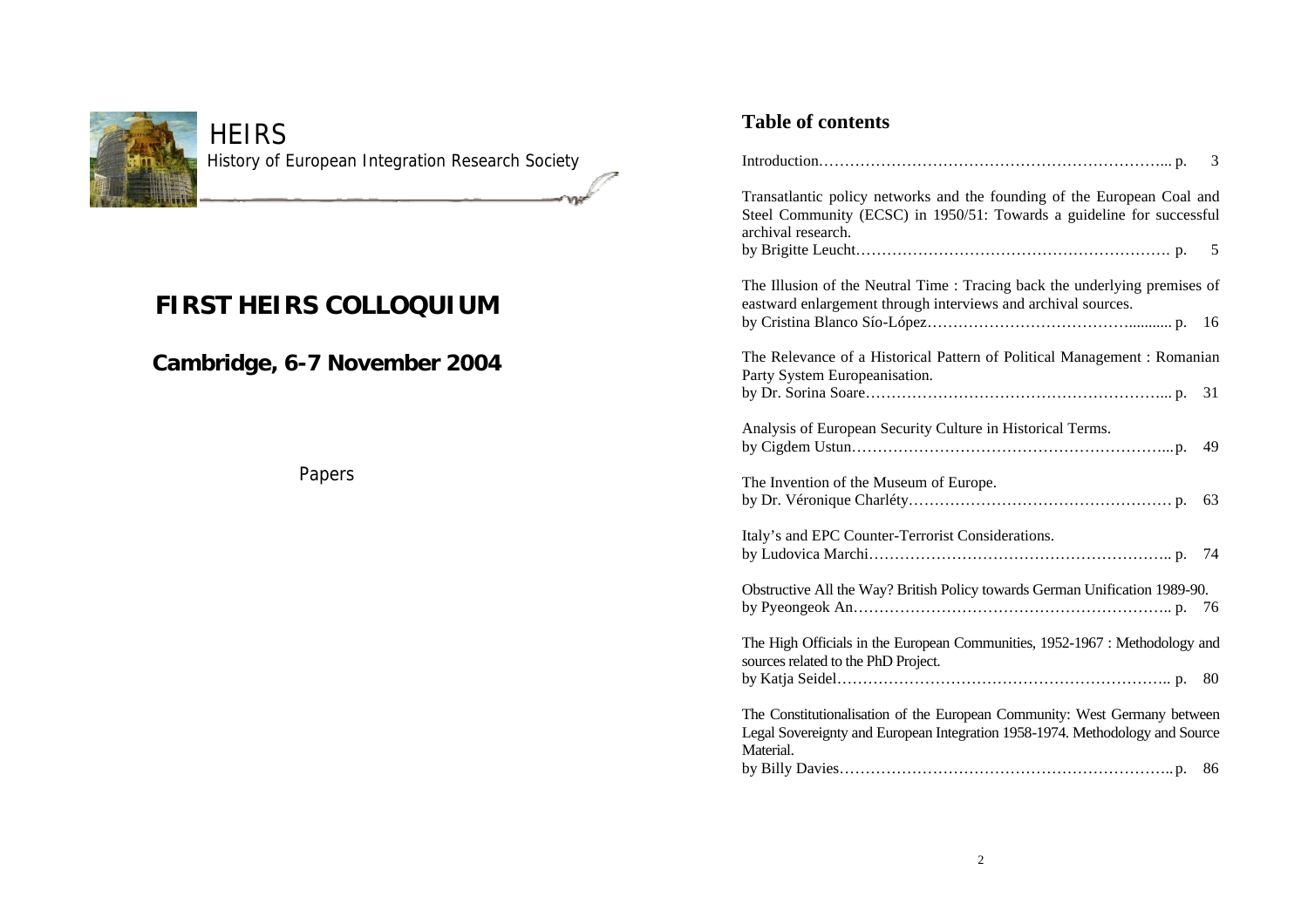# **Introduction**

The History of European Integration Research Society (HEIRS) was founded in the summer of 2004 by a group of young researchers at the Universities of Cambridge and Portsmouth. Scattered archival data, difficulties in retrieving information regarding ongoing research and the loneliness that is typical of doctoral research prompted them to create a network of historians and political scientists working on the genesis of the integration process.

The foundation of HEIRS also followed from a widespread recognition of the need to go beyond the restricted boundaries of national history and from a lively debate over the extent to which the integration process requires brand new categories and must be based on multinational archival research as well as on the use various materials and languages. For this reason collaboration among researchers and institutes becomes even more crucial than in nation-based history. Only through the continuous exchange of information can the history of European integration achieve valuable results. When we speak of 'exchange of information', we refer not only to the standard contacts among researchers regarding the progress of one's own research, which usually takes place in the form of conferences and seminars, but also to more pragmatic information regarding archives and databases. Multinational archival research entails proficiency in various languages and practical knowledge of different kinds of cataloguing systems, admission procedures and copying rules. In this case the tips of a friend regarding a particular archival fond or advice regarding what archivist to contact for a specific kind of research not only saves time, but prevents mistakes and waste of time. Through the creation of a mailing list and of a database with the name of young researchers and their research interests, HEIRS aims to correct this shortcoming and particularly to foster multinational archival research.

Although it is based at the Jean Monnet Centre of Excellence at University of Cambridge, HEIRS aims to foster exchange among young researchers working on the history of European integration, and to enhance collaboration between institutions and research centres, across Europe. The initiative has already proven extremely for the researchers involved and has received positive feedback from established academics and students alike.

The first initiative organised by the HEIRS founding committee was a postgraduate conference designed to gather researchers together and to discuss the state of the field. The HEIRS Colloquium took place in Cambridge on the  $6<sup>th</sup>$  and 7<sup>th</sup> November 2004 at Wesley House. It gathered together forty young researchers in a creative and stimulating atmosphere.

In view of the demand expressed by many researchers, we have decided to publish a selection of papers in the form of an online PDF booklet. This publication does not include all the papers presented at the Colloquium but only those whose authors decided to extend their paper. For this reasons, although extremely valuable, the papers by Giuliano Garavini, Francois-Xavier Laffeach and Emmanuelle Heriard Dubreuil have not been included. In other cases, because the authors have submitted their paper for publication in journals (Ludovica Marchi and Pyeongeok An), we have decided to publish only a short abstract of their work. You can contact the authors through the email address you find at the bottom of their abstract. Finally, in two cases (Katja Seidel and Billy Davies), because they are still at the beginning of their research, we have decided to publish only a short paper with guidelines of future research.

We would like to thank the Jean Monnet Centre of Excellence at Cambridge University for their support and encouragement. We are also very grateful to Dr Julie Smith (Centre of International Studies, Cambridge) and Dr Piers Ludlow (LSE, London) for taking part in our Colloquium and presenting two stimulating papers, and to Mr Richard Balfe for his interesting talk.

> Lucia Faltin, Marion Guiral, Linda Risso, George Wilkes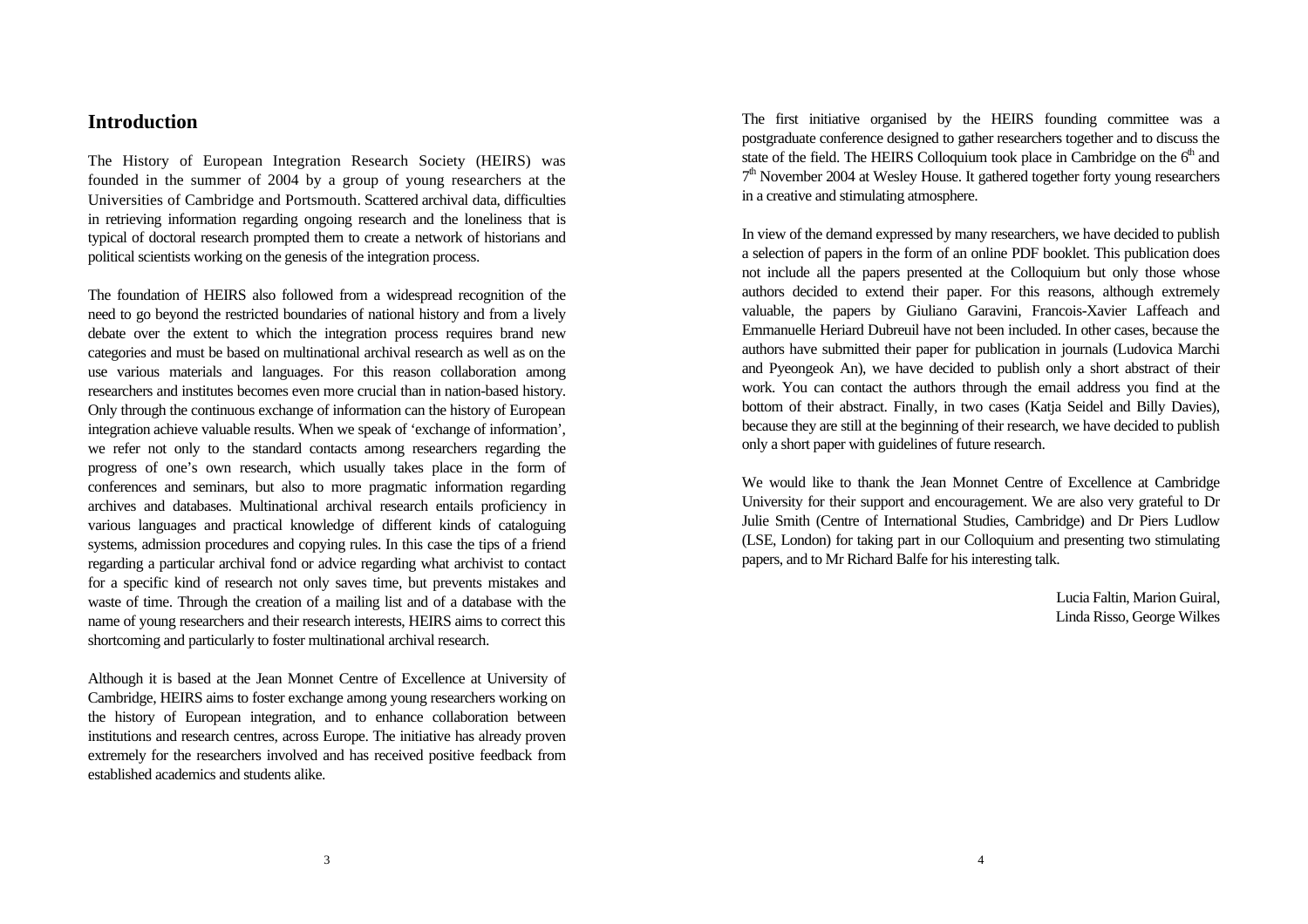**Transatlantic policy networks and the founding of the European Coal and Steel Community (ECSC) in 1950/51: Towards a guideline for successful archival research**

Brigitte Leucht

In this paper I propose to develop a guideline for successful archival research. I do this from the viewpoint of my PhD. Therefore, the general observations I make about archival research derive from the limited viewpoint of *one* researcher and the experience of *one* project that is still in progress.<sup>1</sup> At the outset, I will provide a brief introduction into the subject of the PhD thesis on "Transatlantic policy networks and the founding of the European Coal and Steel Community (ECSC) in 1950/51". The focus is on multinational archival research which is an essential part of the project. Consequently, I will address a range of issues pertaining to both the selection of archival sources and the realization of multinational archival research. The paper concludes with the proposed guideline for successful archival research.

#### *Introduction to the PhD project*

 $\overline{a}$ 

In the PhD thesis, I explore the role of transnational and transatlantic policy networks in the creation of the European Coal and Steel Community (ECSC) in 1950/51. The transnational and transatlantic networks were composed of a variety of actors, among them politicians, officials, academic and non-academic experts, and others. Ultimately, the thesis will shed new light on how the process of European integration was triggered in 1950/51.

The history of early European integration has narrated the Schuman Plan negotiations as a multinational conference of European states (e.g. Küsters 1988; Lappenküper 1994; Spierenburg and Poidevin 1994). Almost exclusively relying on state sources and focusing on intergovernmental bargaining, Milward (1992) has developed a comprehensive frame for analysing European integration. However, arguing that national governments are the driving force behind European integration, his approach to policy development fails to include any transnational influences. Other historians (e.g. Kaiser 2005 forthcoming) have argued for a transnational approach to studying the history of European integration and have promoted the study of transnational networks. To this date, European integration historiography has focused on the governmental level of the negotiations and has given little attention to the role of individual and collective, public and private actors in the period of agenda setting and during the conference. At the same time, early European integration history has not incorporated satisfactorily the contribution of American actors and networks in the formation of the ECSC.

Likewise, the history of transatlantic relations has described the Schuman Plan conference in terms of intergovernmental bargaining rather than transnational cooperation (e.g. Mélandri 1980; Gillingham 1991; Lovett 1996; Schwabe 1988). Winand (1993) has surpassed the governmental level and has partly reconstructed the "Atlantic network". However, she does not focus on the Truman period. Other works that go beyond the intergovernmental approach deal with individual "transatlantic key persons", such as the Frenchman Jean Monnet and the U.S. High Commissioner for Germany, John J. McCloy, rather than exploring the scope, structures, functioning and impact of transatlantic policy networks in the founding of the ECSC (Schwartz 1991; Bird 1993; Brinkley and Hackett 1991; Duchêne 1994; Schröder 1994).

#### *Multinational archival research and the PhD project*

The thesis realizes a multinational archival approach, including a variety of public and private sources. Archival research entails primary material in publicly accessible archives in Germany, the USA, France and Switzerland. Primary sources present new actors and establish new connections between individual and collective actors. Sources include diaries and journals; official and private correspondence; the minutes of meetings and telephone conversations;

<sup>&</sup>lt;sup>1</sup> I am working on my PhD at the Centre for European and International Studies, University of Portsmouth, under the supervision of Wolfram Kaiser. I am the recipient of a three year bursary by the University of Portsmouth which will terminate in September 2006.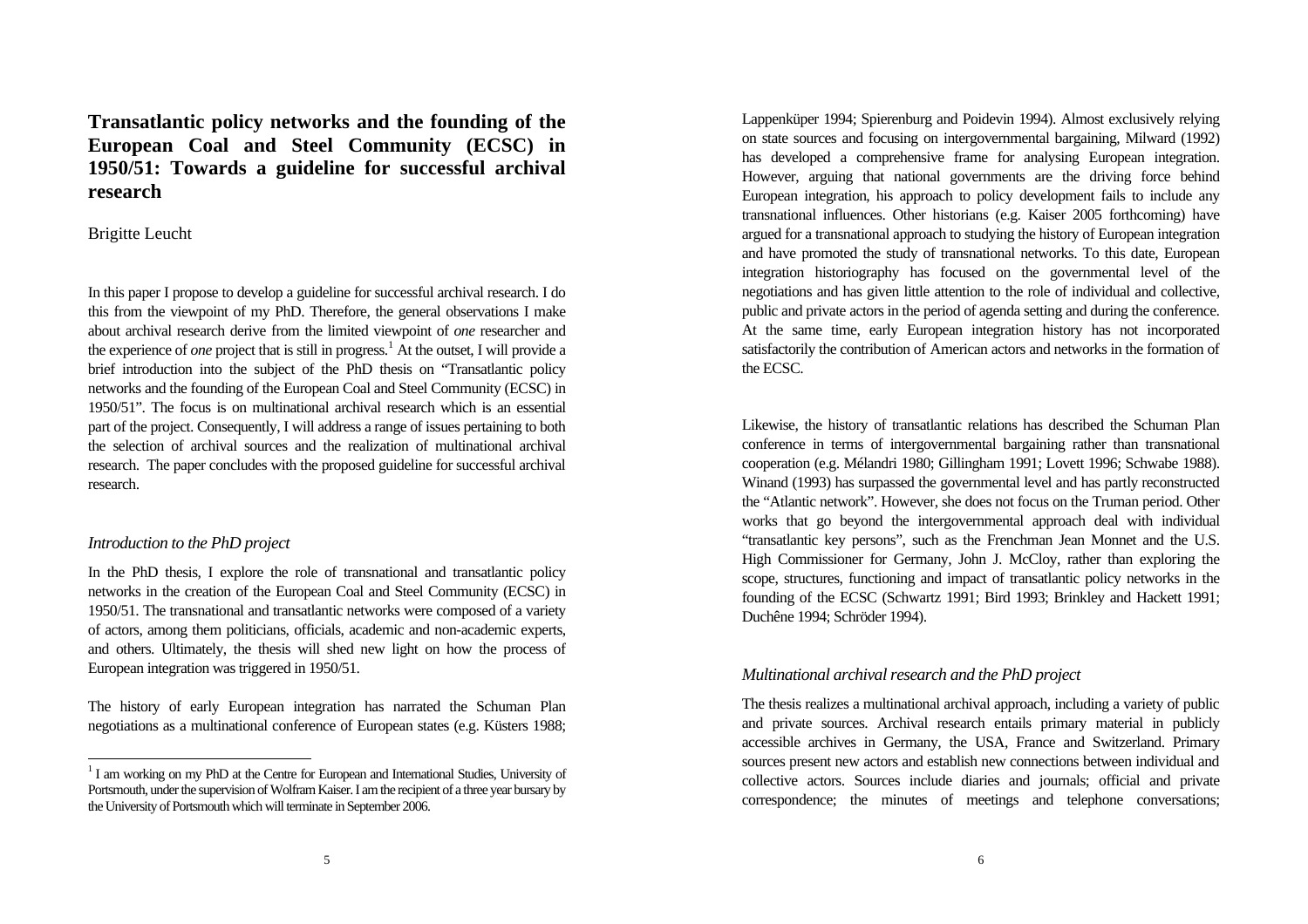organizational charts; membership lists of a given group; lists of delegations, as e.g. to a conference; (draft) memoranda and (draft) policy papers such as statements of expertise on legal questions. A limited degree of data will be derived from interviews with the few remaining survivors of the treaty negotiations.

At this point, I have done some 'preliminary archival research'. The main bulk of archival research will be conducted over the next couple of months (2005). Preliminary research has covered, inter alia, the Files for Post-War Europe on the Schuman Plan in the *British Foreign Office* (available on microfilm); the personal papers of George W. Ball at the *Princeton University Library, Seeley S. Mudd Library, Department of Rare Books and Special Collections, Public Policy Papers* (http://www.princeton.edu/~mudd/finding\_aids/); the personal papers of John J. McCloy at the *Amherst College Library, Archives and Special Collections* (http://www.amherst.edu/library/archives/findingaids/); the personal papers of Herbert Blankenhorn and Walter Hallstein at the *German Federal Archives in Koblenz* (http://www.bundesarchiv.de/bestaende\_findmittel/index.html); and the personal papers of Pierre Uri and Etienne Hirsch at the Historical Archives of the European Union in Florence (http://wwwarc.iue.it/dcs/Fonds.html).

Upcoming archival research will include research in public sources and personal papers, including among them, holdings at the *Fondation Jean Monnet pour l'Europe* in Lausanne (http://www.jean-monnet.ch/anglais/pArchives/archives.htm); the *Political Archives* at the German Foreign Ministry in Berlin (http://www.auswaertigesamt.de/www/en/infoservice/politik/archiv\_html); the *Archives nationales* (http://www.archivesnationales.culture.gouv.fr/chan/index.html) and the *Archives du Ministère des Affaires Etrangères* in Paris (http://www.diplomatie.gouv.fr/ archives/service/inventaires/paris/paris.html); the *Truman Presidential Library* in Independence, Missouri (http://www.trumanlibrary.org/collect.htm); the U.S. *National Archives and Records Administration* (http://www.archives.gov/research\_room /index.html) and the *Lauinger Library*, in Washington, D.C. (http://www.library.georgetown.edu/dept/speccoll/diplo.htm).

To help answer the central research question about the role of transnational and transatlantic policy networks in the creation of the ECSC, a set of questions has been designed. These questions include the formation of specific networks before the Schuman Plan conference; how and to which extent specific networks were

responsible for agenda setting; and the problem of which networks were involved in the negotiation. Moreover, the questions are informed by methodological tools and concepts that have been derived from neighbouring disciplines, including the social sciences, and have been tailored to the project. At this point, the research agenda for primary sources links to the methodology of the PhD thesis.

To describe the scope, structures, functioning and impact of the transnational and transatlantic policy networks at the Schuman Plan conference, the thesis utilizes the network concept which was developed within the social sciences. Utilizing the network concept to explore the historical dimension of European integration entails borrowing categories and criteria from the three main analytical frameworks that the network concept has produced: policy networks, epistemic communities, and advocacy coalitions (Heard-Lauréote 2005). The categories and criteria which define these three approaches support the analysis of primary sources. Primary materials guide the privileging of one approach over the other(s).

To study the role of policy networks as facilitators of the transatlantic transfer of politico-legal concepts the thesis applies the concept of cultural transfer. Advanced since the mid-1980s in France, the concept has been adapted for cultural studies and has been used by ethnology, history, literary studies, sociology and pedagogy (Espagne 1997). The three components essential to the concept are an original culture, actors and/or networks who convey their culture and a target culture. To describe what happened at the encounter of different cultures, cultural transfer privileges categories like interchange, interaction, translation and dialogue over notions of influence or coercion (Mitterbauer 1999). The thesis illustrates the transatlantic transfer of politico-legal concepts at the Schuman Plan negotiations in the specific policy areas of (a) the institutional set-up and (b) the economic (antitrust) provisions of the treaty.

#### *The selection of archival sources*

As I have tried to demonstrate, the selection of archival sources is tied to a number of research activities which include assessing secondary literature and some primary sources; formulating a central research question and possibly a related set of sub-questions; and selecting methodological tools that help answer the research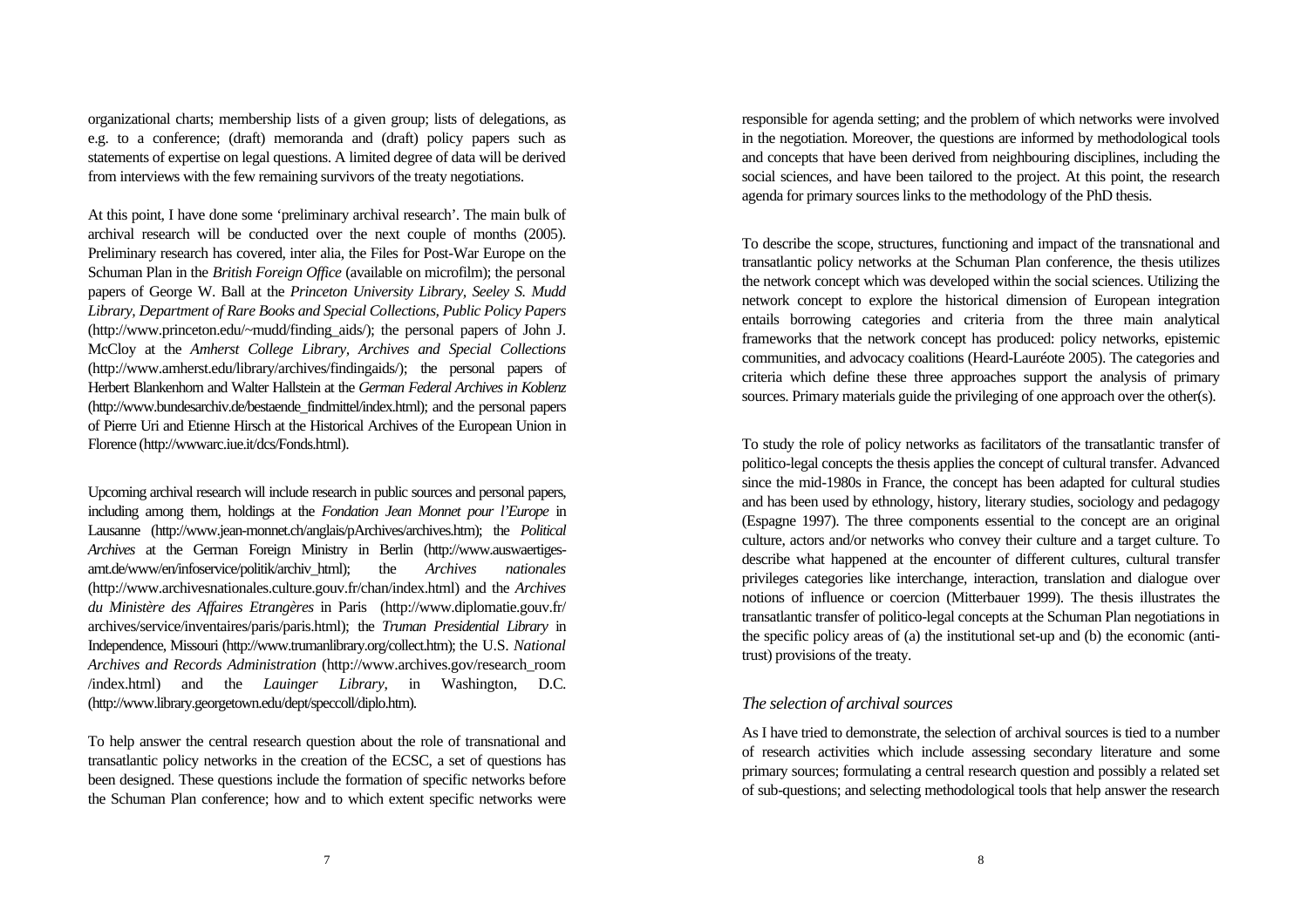question(s). Moreover, the selection of archival resources entails a number of 'intellectual concerns' which cover further conceptual as well as epistemological issues.

Having sketched the selection of archival sources for the PhD project, I would like to take a step back and ask whether the project could be realized without multinational archival research. One could argue that research can draw on plenty of secondary literature and some published primary material. Moreover, the source material described is no longer subject to the thirty-year rule that applies to most public archival sources. Of course, most of the primary materials pertaining to the Schuman Plan conference have not been published and probably never will be. I am thinking, for example, of the voluminous holdings of the West German *Sekretariat für Fragen des Schuman Plans*. Although selected documents have been reproduced in editions dealing with the sources of European Union law (e.g. Schulze/Hoeren 1999), the main bulk of documents remains to be read in the Political Archives of the German Foreign Office in Berlin (http://www.auswaertiges-amt.de/www/en/infoservice/politik/archiv\_html) by historians with a specific interest in the formation of the ECSC. Whereas some governmental sources are edited and published, portions of the personal papers of individual actors are only published when these actors are assigned "crucial importance". The actors whose papers are explored for this project, however, were often not known to the general public in 1950/51. To this date, only a few of the actors have been introduced to the history of European integration and the history of transatlantic relations alike. The actor-oriented approach of this project, combining the network concept with the cultural transfer concept, has suggested a new reading of governmental sources and personal papers. At the same time, it has encouraged the investigation of sources hitherto unexplored for the history of European integration and post-WW II transatlantic relations. Moreover, the reconstruction of transnational networks necessitates the exploration of sources in more than one state. In short, the answer is "no, this project cannot be realized without multinational archival research".

In addition to justifying the necessity for multinational archival research, I would like to take a moment to reflect on why historians use archival sources and more generally, primary sources, in the first place. In addition to providing the answers to research questions, primary sources fulfil a specific function. Referring to a past

reality, primary sources provide the means to create 'historic truth'. However simple it may seem, it is worth recalling that primary sources are only traces of the past and that historians select from the remaining traces to create historical evidence (Jenkins 1991). In their written accounts, historians construct a narrative out of the traces, they represent traces and put them under quotation marks. With quotation marks historians create the impression of authenticity in a non-narrative way. Describing this process, Carlo Ginzburg has coined the notion of the historian as an eye-witness (Ginzburg 1990). These reflections touch on history as a professional discipline. More specifically, they link our ideas of the past to the practice of empirical research (methods) and the form in which the findings of empirical research are presented (writing history).<sup>2</sup>

#### *The realization of multinational archival research*

Realizing multinational archival research entails a number of 'pragmatic concerns' which include, among others, locating archival holdings, negotiating access to archival resources, funding of archival research and copying relevant materials. In outlining pragmatic concerns, I am also addressing the potential problems and pitfalls of realizing a multinational archival research scheme.

*Locating archival holdings*: In locating archival sources, historians rely on secondary literature, editions of published primary sources and printed archival guides. Once a collection has been tracked, the archive's website often holds additional information on the size of the holdings, rules of access, potential access restrictions, and so forth. The quality of archival websites and online finding aids varies, as does the amount of information found on the websites. Another possibility to gain additional information on archival holdings is to contact established experts in the field as well as other postgraduate researchers who sometimes might even know the name of the archivist best to contact with a specific research question.

Then again, web sites can function as the starting point to locate primary source material. Recommended sites for the history of European integration are, for example:

 $2$ <sup>2</sup> The categories are derived from Rüsen (1983).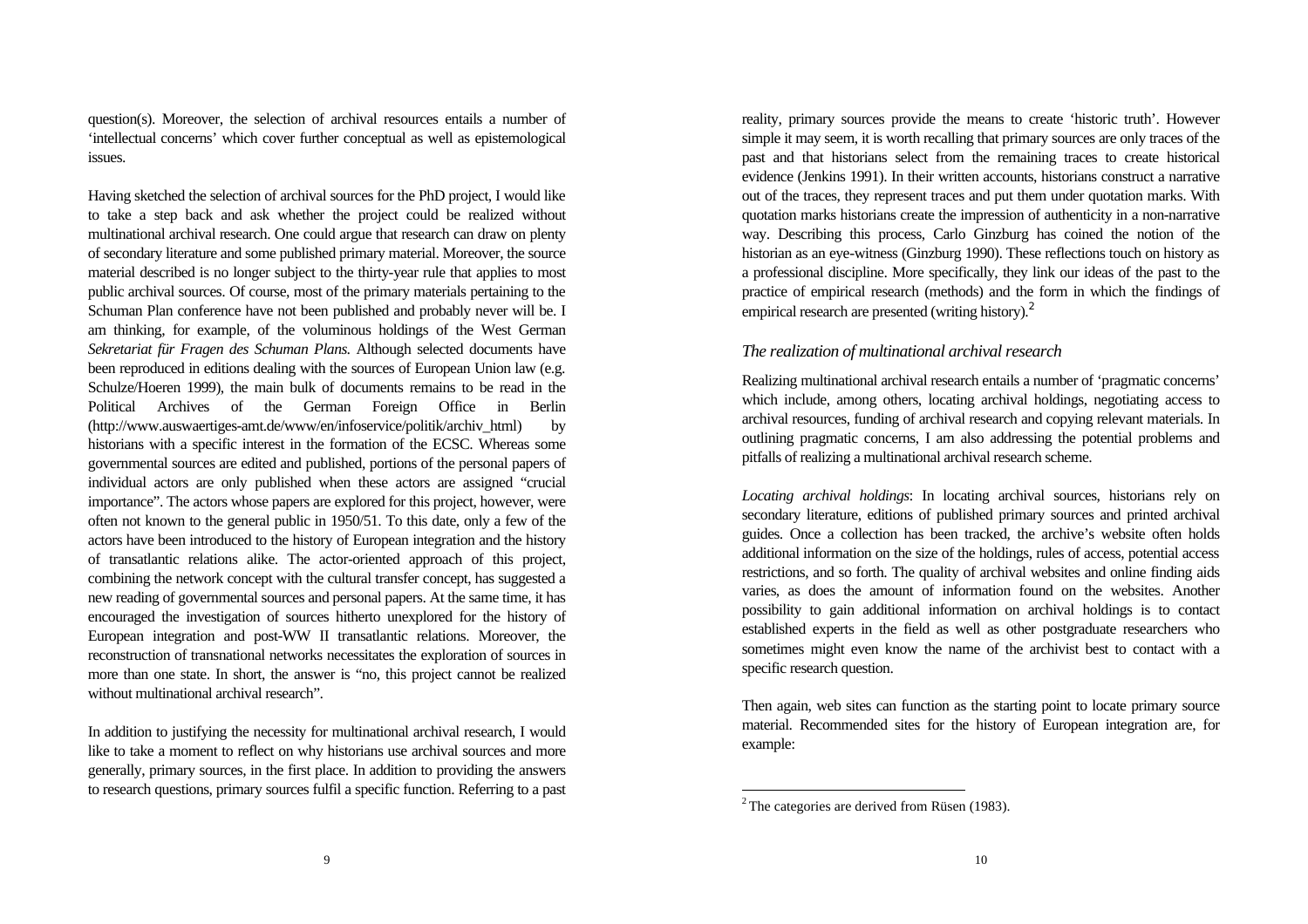- 1. The Electronic resources on European integration, collected by Richard Griffiths at the Leiden University History Department: http://www.euhistory.leidenuniv.nl/ (2004).
- 2. The World Wide Web Virtual Library European Integration History Index maintained by the EUI (European University Institute) in Florence: http://vlib.iue.it/hist-eur-integration/Index.html

Another useful site is Mark Trachtenberg's online 'practical guide' to Cold War history (2004). Although focusing on the U.S. American side of primary sources, the guide contains valuable links and inside-reviews of major (national) archives on both sides of the Atlantic: http://www.polisci.ucla.edu/faculty/trachtenberg/ guide/guidehome.html

As to an evaluation of locating archival sources for the PhD project, I have been successful in tracking governmental sources and the personal papers of public actors. However, I have encountered difficulties in locating the personal papers of less-known individual actors, including experts to the treaty negotiations.

*Negotiating access to archival sources*: Once archival holdings have been located, access can usually be negotiated. Certainly, this applies to a project dealing with 1950/51. In my experience, permission to access holdings is less of a problem than locating holdings. Again, governmental sources are to be distinguished from the personal papers of actors. Sometimes, actors who are still alive have transferred their papers to archives, but retain the right to grant permission to individual researchers. At times, archives require a letter of support by the academic supervisor. Individual documents that are marked 'classified' often can be examined, too, after special permission has been granted on-site. Crucial to getting access permission as well as more specific information about holdings is the correspondence and the communication with archivists. Here, potential language barriers can be problematic for researchers who might have a passive or reading knowledge of a language, but find the active use of a language difficult.

*Funding archival research*: Lack of (sufficient) funding is probably the only real barrier to realizing a multinational archival research scheme. The possibility and necessity to procure (internal and/or external) grants to cover or, at least, help defray expenses is part of every project entailing multinational archival research. In fact, a research project based on multinational archival research requires the

developing of a systematic strategy for procuring grant income. Although information on sources is available, mostly online, getting an overview of the funding opportunities for an individual researcher and an individual project is piecemeal work. To explore potential funding possibilities, one has to have an advanced concept for the project. Before submitting applications, researchers should have a clear understanding of the eligibility criteria and the requirements of the application and always mind the deadlines. Of the common eligibility criteria, the citizenship requirement might be an obstacle for EU students and even more so, for international students, who are applying for funding in the UK (e.g. when applying for grants with binational organizations).

*Copying relevant materials*: Information on potential copy limits usually is available on the archival websites. The archives of the European Union in Florence, for example, have fairly strict copy limits on microfiche/-film holdings from governmental sources from EU member states. Copying relevant materials requires being able to evaluate what is important and entails asking the "right" questions. Therefore, a central research question and a related set of sub-questions one poses to the archival documents are important to successful archival research. Of course, any set of questions will have to be fine-tuned in the course of archival research.

## *The proposed guideline for successful archival research*

The proposed guideline for successful archival research represents an attempt to generalize the specific observations made in connection with my PhD topic and its multinational archival research scheme. The guideline comprises four recommendations which postgraduate researchers might find helpful in their pursuit of (multinational) archival research.

1. Take a 'holistic' approach to archival research.

A 'holistic' approach to archival research necessitates looking at the whole process of doing a PhD and writing a PhD thesis, rather than discussing archival research as an isolated activity. Looking at archival research from a holistic perspective means first, being aware of the fact that archival research is tied to a whole set of research activities and second, being able to place archival research within the set of related and interdependent research activities. Research activities include,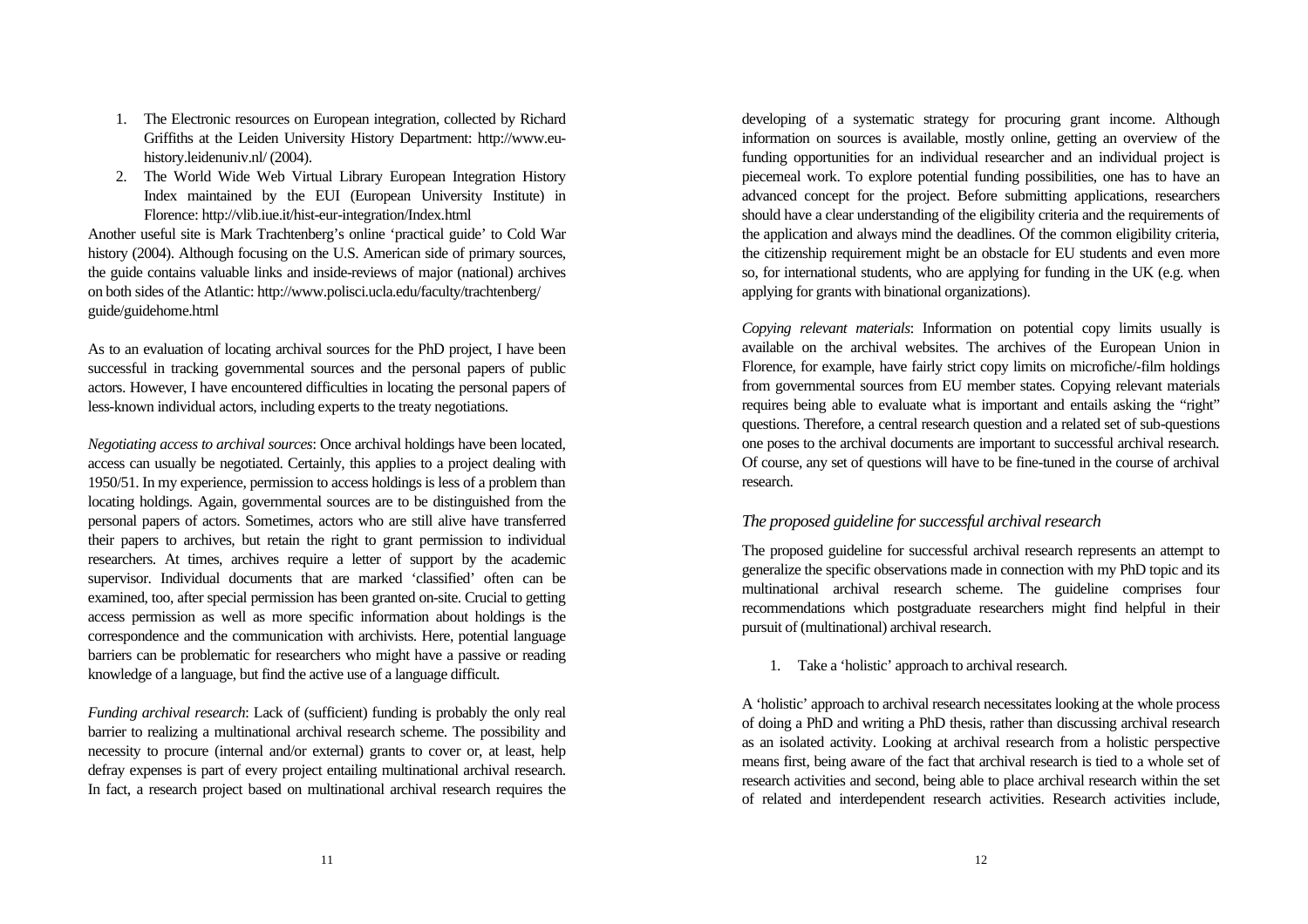among others, visiting conferences; writing and giving conference papers; (if possible) publishing papers, articles, encyclopaedia entries; participating in- or organizing peer groups; and so forth.

2. Focus on the research activities which are linked to composing the PhD thesis.

Among the research activities related to the PhD process, there are a number of activities that are more or less directly linked to composing the thesis. Research activities cover the assessment of secondary literature and select primary resources; the formulation of a central research question and a related set of subquestions; and the selection of methodological tools. Next to selecting archival sources these research activities help develop a research agenda for primary sources to be examined.

3. Maintain a timetable for archival research.

When mapping out research activities and their interrelationship, it is crucial to apply them to a timetable. Time management is essential to successful archival research. Time management relates to all aspects of archival research ranging from the intellectual concerns (conceptual and epistemological concerns) to the pragmatic concerns involved in writing a PhD thesis.

4. Manage the challenges of multinational archival research.

A discussion of the pragmatic concerns pertaining to archival research has pointed to a number of potential problems and pitfalls. It is important to realize that the challenges and potential pitfalls of multinational archival research cannot always be avoided, but they can be managed.

A final remark: In their monographs, historians do not acknowledge the problems of archival research. Rather, in prefaces, reference is made to helpful archivists and generous grant awarding bodies. Professional conduct has it that the problems related to archival research are best discussed informally, for example, during small talk at conferences, frequently over lunch or dinner. Maybe the HEIRS colloquia and workshops can contribute to moving the discussion on the challenges of archival research from the lunch and dinner table to the conference table.

> Brigitte Leucht University of Portsmouth brigitte.leucht@port.ac.uk

#### *Cited Works*

- Bird, K. (1993). The chairman. John J. McCloy. The making of the American establishment. New York et. al.: Simon&Schuster.
- Brinkley, D., Hackett, C. (Eds.). (1991). *Jean Monnet: The path to European unity*. New York: St. Martin's Press.
- Duchene, F. (1994). *Jean Monnet. The first statesman of interdependence*. New York and London: Norton.
- Espagne, M. (1997). Die Rolle der Mittler im Kulturtransfer. In H. Lüsebrink, R. Reichhardt (Eds.). *Kulturtransfer im Epochenumbruch Frankreich - Deutschland 1770 bis 1815* (pp. 309-329). (= Deutsch-Französische Kulturbibliothek 9/1). Leipzig: Leipziger Univ.-Verlag.
- Gillingham, J. (1991). *Coal, Steel, and the Rebirth of Europe, 1945-55. The Germans and the French from Ruhr conflict to economic community*. New York et.al.: Cambridge University Press.
- Ginzburg, C. (1990). Veranschaulichung und Zitat. Die Wahrheit der Geschichte. In: F. Braudel (Ed.), *Der Historiker als Menschenfresser. Über den Beruf des Geschichtsschreibers* (pp. 85-102). Berlin: Wagenbach.
- Griffiths, R. (2004). *Electronic Resources on European Integration*: http://www.eu-history.leidenuniv.nl/ (Checked 10 January 2005).
- Heard-Lauréote, K. (forthcoming 2005). Transnational networks in the European Union. In W. Kaiser, P. Starie (Eds.). *Transnational European Union: Towards a political space* (pages)*.* London: Routledge.
- Kaiser, Wolfram (forthcoming 2005). Transnational Western Europe since 1945: Integration as political society formation. In W. Kaiser, P. Starie (Eds.). *Transnational European Union: Towards a political space* (pages)*.* London: Routledge.
- Küsters, H. (1988). Die Verhandlungen über das institutionelle System zur Gründung der Europäischen Gemeinschaft für Kohle und Stahl. In K. Schwabe (Ed.). *Die Anfänge des Schuman Plans 1950/51 Beiträge des*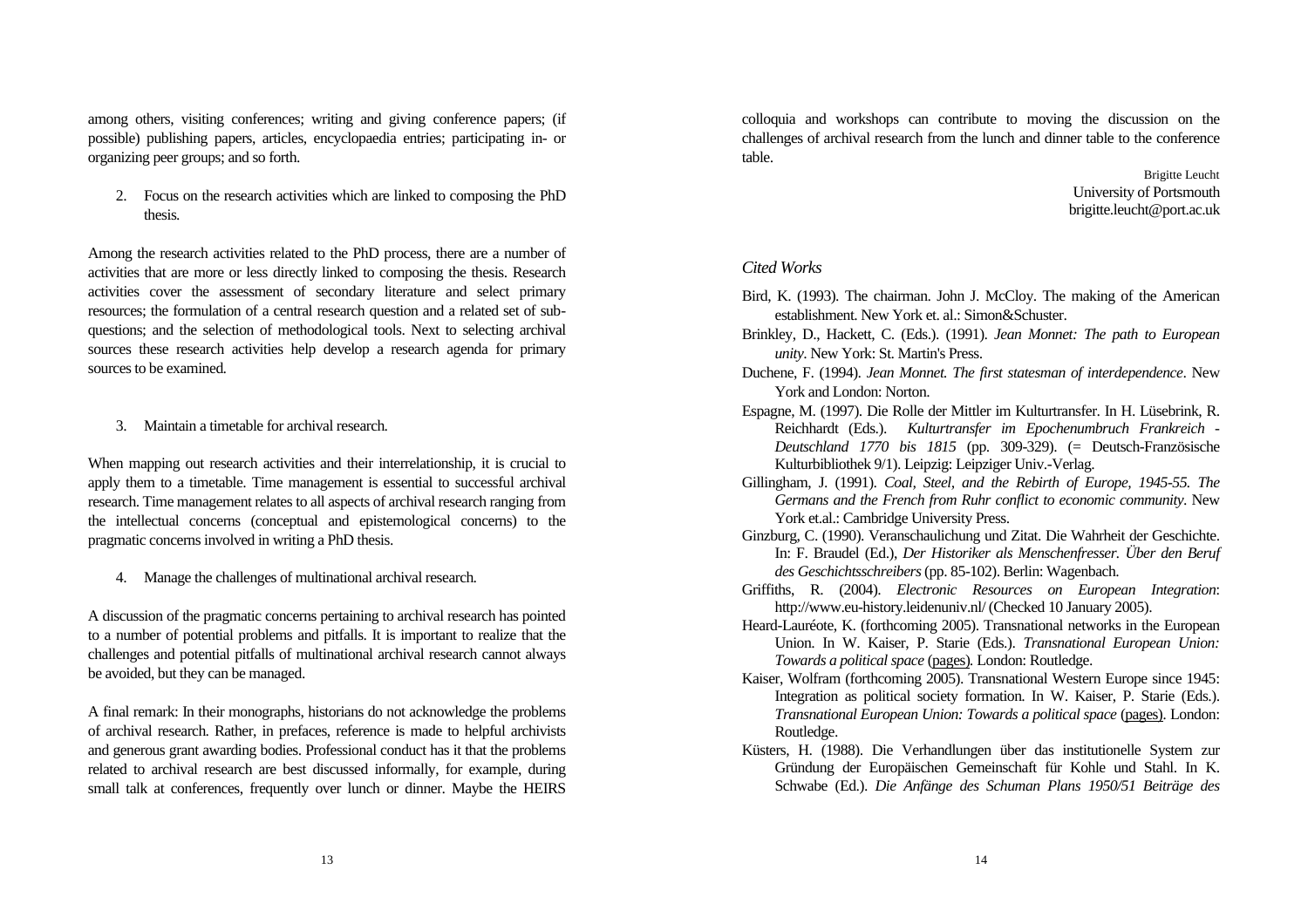*Kolloquiums in Aachen 28. bis 30. Mai 1986* (pp. 73-102). Baden-Baden: Nomos.

- Jenkins, K. (1991). *Re-thinking history*. London: Routledge.
- Lappenküper, U. (1994). Der Schuman Plan. Mühsamer Durchbruch zur deutschfranzösischen Verständigung. *Vierteljahreshefte für Zeitgeschichte*, 42, 403- 445.

Lovett, A.W. (1996). The United States and the Schuman Plan. A study in French diplomacy. *Historical Journal*, 39 (2), 425-455.

- Mélandri, P. (1980). *Les Etats-Unis face a l'Unification de l'Europe 1945-1954*. Paris: Pendone.
- Milward, A. (1994 [1992] 2<sup>nd</sup> ed.). *The European Rescue of the Nation-State*. London: Routledge.
- Mitterbauer, H. (1999). Kulturtransfer ein vielschichtiges Beziehungsgeflecht? *newsletter Moderne*, 2 (1), 23-25.
- Rüsen, J. (1983). *Grundzüge einer Historik 1: Historische Vernunft: Die Grundlagen der Geschichtswissenschaft*. Göttingen: Vandenhoeck & Ruprecht.
- Spierenburg, D., Poidevin, R. (1994). *The history of the High Authority of the European Coal and Steel Community: Supranationality in operation*. London: Weidenfeld and Nicholson.
- Schröder, H. (1994). *Jean Monnet und die amerikanische Unterstützung für die europäische Integration 1950-1957*. Frankfurt am Main et.al.: Peter Lang.
- Schulze R., Hoeren, T. (Eds.). (1999). *Dokumente zum Europäischen Recht. Band 1. Gründungsverträge*. Berlin et.al.: Springer.
- Schwabe, K. (1988). "Ein Akt konstruktiver Staatskunst" die USA und die Anfänge des Schuman Plans. In K. Schwabe (Ed.). *Die Anfänge des Schuman Plans 1950/51 Beiträge des Kolloquiums in Aachen 28. bis 30. Mai 1986* (pp. 211-239). Baden-Baden: Nomos.
- Schwartz, T. (1991). America's Germany. *John McCloy and the Federal Republic of Germany*. Cambridge/MA and London: Harvard University Press.
- Trachtenberg, M. (2004). *A practical guide to doing Cold War history*: http://www.polisci.ucla.edu/faculty/trachtenberg/guide/guidehome.html (Checked 10 January 2005)
- Winand, P. (1993). Eisenhower, Kennedy, and the United States of Europe. New York: St. Martin's Press.
- *World Wide Web Virtual Library European Integration History Index*: http://vlib.iue.it/hist-eur-integration/Index.html (Checked 10 January 2005).

# **The Illusion of the Neutral Time**

Tracing back the underlying premises of eastward enlargement through interviews and archival sources

Cristina Blanco Sío-López

-

"Every island announced By whom acts as the lookout Is always Eldorado That Destiny promises; Imagination That, preparing its orgy, Sees merely a reef With the sun of the morning"<sup>1</sup>

When I first approached primary sources dealing with the Eastward Enlargement of the EU, especially those elaborated by EU institutions during the decade of the nineties, I repeatedly observed the presence of a special emphasis on the idea that the end of the Cold War opened a new era, a time full of historic opportunities in which peace, stability and prosperity would finally be possible in what they denominated a "Pan-European Union"<sup>2</sup>. This idea also entailed the presence of a very particular perception of time that I have decided to name *Illusion of the Neutral Time* and which I will immediately define.

If ways of living time are supposed to influence ways of delivering political messages and ways of understanding a historical period, then the perception of witnessing a turning point in History, eliminating the bitter confrontations that characterised the post Second World War architecture, must have had some

<sup>1</sup> Baudelaire, C. *Les fleurs du mal*, translated by Dillon, G. (1936), *Flowers of Evil*. New York: Harper and Brothers, p. 174.

<sup>&</sup>lt;sup>2</sup> For a new reflection about the idea of a "Pan-European Union" see Dinan, D. (2004) *Europe Recast: A History of the European Union*. Boulder (Colorado, USA): Lynne Rienner Publishers Inc.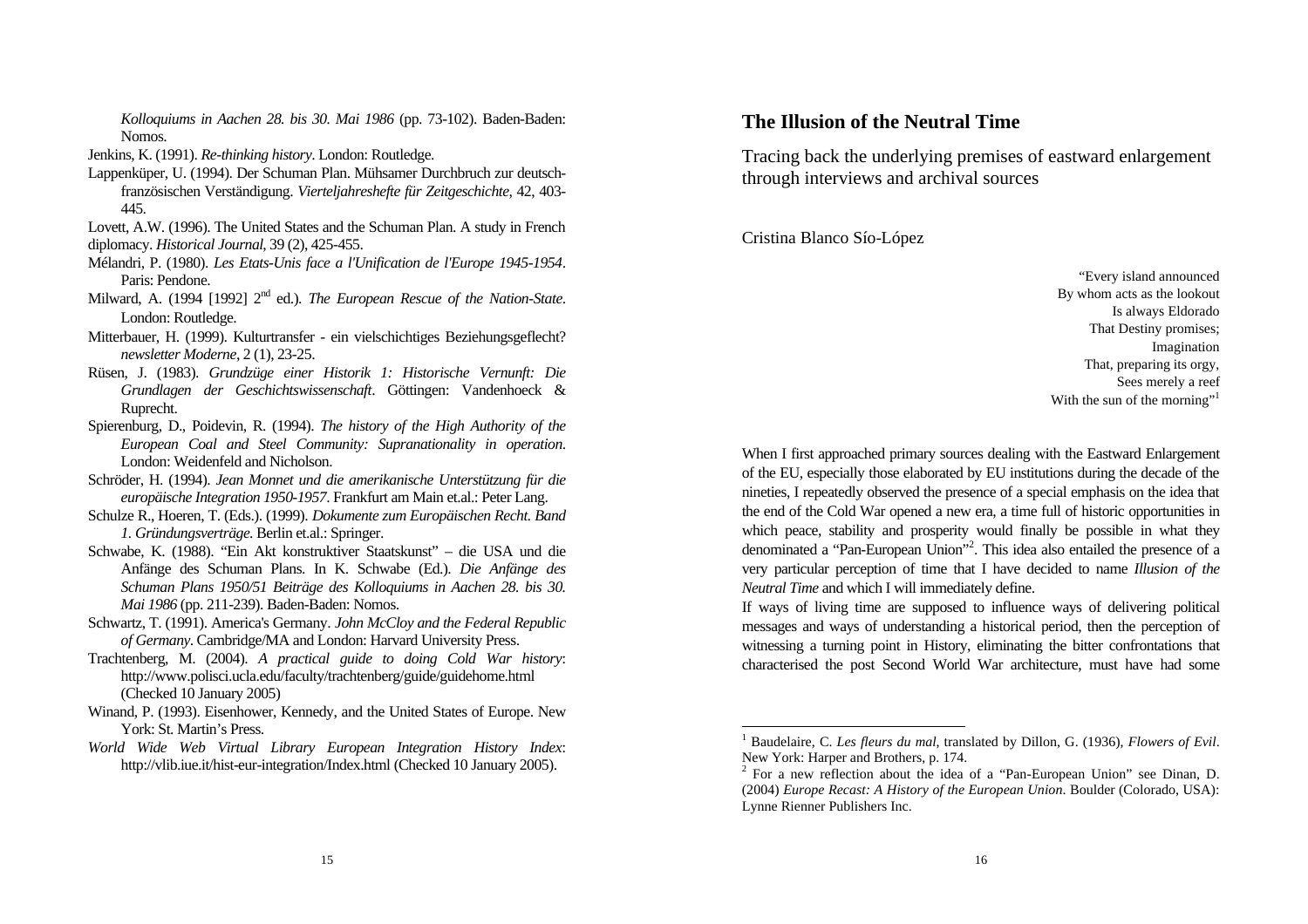determinant role in the way that the decision of the EU to enlarge to the Central and Eastern European Countries<sup>3</sup> (CEECs) was specifically promoted.

To analyse this question, whether the nineties implied a real change in any sense is not important, only the perception that it was true, at least for a short lapse of time. Therefore, if the political actors of that period, perceived that the time they were living, the post-communist landscape the nineties, was something absolutely distinctive, a time of new chances and expectations, this will surely be reflected in the way they communicate this political project to the citizenry.

Coming now to the definition of the earlier mentioned perception of time, I should say that what I call *Illusion of the Neutral Time*<sup>4</sup> (INT) can be defined as an impression of being before an authentic point of departure which, after the analysis of the previous guidelines and time-patterns, would decide to go towards the implementation of the most desirable realities in human and ethical terms. It is also an impression of observing reality from a timeless watchtower, from which the observer believes he has objective and even definitive criteria about the preceding times and feels the turning point is being lived distinctive, new, challenging and full of tangible hopes in contrast with any obscure past.

It is not a reality, neutral times do not exist. It would be enough to think about the terrible war in the ex-Yugoslavia during the nineties to reject any possibility of considering this period hopeful at all. So, this perception of time exists only as an illusion, as a blind moment of emotion and belief in a changing context, for it is typical of *any* transition period in History, not only of the decade of the nineties. It is a moment in which the dreamt future is thought to become our continuous present due to the new positive commitments and formulations.

The term illusion has a twofold meaning, first of all, it means the enthusiastic hope for the future and, secondly, the quality of intermittent mirage that, in the light of the events will see its brilliance erased and its falsity unveiled.

On the other hand, the term neutral makes reference to a deliberate cancellation of the constraints and peculiar characteristics of a particular period in the relevant documentation and a deliberate lack of allusions to ideological attachments in favour of an absolute positive approach in which all, without exclusion, will

 $\overline{a}$ 

benefit from Enlargement, as it is supposed to be the only guarantee for the future peace, stability and progress of Europe, as is constantly repeated.

The significance of the context of the nineties lies in the fact that, as Manuel Castells reminds us, "Communism and the Soviet Union, and the reactions against them observable around the world, marked the different societies, internationally, during the last century. However, that powerful empire and its mythology disintegrated in a few years, in one of the most extraordinary examples of unexpected historical change. This is the end of a historical era<sup>"5</sup>. The same interpretation of the nineties as a time of creation propitious for the feeling of an INT is also shared by Marinella Neri Gualdesi, who maintained that "the nineties mark the present at its creation. In this context, the only thing that seems obvious is the growing power of attraction of the EU, which is supposed to represent a picture of hope. In actual fact, Europe entered the decade of the nineties with the Community of Twelve as the main factor of stability and a model of reconciliation and economic prosperity, which transformed it in the object of attraction for the Eastern part of the continent, which is now-after the rupture of 1989-rediscovering its sense of belonging to Europe"<sup>6</sup>.

In this particular paper, I will focus on the views which sprang from the European Commission during the decade of the nineties through the interviews I was conducting in my different research missions in Brussels. The actors on which I will concentrate for this study, will be mainly officials of the European Commission who conducted the first accession negotiations, who wrote the texts of the main agreements to make Eastward Enlargement become a reality and designed the main documents for the divulgation of this project, seen and sold as a "re-unification of Europe". This seems to be something finally achieved after long decades of artificial divisions during the Cold War, as they emphasise in their epic accounts of the whole Eastward Enlargement process. I should specify that the written documents that I have compared and contrasted with the testimonies of the interviews were mainly consulted in the DG Enlargement archives, as they had not

-

<sup>&</sup>lt;sup>3</sup> CEECs from now onwards.

<sup>4</sup> INT from now onwards

<sup>5</sup> Castells, M. (1998) *The Information Age. Economy, Society and Culture. Volume III: End of Millennium*. Cambridge (MA): Blackwell Publishers Inc., p. 26.

<sup>&</sup>lt;sup>6</sup> Neri Gualdesi, M. "The EU between the United States and the Changing Eastern situation" in Varsori, A. (1995) *Europe 1945-1990s. The End of an Era?* Basinstoke: MacMillan, p. 326.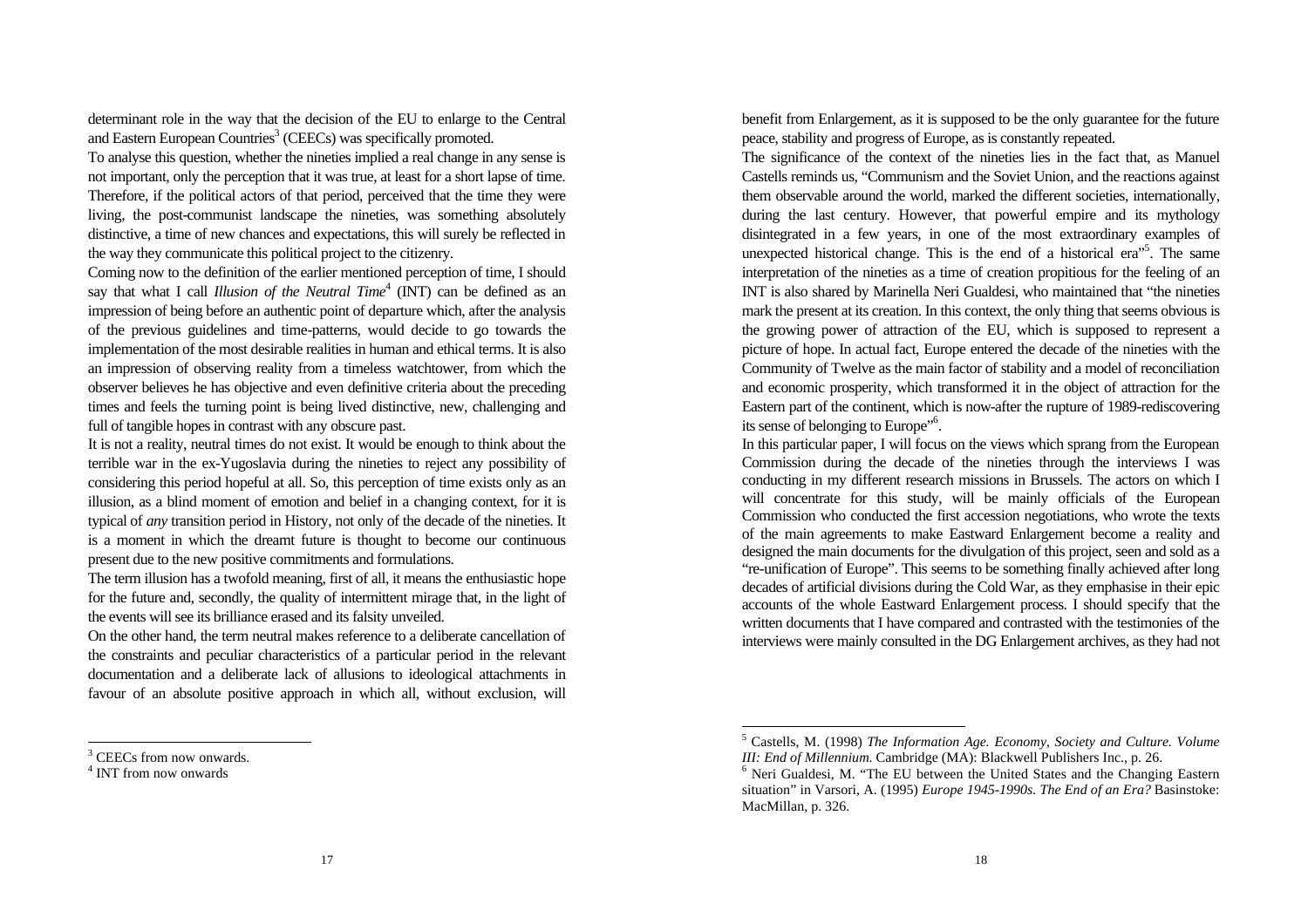already been transferred to the Archives of the European Commission, due to their recent dates of publication<sup>7</sup>.

I will, then, analyse how influential this particular perception of time, the INT, was to shape the promotion of such challenging policy, the Eastward Enlargement of the EU, or if this perception of time was, on the other hand, a product of the policies themselves through the myth-making processes of an specially epic diffusion of ideas. That is, if the INT was an instrument or a product of that kind of documentation<sup>8</sup>. However, my initial hypothesis is that the perception of an INT marked one of the main orientations in the ways of promoting Enlargement, an idea that is the fruit of a convergence of interests and needs both by the EU and the CEECs, as I will later detail.

The so-called "Return to Europe" slogan can be considered as one of the main manifestations of an INT in the nineties because the deliberate epic rhetoric of the European documentation of this period makes a special reference to the fact that after the fall of the Berlin Wall, the definitive moment has arrived to end-up with the unnatural Cold-War divide and to start a new European path of unity and harmony. The CEECs would be, according to this view, coming back to the original European matrix and this is the great idealist dream for the new century. The decade of the nineties would be the soil for the new roots of Europe. The presence of an INT in the sources is, in any case, an assumption that is to be contrasted and verified through the sources themselves.

As the main methodological approach I have decided to use Discourse Analysis, but in a way that is limited to which Alfred Schutz denominated the "level of relevance"<sup>9</sup>. I will look for relevant manifestations of an Illusion of the Neutral Time through documents related to the Enlargement process to see to what extent this form of living time was an instrument or a consequence of the context of change of the nineties at the EU level.

Taking discourse as language in action, this methodology tries to unveil the underlying intentions of those who design what should be thought, inducing us, by

 $\overline{a}$ 

means of prescriptive communication, to apprehend concepts like the "Return to Europe" slogan and take them to be true. To do this, I will make use of the following principles of Discourse Analysis:

Discourse is not pure content, but "a window to someone's mental or social world"<sup>10</sup>, so it could be useful to shed light on the priorities and objectives of the designers of the Eastward Enlargement of the EU. The reality constructed by the documents, the "Return to Europe" slogan, in this case, is naturalised through discourse and presented as "the way things are".

It is not any one instance but "repetition of the same pattern in a systematic way, in many instances and occasions that naturalizes a particular view of Reality"<sup>11</sup>. So, it will be necessary to see different kinds of primary sources regarding Enlargement to observe to what extent the case of "Return to Europe" slogan propagation is presented with a relevant frequency. The examination of relevant self-explanatory examples of text and conversation to interpret a regular patter is a direct commitment of Critical Discourse Analysis (CDA) and that is why I have decided to use it.

CDA's basic argument elaborated by Hutchby and Wooffitt narrows down to the statement that "it is not the case that designers of a guideline are simply imparting information to a passive recipient when they communicate, but they are actively constructing their accounts for a certain kind of recipient in a particular situation"<sup>12</sup>. A very interesting relationship between the development of CDA and research projects being elaborated about the decade of the nineties has been suggested by Norman Fairclough:

"In the nineties the social and political order established after the Second World War changed radically and irrevocably with the fall of communism; the end of the Cold War; a new liberal consensus based on liberal democracy and free market, which became a model for non-capitalist institutions like universities…; an information revolution and so on. These changes also influenced the way people

 $7$  The DG Enlargement of the European Commission in Brussels holds recent documents that might be consulted through the application for the special permission for documents younger than thirty years. http://europa.eu.int/historical\_archives/index\_en.htm.

<sup>8</sup> Schutz, A. in Weiss, G. and Wodak, R. (2003) *Critical Discourse Analysis. Theory and Interdisciplinarity*. Basinstoke: Palgrave MacMillan, p. 5-6.

<sup>10</sup> Cameron, D. (2001) *Working with Spoken Discourse*. London: Sage Publications, p. 43.

<sup>11</sup> Wilkinson, H. (1995) "Discourse Analysis: A Critical View". *Language and Literature*. No. 4 (3), p. 157.

<sup>12</sup> Hutchby, I. and Woofit, R. (1998) *Conversation Analysis: An Introduction*. Cambridge: Polity Press, p. 19.

<sup>13</sup> Fairclough, N. (1995) *Critical Discourse Analysis*. London: Longman, p. 128.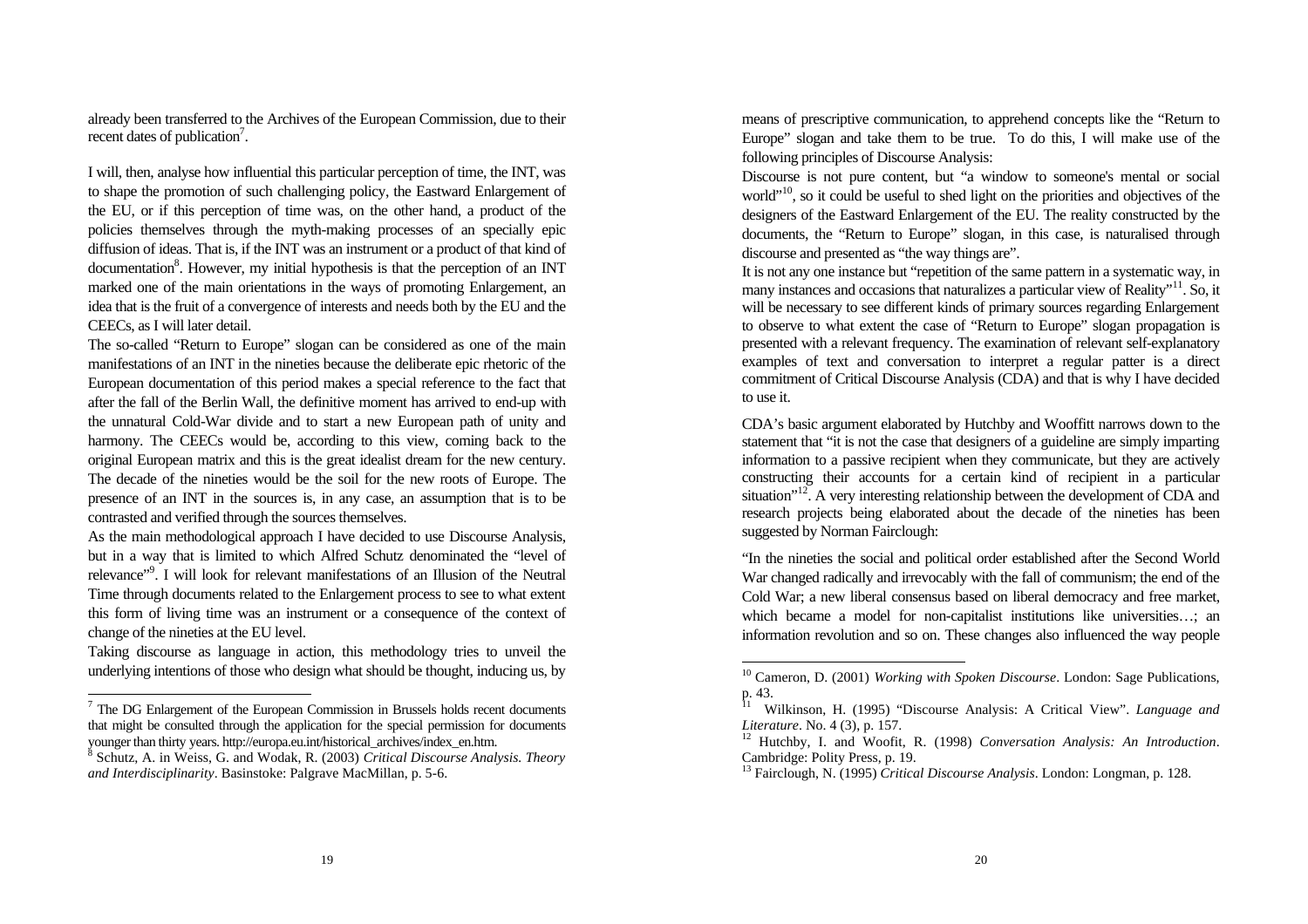and institutions communicate, because we have passed from an informational to a promotional discourse"<sup>13</sup> . It is meaningful to realise, then, that the "Return to Europe" slogan is the example of the "from tell to sell turn in discourse"<sup>14</sup>, as it entails an incorporation of the genre of commercial advertising into noncommercial genres of features.

On the other hand, it should be taken into account that we are dealing with Institutional Discourse, which is always a goal oriented one that paves the way for the generation of an expected acceptance, contributing to the appearance of a monopoly of the legitimate discourse by the EU Documentation of the nineties<sup>15</sup>. In this sense, the so-called "Return to Europe" slogan can be considered as one of the main manifestations of an INT in the nineties because the deliberate epic rhetoric of the European documentation of this period makes a special reference to the fact that after the fall of the Berlin Wall, the definitive moment has arrived to end the unnatural Cold-War divide and to start a new European path of unity and harmony. The CEECs would be, according to this view, coming back to the original European matrix. The "Return to Europe" slogan, would be, therefore, one of the essential underlying premises in the promotion of Eastward Enlargement and that is why I found it absolutely necessary to explore the origins

of such discourse in order to understand how old objectives have been awaken with different motivations but with the same direction, both in the CEECs and at the EU level.

Concerning my main sources, I would like to make a special reference to interviews and to the different types I used in my analysis. First of all, the openended interview "which consists of asking key respondents about their insights on certain events an ideas and use such propositions as basis for further enquiry"<sup>16</sup>. I have combined that type of interview with the so-called focused interview that "follows the same set of questions in all interviews to be able to compare the results afterwards, departing from the same parameters. In the focused interview all the questions should be carefully worded so that the interviewer appears

l

genuinely naïve about the topic to allow the respondent to provide a fresh commentary about it". However, it is important to bear in mind that the interviews should be compared and contrasted with written sources of corroboratory evidence, between which I would quote speeches, Europe agreements, official documents and declarations, Commission's reports, etc.

At this stage, I have gathered the most relevant documentation regarding the EU Institutions views on Enlargement, with a special focus on the "Return to Europe" slogan, even though I would need to complete the set of interviews to be later compared. In any case, since the second part of my thesis deals with the German views on Enlargement, I still need to work more on this side despite the fact that I have already been interviewing and consulting documents at the Bundestag, the Commission Permanent Representation in Berlin, the German Permanent Representation in Brussels and the Chancellery. I am now in the second year of my PhD. and I would need about two more years in order to finish my thesis.

The discourse of the "Return to Europe" slogan was born between the years 1949 and 1952, and it is the fruit of the conclusions of the meetings of those Eastern European intellectuals in exile living in London or Paris, who were members of the European Movement, where they acted as representatives of their respective countries as part of the Central and Eastern European Section of the European Movement, whose deposits are to be found in  $HAEC^{17}$ . In December 1946, in Paris, Henri Brugmans, Principal of the College of Europe, promoted the creation of the European Union of Federalists and declared that the fact of not being able to have the collaboration of the CEECs, dominated by the Soviet Union was an enormous tragedy. He stated that they would have to start the process of integration of the Old Continent without the CEECs, but hoped they would be able to integrate them as soon as the political circumstances permitted it. Therefore, he decided to give voice to those Eastern European intellectuals in the exile who had left their countries very early at the beginning of the soviet domination. The actual implementation of this integrating will was the creation of the Section of Studies about the CEECs in Strasbourg in 1949, to support the so-called "captive nations"<sup>18</sup> which would hopefully soon return to Europe, "to end an unnatural division in order to converge in the common European culture and heritage"<sup>19</sup>.

 $14$  Ibid.

<sup>15</sup> For the development of these ideas see Delcourt, B. (2003) *Droit et Souveranités. Analyse critique du discourse européen sur la Yugoslavie*. Brussels: P.I.E.-Peter Lang, pp. 15-39.

<sup>16</sup> Yin, R.K. (1984) *Case Study Research: Design and Methods.* Beverly Hills, CA: Sage Publications, p. 84-85.

<sup>&</sup>lt;sup>17</sup> Historical Archives of the European Communities in Florence.

<sup>&</sup>lt;sup>18</sup> This term firstly appeared in "Mouvement Européen. Section Pays de l'Europe Centrale et Orientale", "Notes sommaires sur la réunion constitutive de la Section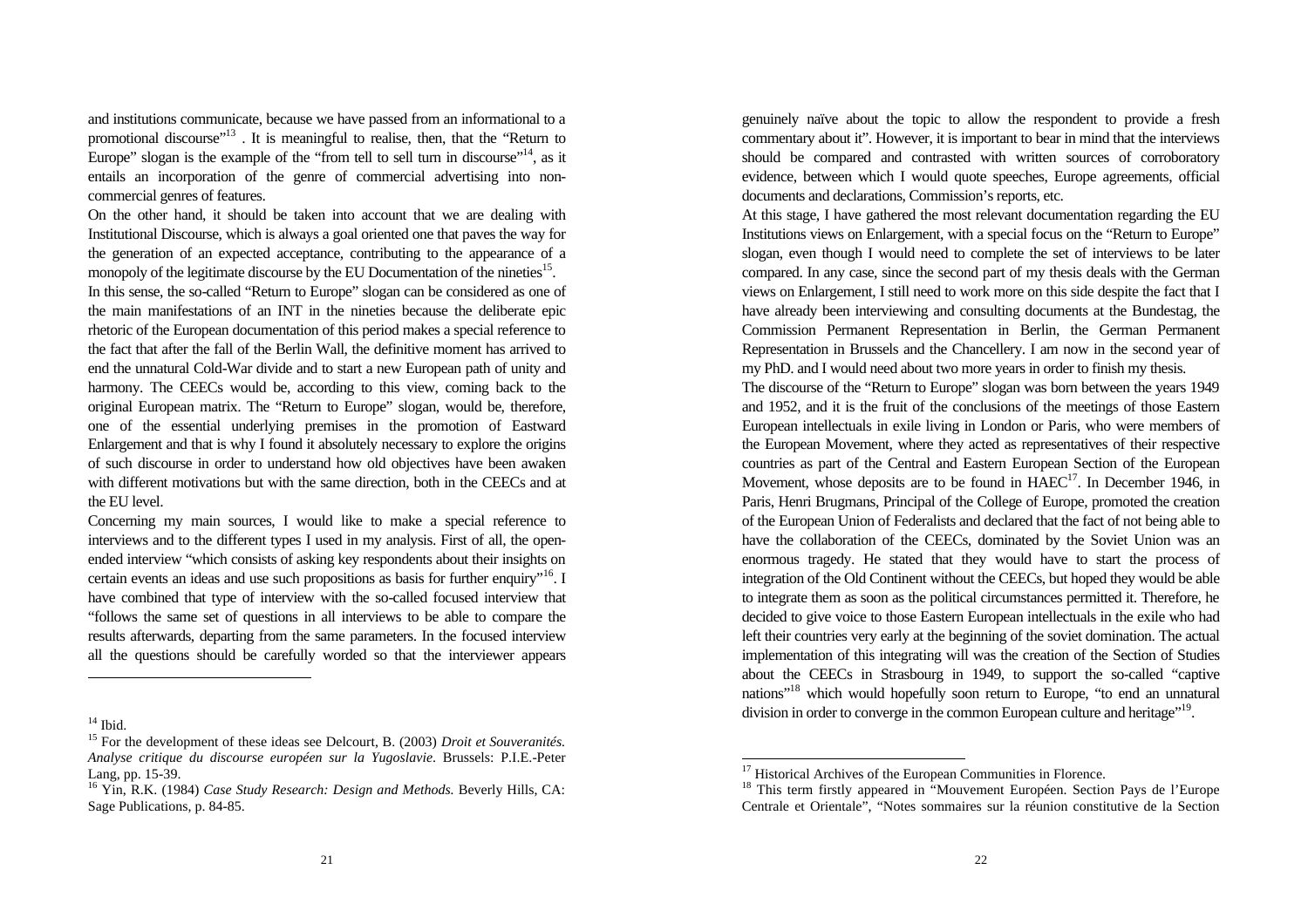These intellectuals<sup>20</sup> reacted, in the first moments of the Cold War to the impression of their countries being kidnapped and deprived of their signs of identity, which they regarded as part of the Western European mainstream<sup>21</sup>. Since that founding moment, the Eastern European intellectuals in exile were developing, within the already mentioned international meetings, very concrete plans to eventually leave the Soviet sphere and be linked to Western Europe. Between those plans, we can find ideas which really fill the EU contemporary agenda, like the creation of a European citizenship and a European Convention of Human Rights, with special care for political exiles, immigrants and refugees $^{22}$ . The Conference about the CEECs, held in London in 1952, was firstly organised by the members of the European Movement to talk about the oppression and lack of liberties in their respective countries, and led, finally, to establish the need for an integrated Western Europe, with a common market and an appropriate supranational body of institutions. They hoped that at the right moment for the *liberation* of their countries it would be advanced enough so that the countries of Central and Eastern Europe could participate in it as soon as possible $^{23}$ .

Despite all these outcries, and, as Pérez Sánchez has affirmed, "after the *revisionist fallacy* of 1953 and the military intervention in Hungary in 1956, the status quo of the bipolar division established after the Second World War was perpetuated till

l

the beginning of the nineties when the question of returning to Europe was opened again<sup>",24</sup>.

As we can observe in the above guidelines, the previously mentioned plans developed at that time sound really near to the events of our present and there is a very precise explanation for that. Most politicians of the CEECs, who were making an effort, at the beginning of the transition, to transform the "Return to Europe" slogan into a reality, have recovered all the ideas of those Eastern Europeans intellectuals in the exile and used them to elaborate their political programmes, as Pérez Sánchez<sup>25</sup> has demonstrated. With the integration of those ideas into the domestic agendas of the CEECs in the nineties, we enter the second channel of the circulation of the ideas about the reunification of Europe: The recovery of the "Return to Europe" slogan to by the CEECs, which was one of the main means of legitimisation by the new political elites.

The allusions to the "Return to Europe" slogan in this realm are abundant<sup>26</sup>, however, there is a lack in the historiography regarding the use of the very same slogan by the European Commission also in the decade of the nineties. This is still unexplored territory and that is why I consider it interesting and necessary to shed light on the progressive adoption of this slogan also by the EU institutions, as they develop a parallel discourse to that of the CEECs and for the same policy, the project of Eastward Enlargement of the EU.

I will deal now with the uses of the "Return to Europe" slogan by the European Commission, trying to explain why the Commission decided to show solidarity or take control of this discourse recovered by the CEECs in the nineties during their respective transitions and strengthened when they firstly applied for EU membership. I will show, then, that there is a convergence of ways of feeling time and of understanding political change in the nineties, in the way of a final

d'Études des Pays de l'Est. Strasbourg, le 17 Août 1949". ME-875 (ASCE : Archivi Storici delle Comunità Europee).

 $19$  Ibid.

 $20$  To see the complete lists with the names and surnames, country by country, of all these intellectuals, who acted as representatives of Central and Eastern Europe in the Meetings of the European Movement both in London and Paris, please refer to the following Minutes of the Meetings of the Eastern and Central European Section of the European Movement, to be found at the Historical Archives of the European Communities in Florence. All in ME-875 (ASCE)

<sup>21</sup> See Edgar Morin in Morin, E. (1994) *Pensar Europa*. Barcelona: Gedisa, p. 58.

<sup>&</sup>lt;sup>22</sup> Text de la Note a soumettre a Strasbourg a M. Paul-Henri Spaak, President de la Asamblee Consultative, par une Delegation de la Section des Pays de l' Europe Central et Oriental, Movement Europeen. Commission d'etudes politiques: Section Pays de l'Europe Central et Orientale, Procès-Verbal de la réunion du 17 Juin, 1950 p. 512 in ME-875 (ASCE).

<sup>&</sup>lt;sup>23</sup> European Movement. Central and Eastern European Commission, Conference on Central and Eastern Europe: Resolutions  $(20^{th} \text{-} 24^{th}$  January, 1952, Church House, London) 27 pp., ARCHIV. HADOC.2027 in ASCE.

<sup>24</sup> Pérez Sánchez, G; Martín de la Guardia, R. (2002) *Estudios sobre la Europa Oriental*. Valencia: Universitat de Valencia, pp. 285-286.

<sup>&</sup>lt;sup>25</sup> Pérez Sánchez, G; Martín de la Guardia, R. "Las Nuevas Fronteras de la Unión Europea: Los Retos de la Seguridad Común después de la Ampliación al Este" in García de Cortázar, F. (2003) *En Torno a Europa.* Madrid: FAES, pp. 155-204.

<sup>&</sup>lt;sup>26</sup> See for instance the Speech of Vaclav Havel before the European Parliament in Europe Documents 1874,  $16<sup>th</sup>$  March 1994, p. 3. and the Association Agreements Europe 5456,  $21<sup>st</sup>$  March 1991, p. 4 and

Europe 6204,  $6<sup>th</sup>$  April 1994, p. 3., for some very explicit allusions.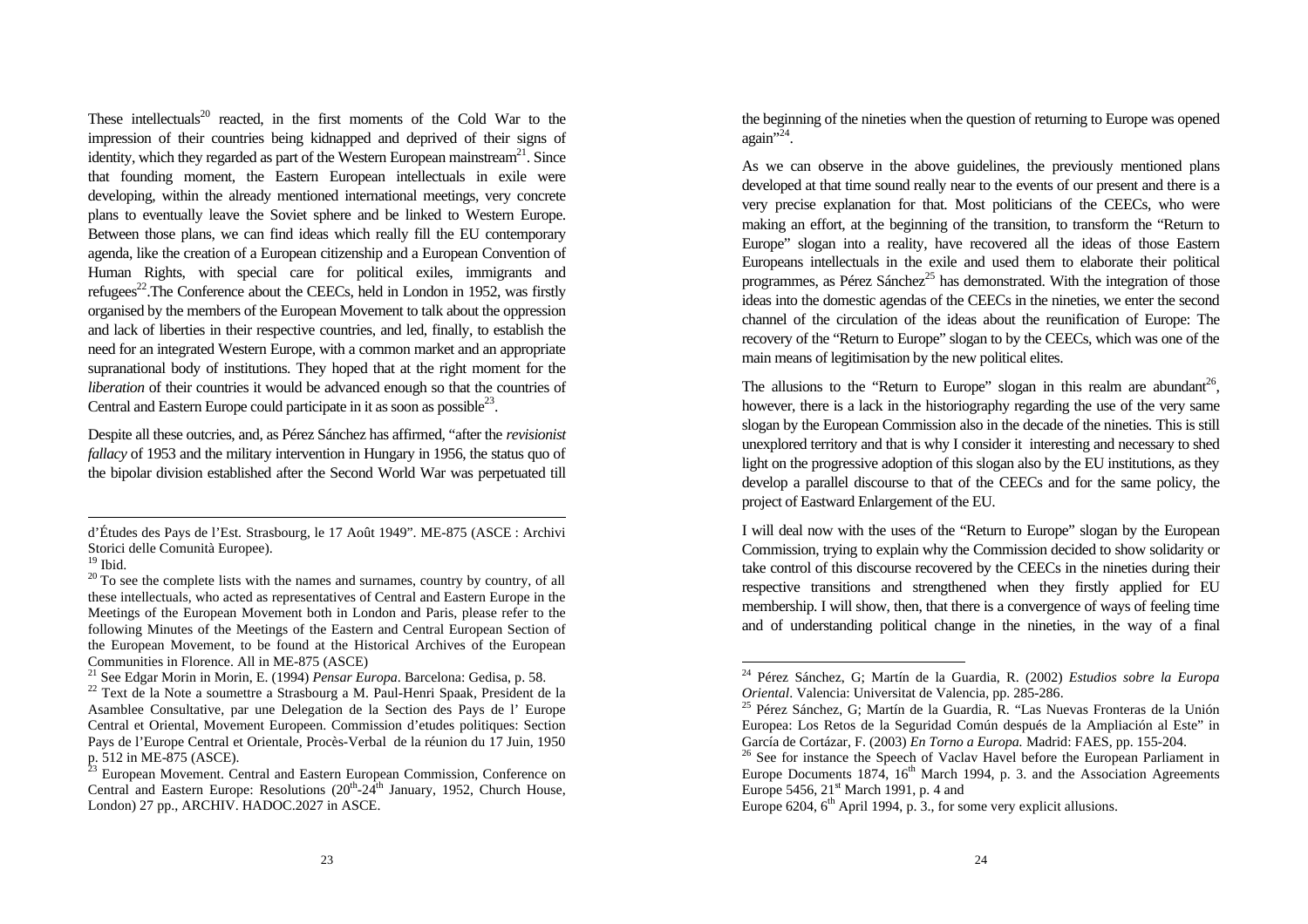opportunity to implement the above mentioned dreams of a united Europe. In few words, I will show that there was a convergence of an INT, both in the CEECs and in the expressions of the relevant actors at the level of the European Commission. It is important to bear in mind that it was the CEECs governments that raised the issue of membership and constantly keep pushing the Community for an explicit commitment to this goal. Although the Commission proposed the negotiation of association agreements in February 1990, it sought to avoid any reference to future accession. In its communication to the Council in 1990, the Commission stated clearly that the associations "in no way represent a sort of membership antechamber. Membership will not be excluded when the time comes, but for the moment being, this is a totally separate question"<sup>27</sup>. During the commencement of the negotiations with the CEECs, the EC agreed to a formula mentioning their future membership but only went so far "as to recognise membership as the associates, but not as the Community's final objective"<sup>28</sup>.

Such association agreements correspond to those described by Mathias Ruete: "In 1989 I actually wrote that the model we should follow with regards to the CEECs was that of the  $OEEC^{29}$ . I thought we should create just some kind of currency union with them. You should bear in mind that we were confronted with German unification at that time. And, regarding the main arguments to enlarge, I remember also at that time, very curiously, there was a huge fear that, especially as far as infrastructures was concerned…but, everything else, the CEECs would become an American culture"<sup>30</sup>. In any case, and with regard to the "Return to Europe" slogan he stated that "it was more than a communication strategy, we genuinely believed. The CEECs belong to the EU and we had to do everything to stabilise these countries economically but also politically"<sup>31</sup>.

This view contrasts with the opinion of Eneko Landaburu, the former Director-General of the DG Enlargement of the European Commission:

 $\overline{a}$ 

"There is no reunification of Europe because Europe has never been united. There were only hegemonic unions, like those carried out by Hitler or by the Roman Empire, always imposing a partial view over a totality. That is why the EU is a complete success because it is the counterpart of the European traumatic past and those countries which enter the European club enter also democracy, a social state of law an the opportunities of stabilisation" $32$ .

On the other hand, Manuel Arnal Monreal has also affirmed that the "Return to Europe" slogan is both "a way of attracting the support of the European citizens to the project of Enlargement and the will of starting a new era of political relations with the CEECs. Because the real aim of Enlargement is to overcome, definitely, the History of Europe, which has been the history of confrontation and war. In any case, at the political level, we could say no to the CEECs. There wasn't other choice except going back to the past and closing the gates of History"<sup>33</sup>.

After the EC had been extremely cautious not to commit itself to CEECs membership in the association negotiations, the Conclusions of the Presidency at the Lisbon European Council in June 1992 started to definitely change that initial position and put the issue of CEECs Enlargement firmly on the agenda. Hence, the Commission's report to the European Council, created by the First Task Force on Eastern Enlargement stated that "the principle of a Union open to European states that aspire to full participation and who fulfil the conditions for membership is a fundamental element of the European construction and the integration of these new democracies into the European family represents a historic opportunity"<sup>34</sup>.

Nevertheless, it should be stressed that, if Enlargement did not become a specific goal of the Commission until 1992, the "Return to Europe" slogan had already been adopted in the communication strategy of the Commission with the CEECs since 1989. It was born as a way of showing solidarity to the CEECs and as a way

<sup>&</sup>lt;sup>27</sup> Europe 5185,  $2<sup>nd</sup>$  of February 1990, p. 2.

<sup>28</sup> Torreblanca Payá, J. I. (1997) *The European Community and Central Eastern Europe (1989-1993): Foreign Policy and Decision-Making*. Madrid: Centro de Estudios Avanzados en Ciencias Sociales, pp. 40-41.

 $29$  Organisation for European Economic Co-operation.

 $30$  Interview with Mathias Ruete, held on the  $2<sup>nd</sup>$  of February 2004 at the DG Enlargement of the European Commission.

 $31$  Ibid.

 $32$  Interview with Eneko Landaburu, held on the  $4<sup>th</sup>$  of February 2004 at the DG of External Relations of the European Commission.

<sup>&</sup>lt;sup>33</sup> Interview with Manuel Arnal Monreal, held on the  $6<sup>th</sup>$  of February 2004 at the DG Taxation of the European Commission.

 $34$  Commission's Report to the European Council celebrated in Lisbon on the  $26<sup>th</sup>$ and  $27<sup>th</sup>$  of June 1992, elaborated by the Fisrt Task Force on Eastern Enlargement, entitled "The Challenge of Enlargement" and written by Graham Avery (one of my interviewees). The whole text is available in Commission of the European Communities, "Europe and the Challenge of Enlargement". *Bulletin of the European Communities*, Supplement 3/92. p. 9 and constitutes one of the fundamental sources for the study of the early promotion of the Eastward Enlargement of the EU.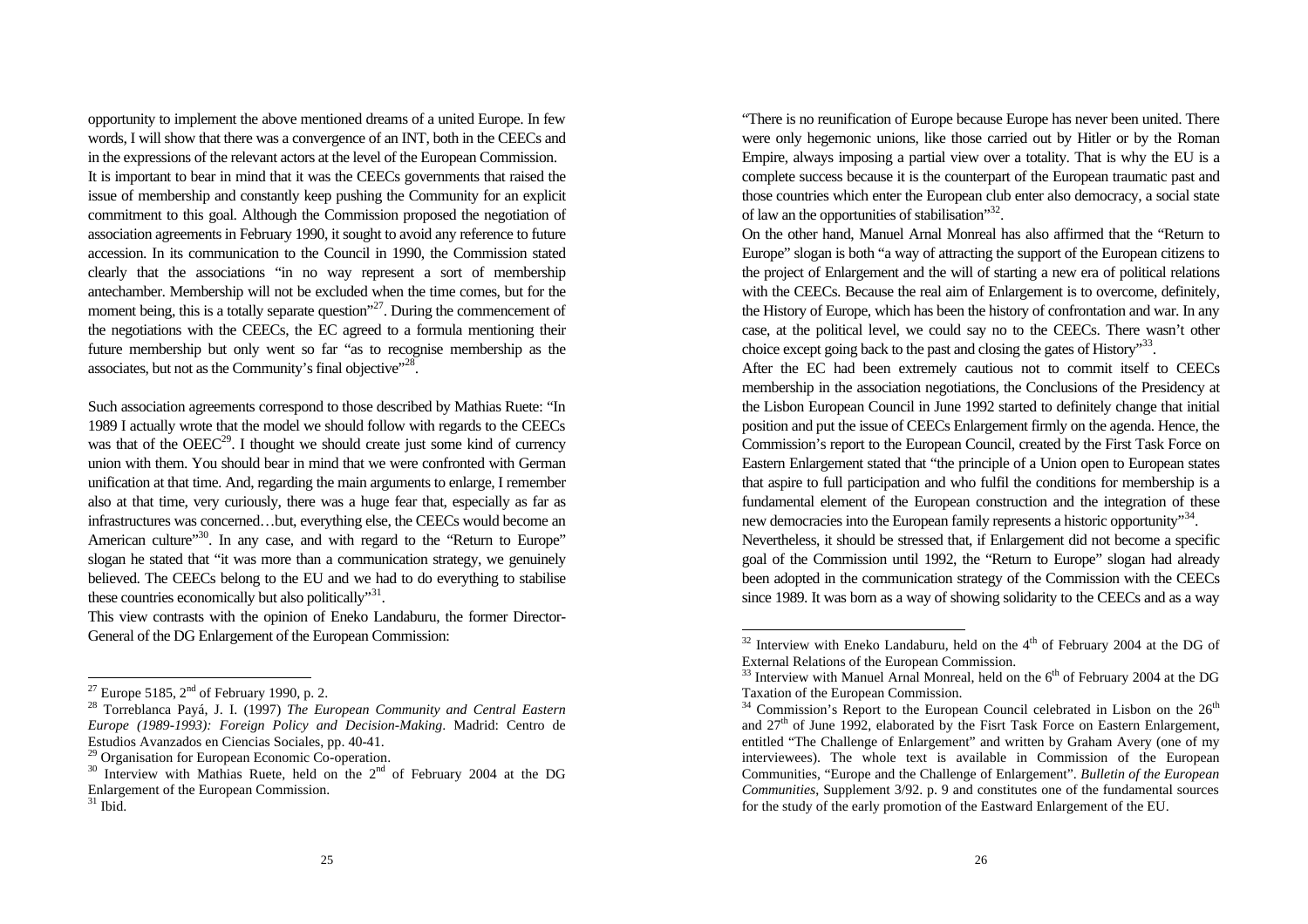of speaking the same language in a metaphoric sense, showing that they did identify with these countries. But, as Eastward Enlargement was not yet decided in 1989, this slogan was not more than the recognition, at the level of institutional discourse, that Enlargement could become an eventual reality and that the attitude of the EC was to remain open to help and assist the CEECs, however, they did not talk about integration<sup>35</sup>.

#### *Conclusion*

 $\overline{a}$ 

The concluding remarks of this paper are based on a reciprocal response to the realisation of a sudden and irrevocable change in the nineties, with the end of the Cold War division of Europe. The "Return to Europe" slogan was firstly revitalised by the CEECs, whose new political elites go back to the discourses of the past, namely to the explicit enunciation of truncated dreams by the Central and Eastern European intellectuals in the exile who were members of the European Movement.

The response of the actors and designers of the Enlargement process at the European Commission to the call of the CEECs started with prudence at the beginning of the nineties, refusing to commit themselves to what they considered eventually inevitable but still not desirable as they were engaged in the difficulties of the deepening at home, namely with the Maastricht Treaty and the single market. So, in the very first moments after the fall of the Berlin Wall the "Return to Europe" slogan was certainly used by the EU institutions but merely to show solidarity and support to the CEECs by means of speaking the same language, of using the same political discourse as the other riverside. However, first outlined at the Lisbon Meeting of the European Council and then irreversibly formulated in the Copenhagen criteria, the "Return to Europe" slogan turned out to be much than a tranquilising gesture of solidarity to the CEECs. It became a true convergence, a true reciprocal use of political discourses. Enlargement seems to be, then, interesting for both parts the new and progressive reinforcement of the "Return to Europe" slogan from 1993 at the EU was also the sign that a convergence of ways of understanding historical time was real and thus a coincidence in the shared impression of an INT during the decade of the nineties, a now or never window of opportunity that could be either crossed then or closed forever, making Europe return to the shadows of confrontation, despair and inequality.

Last but not least, we could argue that, if the identification of the political discourse was possible it was also due to the integration of the truncated memories in the horizons of potentiality of the Eastward Enlargement of the EU, to the convergence of the same perception of time, the INT, in both sides and to the understanding of History as the occasional realm of opportunity.

> Cristina Blanco Sío-López European University Institute Cristina.Blanco.Sio-Lopez@IUE.it

#### *Cited works*

- − Agacinski, S. (2000) *Time Passing. Modernity and Nostalgia*. New Cork: Columbia University Press.
- − Alamir, F. M. and Pradetto, A. "Identitätssuche als Movens der Sicherheitspolitik. Die NATO-Osterweritungsdebatten im Lichte der Herausbildung neuer Identitäten im postcommunistischen Ostmitteleuropa und in der Allianz". *Osteuropa*. No. 48, August 1998.
- − Baldwin, R, Francois, J and Portes, R. (1997) "The Costs and Benefits of Eastern Enlargment: The Impact on the EU and the CEECs". *Economic Policy*. No. 24.
- − Bartosek, K.(1998) "Los regímenes poscomunistas y la memoria del tiempo presente". *Memoria e Historia. Revista Ayer*. Madrid: Marcial Pons.
- − Cameron, D. (2001) *Working with Spoken Discourse*. London: Sage Publications.
- − Castells, M. (1998) *The Information Age. Economy, Society and Culture. Volume III: End of Millennium*. Cambridge (MA): Blackwell Publishers Inc.
- − Crouch, C. and Marquand, D. (1992) *Toward Greater Europe*. Oxford: Blackwell.
- − Delcourt, B. (2003) *Droit et Souveranités. Analyse critique du discourse européen sur la Yugoslavie*. Brussels: P.I.E.-Peter Lang.
- − Dinan, D. (2004) *Europe Recast: A History of the European Union*. Boulder (Colorado, USA): Lynne Rienner Publishers Inc.
- − Fairclough, N. (1995) *Critical Discourse Analysis*. London: Longman.
- Friese, H. (2001) *The Moment. Time and Rupture in Modern Thought*. Liverpool: Liverpool University Press.

<sup>&</sup>lt;sup>35</sup> European Council's Declaration on Central and Eastern Europe celebrated in Strasbourg the  $8<sup>th</sup>$  and  $9<sup>th</sup>$  of December 1989, p. 1.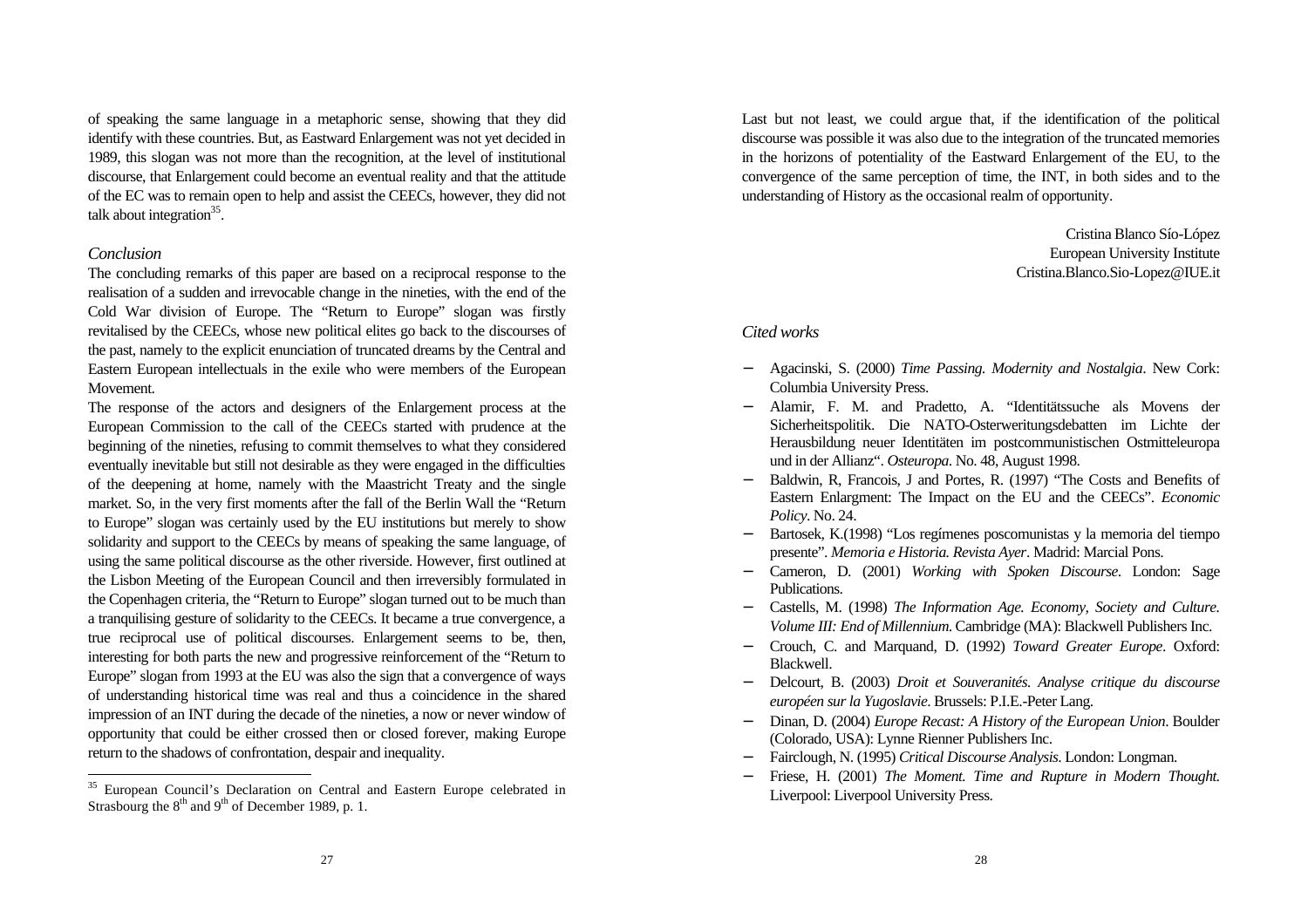- − García de Cortázar, F. (2003) *En Torno a Europa.* Madrid: FAES.
- − Habermas, J. (Ed.) (1993) *Justification and Application: Remarks on Discourse Ethics*. Cambridge. Mass.: The MIT Press.
- − Henderson, K. (Ed.) (1999) *Back to Europe. Central and Eastern Europe and the European Union*. London: UCL.
- − Hutchby, I. and Woofit, R. (1998) *Conversation Analysis: An Introduction*. Cambridge: Polity Press.
- − Hyde-Price, A. (1996) *The International Politics of East-Central Europe*. Manchester: MUP.
- − Jones, E. (2000) "The politics of Europe 1999: spring cleaning". *Industrial Relations Journal*. 31(4).
- − Kolankiewicz, G. (1994) "Consensus and competition in Eastern Enlargement of the European Union" *International Affairs,* 70(3), p. 488.
- − Landau, A. and Whitman, R. (1997) *Rethinking the European Union. Institutions, Interests and Identities.* Basingstoke: MacMillan.
- − Lash, S., Quick, A and Roberts, R. (eds.) (1998) *Time and Value*. Oxford: Blackwell Publishers.
- − Levine, R. (1997) A Geography of Time. The Temporal Misadventures of a Social Psychologist. New York: HarperCollins Publishers Inc.
- − Lituan, G.(1993) "La mémoire officielle de l'histoire du temps présent en Hongrie". *La Nouvelle Alternative*. No. 32.
- − Malnes, R. and Underdal, A. (Eds.) (1992) *Rationality and Institutions. Essays in honour of Knut Midgaar*. Oslo: Universitetsforlaget.
- − March, J. G. and Olsen, J. P. (1989) *Rediscovering Institutions: The Organisational Basis of Politics*. London: Collier MacMillan Publishers.
- − Mayhew, A. (1998) *Recreating Europe. The European Union's Policy towards Central and Eastern Europe.* Cambridge: Cambridge University Press.
- − Nagle, J. and Mahr, A. (1999) *Democracy and democratisation*. London: Sage.
- Neumann, I. (1998) "European Identity, EU Expansion and the Integration-Exclusion Nexus". *Alternatives*. No. 23.
- − Nowotny, H. (1994) *Time. The Modern and Postmodern Experience*. Cambridge (UK): Polity Press.
- − Patocka, J. (1996) *Heretical Essays in the Philosophy of History*. Translated by Erazim Kohàk. Chicago and La Salle (Illinois): Open Court.
- − Pérez Sánchez, G; Martín de la Guardia, R. (2002) *Estudios sobre la Europa Oriental*. Valencia: Universitat de Valencia.
- − Ricoeur, P. (1988) *Time and Narrative*. Translated by Katheleen Blamey and David Pellauer. Chicago and London: The University of Chicago Press.
- − Ruggie, J. G. (Ed.) (1993) *Multilateralism Matters. The Theory and Praxis of an Institutional Form*. New York: Columbia University Press.
- − Schimmelfennig, F. "The Double Puzzle of EU Enlargement: Liberal Norms, Rhetorical Action and the Decision to Expand to the East" *ARENA Working Paper*. No. 15, June 1999.
- − Scott, W.R. (1995) *Institutions and Organisations.* Thousand Oaks: Sage.
- − Sedelmeier, U. and Wallace, H. "Policies towards Central and Eastern Europe" in Wallace, H. and Wallace, W. (Eds.) (1996) *Policy-Making in the European Union*, 3rd ed. Oxford: Oxford University Press.
- − Sjursen, H. "Why expand? The Question of Justification in the EU's Enlargement Policy". *ARENA Working Paper*. No. 6. February 2001.
- − Sjursen, H. and Smith, K. E. "Justifying EU Foreign Policy: The Logics of Underpinning EU Enlargment". *ARENA Working Paper*. No. 1. January 2001.
- − Sperling, A. (1999) *Two tiers or two speeds?* Manchester: MUP.
- − Torreblanca Payá, J. I. (1997) *The European Community and Central Eastern Europe (1989-1993): Foreign Policy and Decision-Making*. Madrid: Centro de Estudios Avanzados en Ciencias Sociales.
- − Van der Doel, J. (1994) *Central Europe: The new allies?* Oxford: Westview Press.
- − Varsori, A. (1995) *Europe 1945-1990s. The End of an Era?* Basinstoke: MacMillan.
- − Weiss, G. and Wodak, R. (2003) *Critical Discourse Analysis. Theory and Interdisciplinarity*. Basinstoke: Palgrave MacMillan.
- − Wilkinson, H. (1995) "Discourse Analysis: A Critical View". *Language and Literature*. No. 4 (3).
- − Yin, R.K. (1984) *Case Study Research: Design and Methods.* Beverly Hills, CA: Sage Publications.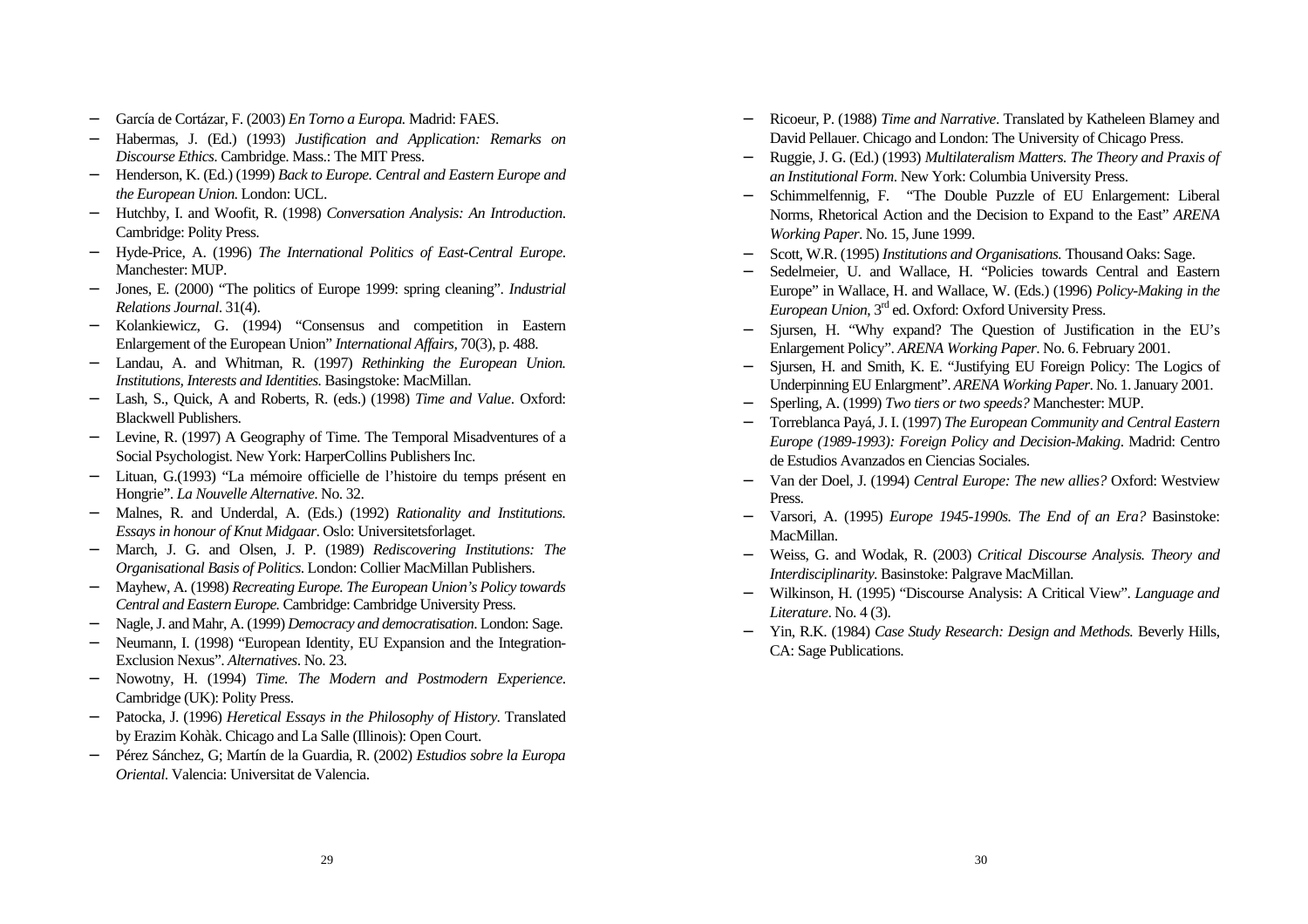# **The Relevance of a Historical Pattern of Political Management : Romanian Party System Europeanisation.**

## Dr. Sorina Soare

## *1. General overview*

By analysing Europe's progressive rediscover in Romania, this study encompass parties as essential ingredients in terms of comprehension of both the pre- and post-accession periods. Although there is an absence of any sceptical discourse on Europe and EU integration enjoys high social support, Romanian parties are incapable of grasping the real issues of the enlargement process. The idealistic image of the EU integration process emphasized by the Romanian parties feeds an important social dismay in front of the economic and social direct consequences of the post-accession period. The alienation of the population from the EU integration and the consequent post-integration democratic deficit (Agh 2004) can therefore become a sheer reality for the Romanian political elite. In other words, since the Romanian political elite does not want to assume any debate about EU integration, they can easily be challenged by those actors who haven't been granted access to this process: the wide society, populist anti-establishment movements, etc.

In this context, I would like to capture an important aspect in the development of post-1989 Romania, the limited correlation between official consensus about EU and a stable integration process. Thus, this paper lay emphasis on the potential of democratic deficit of the Romanian integration process as a direct consequence of an elite-based process of Europeanisation "through which contacts have been established with Western parties and party internationals" without a complementary internal Europeanisation as a internal mass-based process (Agh 2004: 22). More specifically, by using EU identities and norms only in an instrumental logic, Romanian political parties emphasise exclusively an external Europeanisation. Consequently, the Romanian consensus on EU hides important social, economic and political tensions. In addition, the Romanian parties are thus caught in a

rhetorical trap that forces them to approve the enlargement in order to acquire a systemic reputation or an externally delivered proof of attachment to democracy. Thus, the hypothesis of this paper considers this consensus as an *ex ante* construction, a proof of democratic stability for the external institutions (by Western observers such as the EU but also NATO, IMF, etc.) and not an *ex post* concept built on several national solved compromises. The European consensus is only a veil drawn over important social conflicts that can undermine the institutional structure of a new democracy.

In order to summarize the theoretical framework of this analysis, note should be taken that the current investigation deals with a general methodological basis, commonplace in the literature that international factors matter in designing democracy (Whitehead 1996, Zielonka and Pravda 2001). Thus, I intend to identify a crisis potential as a result of an incomplete European consensus, the main source of fragility in the integration process.

# *2. Europeanisation's conceptual frameworks*

The analysis of how Europeanisation acts generally focuses on different trajectories. For the scholars of the democratic transition, Europeanisation implies a necessary convergence between the new democracies and the old Member States. And the long-standing cleavage between the Old and New Members usually portrays the difficulties of a regional Europeanisation in depth. On the other hand, the European studies perspective emphasizes the different ways in which EU influences the national political systems. This perspective aims at explaining the convergence/divergence between a harmonized Europeanised system and specific national systems. But these large theoretical boundaries do not allow a clearer comprehension of what the effects of this process are. Consequently, it should be emphasized that the path of this process is best understood at three levels of analysis: (1) its definition, (2) the identification of the change and of its mechanisms and, finally, (3) the scope and direction of change. Underlying the distinction between these three levels may contribute to avoid the teleological connotation inherent when interpreting the status of new democracies in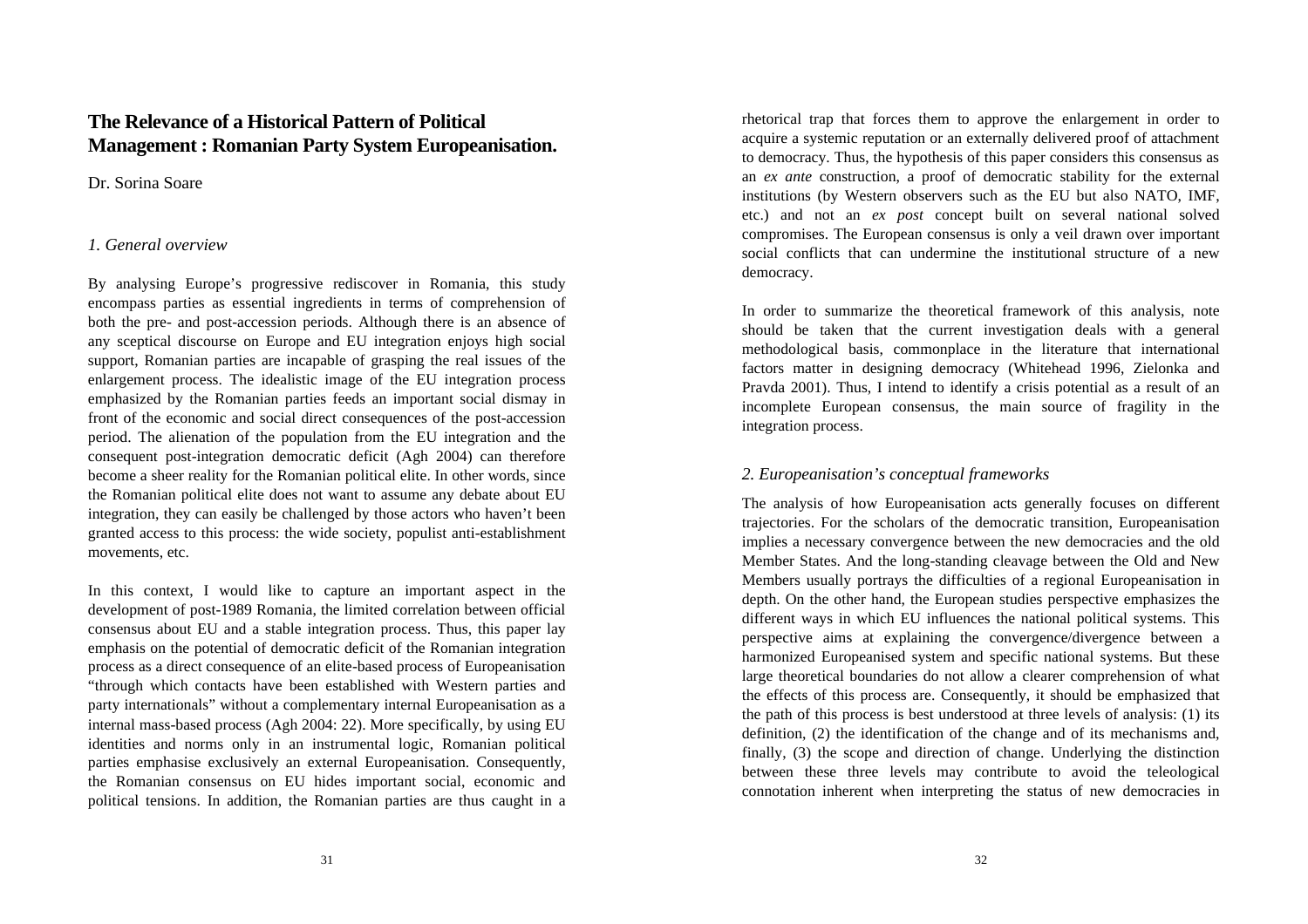terms of comparison with the models established by the older democracies in the West.

## *2.1. Definition*

By paying closer attention to the various aspects of the *Europeanisation*  concept and following a European studies perspective, Olsen underlined its fashionable but also contested character (2002). Therefore, for some authors, such as Kassim (2000), talking about Europeanisation has no real utility due to the lack of organizing capacity of the concept. But, as Olsen suggests, these critics are not relevant *per se* due to the fact that Europeanisation "is not an unique process and a *sui generis* phenomenon", thus "the argument is that different conceptions of Europeanisation complement, rather than exclude, each other. They refer to different but related phenomena" (2002: 922-3). In this paper, I shall limit the theoretical perspective to the Europeanisation as a sectoral approach of a system of governance, limited to a regional perspective and centrally concerned with the consolidation/exportation of a democratic model of political management, as mentioned by the transition studies perspective. Therefore, "the key question here is to what extent and in what ways the political systems of the member states have been transformed under the influence of EU integration" (Goetz 2001: 1036).

#### *2.2. Mechanisms and changes*

Having established that Europeanisation portrays a source of change at a domestic level, it is important to assess the impact of this change. Thus, the remaining question concerns the identification of the items of this environment of changes. And, in this paper, I am specifically interested in the changes registered at the level of the political party system. In this general sub-field, I will try to pay particular attention to the context in which parties operate with EU actors, such as the European federations of parties, "non-official channels for networking in favour of EU accession" (Pridham 2001: 192). In this area, by following a classic agreement (Smith 1993: 9), the main pattern of institutional development of the political parties in the region follows an "evolutionary leap". Accordingly, parties would miss out several classic stages of development. This leap is managed partially by EU

party federation and their respective Internationals: an external Europeanisation. Sloam (2003 apud Agh 2004: 22) describe this process as a three level mechanism of ideational transfer, policy transfer and informational transfer.

Similarly, Pridham portrays the European parties' federations as the managers of the national parties' compliance with the democratic rule of law or as "important channels whereby democratic practices and procedures may be encouraged" (Pridham 1999: 1222). Still "so far external Europeanisation has only scratched the surface" of the Central and European parties (Sloam, Ibidem). And from this point of view, joining individually EU federation is not a proof of successful Europeanisation while there isn't an indispensable complementary direction of change: an Internal Europeanisation. The lack of changes promoted by the parties membership or their social basis, the superficial implementation of the various networks of ideas or policies transform this sectoral Europeanisation in a week flux of change. Therefore, I suggested the role of these European federations of parties as deliverers of various quality labels without activating a real realignment of their political identification (Soare 2002).

Indeed, Romanian parties were rapidly caught in a rhetorical trap, which forced them to accept without debate the parameters of the transition: enlargement, economic reform, ethnic and religious tolerance, etc. Consequently, in order to acquire a democratic reputation, parties neglected underlying national cleavages. Therefore, the link between the Romanian parties and democracy was not built on national support but on European labels of quality. A clear European commitment and an acceptance of integration into a party federation was equivalent to:

Proof of coherent ideological program = a status of national and international collaboration = systemic/democratic label of quality.

The opposite correlation can also be identified: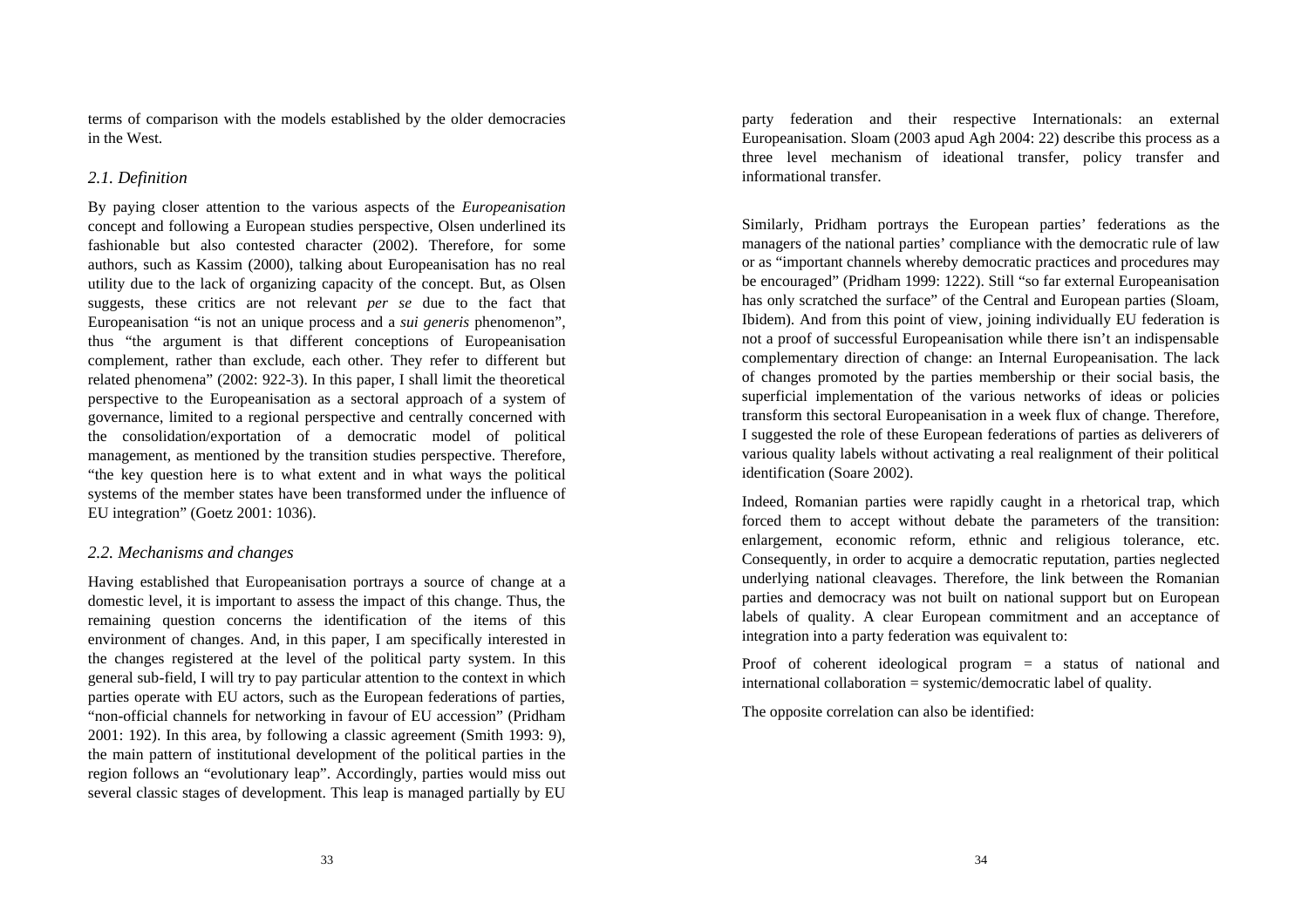Euro-scepticism or refusal to join a European party federation  $=$  lack of a coherent ideological program  $=$  national and international ostracism  $=$ absence of a democratic label of quality.

By transcending the structural conflicts, the resulting consensus is only an elite level collusion, an open road the alienation of the population and the rise of populist movements.

In this sense, as in the old Member States, "Europe becomes a matter for the governing politicians and their bureaucracies; it is not something that requires the active engagement of, or the consultation with, the electorate at large" (Mair 2001: 48). Europeanisation has a hierarchical effect contributing to the creation of limited spheres of European labelled frameworks whose effectiveness is not matched by a deep relationship with the whole society.

Consequently, following Mair's criteria, the EU would have had an important impact on the Romanian party system by affecting the mechanism of the system, "the way in which parties interact with one another in the national electoral arena by modifying the ideological distance separating the relevant parties" (2001). This remark suggests also the absence of an influence on the format of the party system, the establishment or the substitution of old parties by new ones. Thus, I suggest not an indirect but an incomplete effect of Europeanisation throughout the political party system in Romania. The EU-based transnational federation of parties has acted as a socialization agency, the national parties using their labels more to gain international respectability and less to manage deep identity engineering.

It is then important to portray the direction of acting of the Europeanisation process. Following this perspective, Cowles, Caporaso and Risse (2001) suggest analysing "the degree of fit" between the prescriptions of the EU and the existing arrangements of the Member States. The adaptation pressure is then described as the main cause of change. Between misfit and adaptation, the direction of change is thus clearly delimitated. Still, as Szostak (2004) observes it, the authors fail in the differentiation of the European fields, presenting EU as a "blanket homogenizing force". Knill and Lemkulh (2002) introduce a more flexible framework by establishing different explanatory approaches. This suggests that the adaptation pressure, opportunity structures and beliefs are essential for the understanding of the directions chosen by the Europeanisation issue.

### *2.3. Direction and scope of the changes*

A supplementary framework for better understanding this process is to portray the analysis of these dynamics and values in conformity with the impact of these effects. In a well-known article on the impact of Europe on national party systems, Mair underlines their limited influence within the national political arena considering that party systems "have perhaps proved to be most impervious to change" (2001: 28). The Irish scholar portrays a real capacity of the national party systems to resist the impact of Europeanisation and this conclusion helps us to better understand the Romanian party situation.

In order to substantiate these theoretical observations, it is necessary to turn to a more empirical approach. In this respect, this methodological approach reflects a broader discussion about the relevance of what is called an in vitro analysis of the party actors. In other terms, it is often emphasized that the understanding of a political system, and in this case a party system, reflects the political structures' reciprocal dependency on a general national environment. Before this, emphasise is laid on a brief overview of the institutional evolution of the links between Bucharest and Brussels.

#### *3. Brief institutional overview*

After the dismantlement of the iron curtain, the legitimacy of the European Communities was strengthened as the unique depository of an economic, commercial and politic European project. This is the starting point of a regional rediscover of Europe, supported by various financial programmes and the progressive establishment of structural relationship with Brussels. Still, while the history-making year of 1989 confirmed a potential enlarged EC, previous relationships, mainly economic, can be mentioned, identifying back at the end of the sixties the beginning of a tortuous political and economic relation between the authorities from Bucharest and the European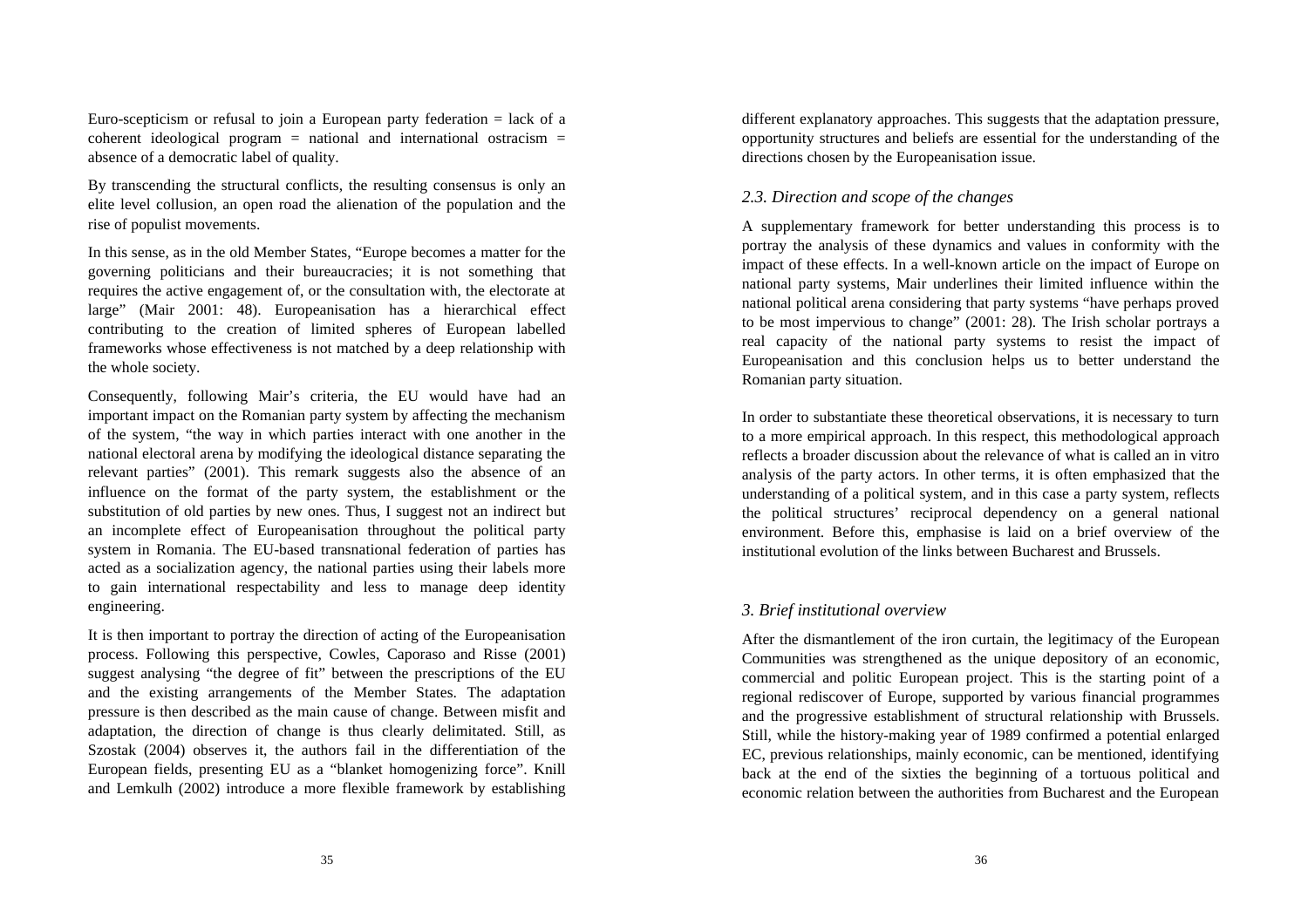institutions. In 1974, Romania is the first communist state integrating a network of economic collaboration with EC. Several other agreements delimit the economic and commercial exchanges between the two. But, abruptly, at the end of the 80s, the commercial negotiations are stopped and, in June 1989, Romania is openly criticised for the rigid internal political management. The late December 1989 events are catalysts for the recent connections with Brussels.

In political terms, in 1993, the democratic Romania signs the first agreements with Brussels and in 1995, in Snagov, a report commonly signed by all the parliamentary parties<sup>1</sup> launches the national strategy for preaccession. Four years later, in Helsinki, the Commission recommend to initiate the negotiations with Romania. Starting with the 15 February 2000 until the end of 2004, the political elite has to manage the difficult 31 chapters of negotiation. An important delay would be soon registered while Bulgaria succeeded in closing long time before Romania the chapters and the European authorities criticised regularly the Romanian team slowness. Still, the last EU Commission report from October 2004 recommended Romania for the 2007 integration process.

In this framework, it is necessary to go beyond the general impressions of success. Despite the last positive points in terms of October 2004 EU Commission recommendation or the December 2004 announcement of the 31 chapters' closure, the Romanian integration process cannot be presented as a unitary framework. There are regular regressions and if all the ways go to Brussels, the Romanian path is definitely a tortuous one.

### *3.1. Democratic conditionality*

l

In order to analyse in depth this tortuous relationship, one has to pay attention to an important variable that define the rhythm of the pre-accession process. While during the 80s, Europe is perceived as a cultural link with the

Western societies, at the beginning of the 90s a technical procedure asserts itself as the only interpretation of Europe. The famous Kundera vision synthesised by his article "Occident kidnappé"(1983) is replaced by rigid political and economic agreements<sup>2</sup>. Still, within this complex structure with technical sectoral subunits that characterise the final outcome of the integration, one can find a fundamental link with the 80s: the emphasis on the democratic values.

The transition literature identifies democratic conditionality and various politic, economic, cultural, etc. incentives as replacing the classic instrument of control in the promotion of the democracy. Moreover, conditionality implies that foreign institutions can require from a sovereign state that it consolidates democracy before benefiting from a promised advantage, in this case the EU integration. This requirement supposes that state can be sanctioned or even deprived of the promised advantage if it does not comply with the previous agreement. In this regard, "it is the EU that has come to be most associated with practicing democratic conditionality while the prize for compliance is no less than eventual membership for new democracies" (Pridham 1999: 1222).

Significantly for this paper, Romania's democratic status has been put several times into question by the European institutions since December 1989. First of all, Brussels has criticized the 1990 events of Târgu Mures (the violent clashes between the Hungarian minority and the Romanian majority from Transylvania) and the violent repression of the anticommunist meeting from Piata Universitatii (June 1990). Over the last decade, several other similar criticisms are mentioned, mainly linked to the miners' violent actions (1991 or 1999), the minorities rights, the press transparency, etc. Not later that March 2004, Romania's democratic status is questioned once again. Still, in terms of official reports on Romania, since 1997, the

-

<sup>&</sup>lt;sup>1</sup> Following the model of the Spanish Moncloa Pact, this meeting symbolises the acceptance of the EU integration process by all the parliamentary parties. Similarly, the agreement reached in October 1977 between the Spanish Government and delegates of the most representative political parties sets the basis for a commonly accepted political transformation.

<sup>&</sup>lt;sup>2</sup> As asserted by Agh (2004: 11), "the alienation of the populations from the EU integration processes has created an "accession democratic deficit", since they have excluded the social and territorial (*n.a.* cultural, religious actors too) from the negotiation process, unlike in the Nordic countries where they had organically been included in the negotiation team (…). It is a commonsense that the country as a whole enters the EU and not just the governments that have almost monopolized the EU relationship until now".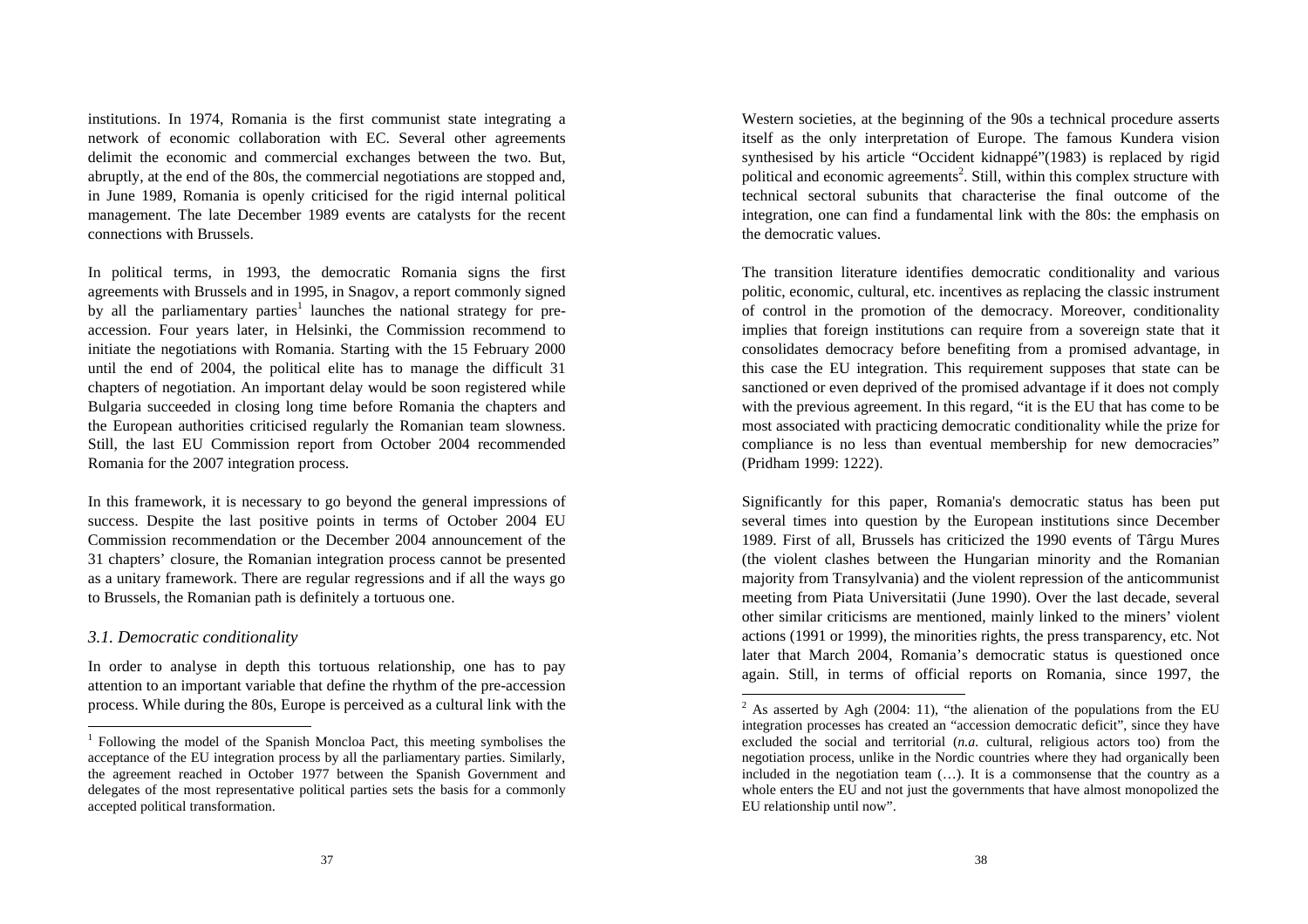Commission reports have regularly underlined a relatively regular political status in conformity with Copenhagen criteria.

In this general framework, it is relevant to integrate in our analysis the case of Slovakia. At the beginning of 1998, Commission critics of the Meciar government were an important incentive for the management of the Džurinda government to catch up with the other prospective Member States. These observations have to be integrated in a chronologically larger perspective, since from the early 90s the democratic conditionality has designed the relationships between Slovakia and the EU institutions. Meciar populist and racist politics were at the centre of these criticisms. Yet more relevant for the analysis, is the *Slovakian success story*, linked to the strength of European pressure for the civil society and, most of all, for the post-Meciar government. There are thus indications that political parties do matter in the strategic use of support for or against integration and Džurinda's government clearly made the difference over the preceding administration. However, the Slovakian case differs in a very important way from the Romanian case - throughout all Romanian governments EU agreement was seen as being essential for the legitimization of the party/parties in government. Significantly, any European boycott/critic was instrumentally used in order to emphasize the lack of commitment to democracy and a potential loss of the legitimacy to govern. Still, rather than an appropriateness of the EU programs, this reaction only shows that the Romanian party landscape is less transparent than it seems at a first glance. In conformity with the hypothesis of this article, the Romanian case illustrates that the commitment of national governments to EU democratic conditionality is not a synonym for long-term *Europeanisation* . On the contrary, the risk of international isolation and the loss of the democratic label are the main incentives for what I called an *ex ante* consensus.

# *4. Rediscovering Europe in Romania*

The analysis of the aftermath of the communist regimes points at the difficult birth of parties and party systems over the region. Different obstacles can be mentioned ranging from a very fluid political, economic and social landscape to a more general historical framework. Plus, if at the beginning parties were supposed to be catalysts for stable and rapid

democratisation in the region, democratic enthusiasm was soon replaced by scepticism and disillusionment. Therefore, just like in the West, parties rapidly became the new democracies' *mal-aimés* (Seiler 2000). One possible explanation of this changing situation entails incapacity of building stable and coherent political identities. And exactly in this area the lack of debate about Europe becomes a fundamental explanatory factor for drifting potentialities.

# *4.1. Pattern of political management: historical roots of compulsory consensus*

It is customary to start an analysis with a description of the most relevant theoretical concepts. And, from this point of view, the conceptual map of Rokkan and Lipset is an essential path for understanding the inner world of a political party system. Viewed from this perspective, the modern political world is part of a comprehensive map gravitating around four cleavages: centre vs. periphery, State vs. Church, primary economic sector vs. secondary economic sector, and workers vs. employers (1967: 14). Following this multilevel scheme, Seiler synthesizes the Rokkanian historical perspective in a morphological explanation of the positive role of cleavages in the construction of a democracy. He portrays the cleavages as a source of stability in a political system guaranteeing political representation of social conflicts. In other words, it can be described as a type of evolution: contradictions  $\rightarrow$  fights  $\rightarrow$  conflicts  $\rightarrow$  cleavages  $\rightarrow$  consensus (2002: 117).

In order to assess the landscape concerning the Europe rediscover in Romania, the present investigation has to deal with a broader historical perspective. Similarly to the European consensus after 1989, the modernization issue was prevalent before the WW II as the main linkage between parties. However, there is no superposition between the two issues. The similarity concerns the mechanism of national political management under the pressure of an external incentive and not the content of the reforms. Between East and West, important historical differences have led to alternative paths of political development. The 19th century emergence of modern political administrations is the key issue of this argument. During this period, a concentrated historical evolution has resulted in a compulsory juxtaposition of national and industrial revolutions in practically all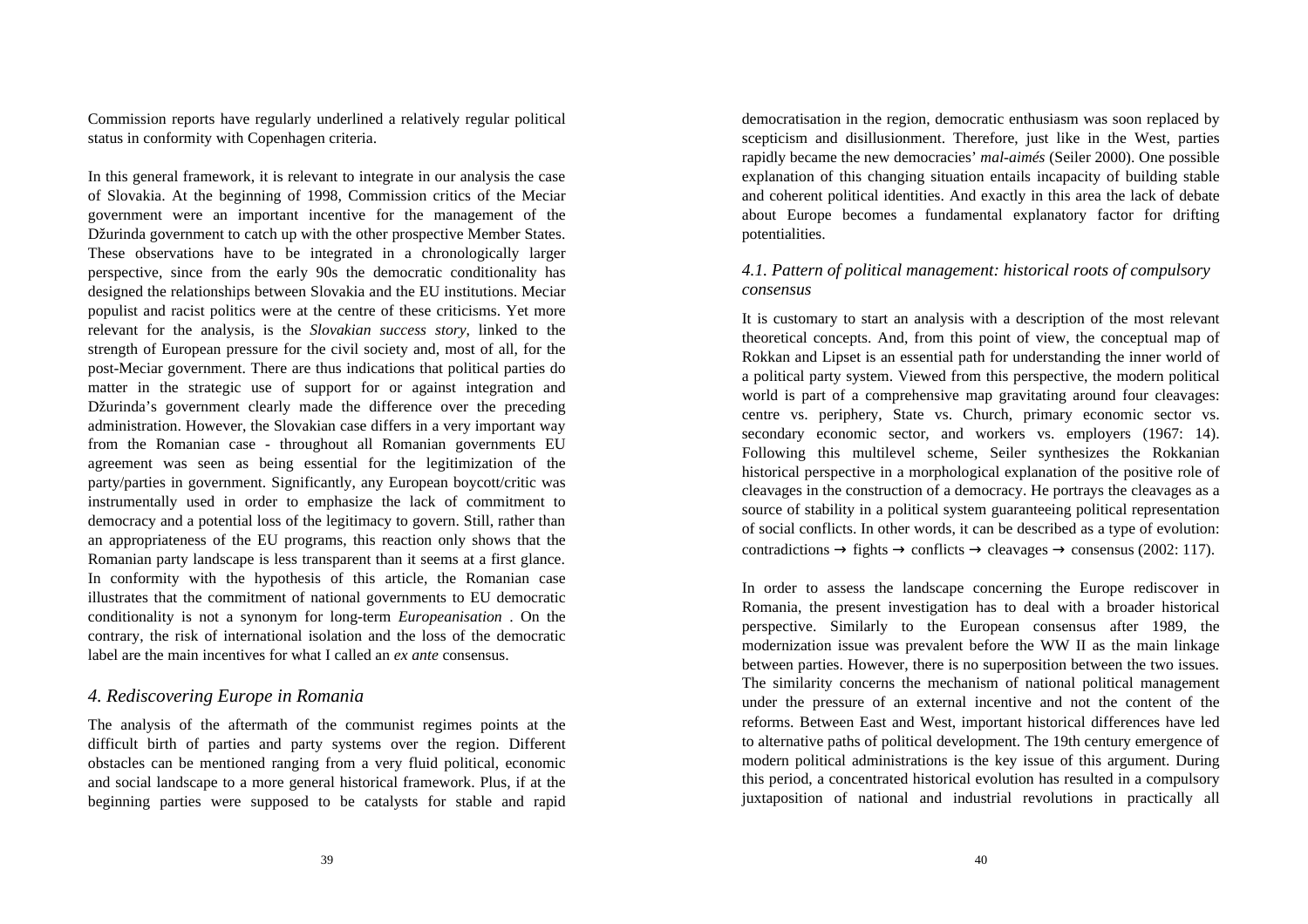countries on the Eastern periphery. In this context, this juxtaposition provides the general framework for a multilevel "catching up" with *temps perdu*. The approval or the rejection of the models of modernization evolved into party differentiations, the Modernists vs. Conservatives (Márkus 1994).

In the Romanian case, the fight for independence portrays another juxtaposition that engendered a real political automatism. For the conservatives or modernists, all party discussions centred on the national legitimacy issue, leaving the political organizations of the various minorities, mainly the Hungarian minority out in the cold. Consequently, all other tensions or social conflicts were underrepresented or even denied in order to better emphasize the national Romanian consensus. The overemphasized national label provided the main party identity and legitimised a cartelization of the Romanian ethnically based parties. All divergent messages from either the minorities' political organizations or the Romanian Communist Party (PCR) were forgotten. It is thus impossible to identify a classical conceptual map of cleavages. Moreover, I intend to consider the Romanian party system as an *ex ante* consensus, where the political conflict *routinization* is required before any institutional democratic competition. In fact, parties refuse to present themselves as representations of sectoral social conflicts in order to achieve a general political consensus throughout the elections. On the contrary, their primary organizing principle is not a limited social base but the whole nation.

Romanian modern party arena constitutes a distinct model of social conflict management by avoiding direct social representation. The consensus necessary for any democratic administration is emphasized prior to any political contest, illustrating a strong, even if socially superficial cartelization of the Romanian ethnic parties. Romanian modernization is presented as a consensual process articulated around the nation's common well-being.

What are the consequences of this specific pattern of political organization? After all, the Romanian procommunist regime is a limited democracy, but still a democracy. The *effet pervers* of this democratic deficit of the Romanian political parties before World War II refers directly to the

utilization by the communist regime of a political collective global vision, facilitating the implementation of an alternative myth to the national consensus: the myth of the collective destiny (Barbu 1998: 38). The protection of the nation as the main political identity before 1947 opened the road for alternative assessments: a consensus for the people, for the working class, for the socialist society, etc (*Ibid.*).

For reasons spelt out above, it makes sense to look at the Romanian communist regime only as a partial breakdown with the constitutional monarchy. The consensus structured by the unique party, the PCR, is supposed to transcend any particular identities. The content may change, but the logic is similar to the previous political situation, although the communist regime accomplished a severe transformation of the society. Following the same process presented above, this artificial solidarity indirectly undermined the whole edifice of communist institutions. Social conflicts without any form of representation accelerated the rifts leading to the emergence of an alternative message. This framework could explain the creation of parallel societies, with divergent interests, and the rising of numerous individual protests. And, in this sense, the global political situation focused on a compulsory national consensus brought about, in a more or less straightforward manner, the events of December 1989.

Through the perspective of continuity, characterized by the absence of transparent cleavages and by a compulsory *ex ante* consensus, recent Romanian history follows this same path. It is thus not difficult to find explanations why the post-communist Romanian party landscape continues this compulsory consensual discourse. The synchronization between *ethnos* and *demos* is one of the main guidelines of the Romanian party system. This is the level where the EU intervened indirectly, and superficially, in the configuration of the Romanian party system. The founding dyad of the Romanian party system (anticommunist vs. ex-communist) provides several automatically attached labels to each side of the substitute of cleavage indicated above. Seiler's economic distinction between maximalists and minimalists is automatically linked to this logic, the historical parties being all associated with an attachment to a profound and rapid economic reform while the opposite pole assimilated with a refractory response to economic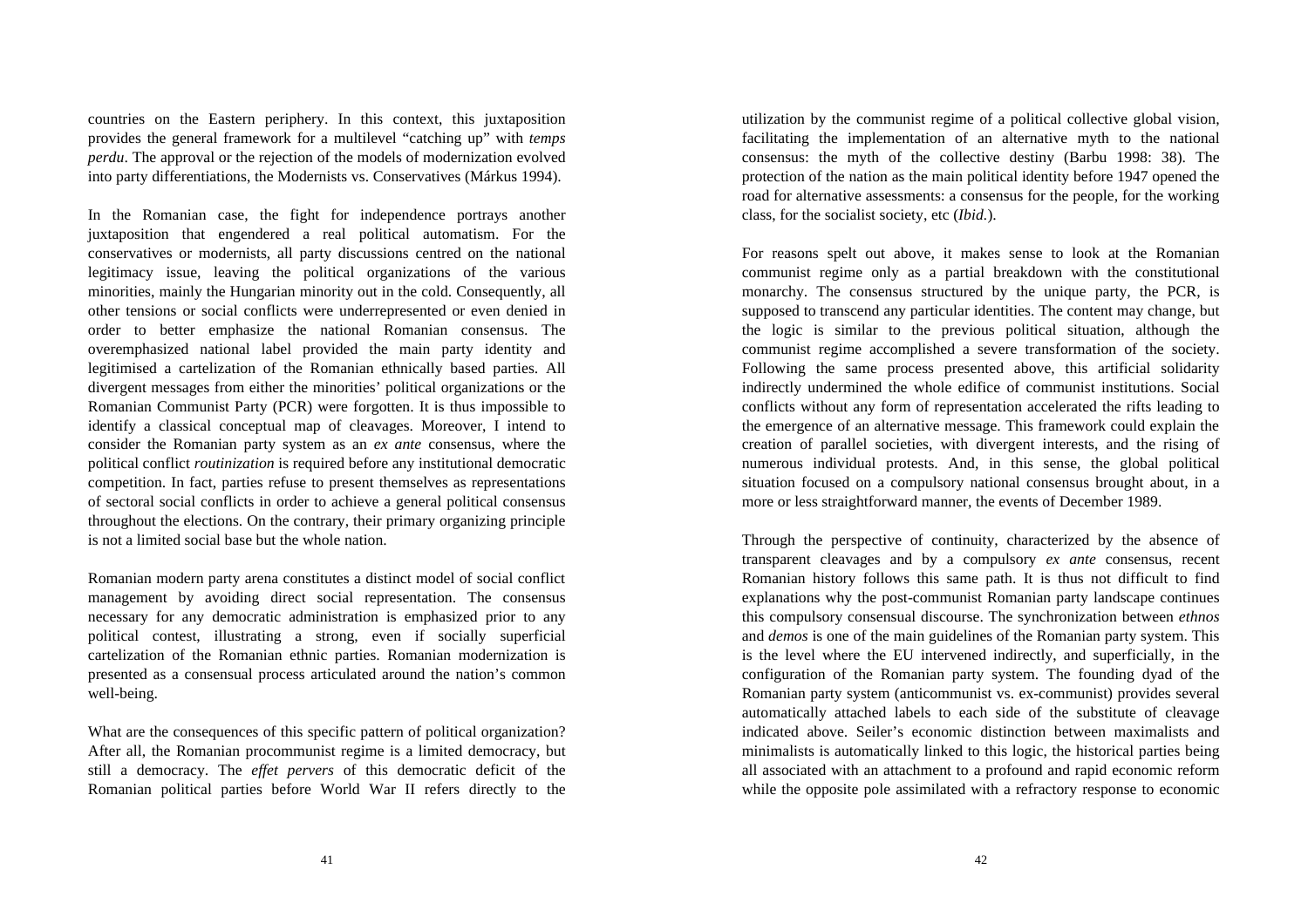reform. Similarly, in the context of the violent events at the beginning of the 1990s, the FSN and its allies were associated with a non-systemic or a limited democratic attachment, while the historical parties and their main ally, the political organization of the Hungarian minority - RMDSZ, received a democratic label of quality. The international boycott of the FSN after the violent management of the Tirgu Mures or Piata Universitatii events portrays the impact of external constraints in building the Romanian party system. In other words, on the basis of this initial FSN ostracism, the subsequent collaboration with the EU party federations was seen as *natural* for the historical parties and very problematic for the PDSR, the main heir of the initial FSN. In this context, the correlation presented above underlines the relevance of a label of quality delivered from peripheral areas of the EU institutions.

The collaboration between the European party federations and the local national parties was a long process<sup>3</sup>. In the Romanian case, only in the mid-1990s could the main party players use nationally their European labels of quality. The coincidence with the 1996 change in power is thus symbolic. To put it most starkly, the acceleration of the Romanian European integration process started in the same period. Precisely why and how this acceleration was managed is a very large topic. In short, for the conjectural reason of the 1996 change in power, the CDR-USD-RMDSZ governmental

l

coalition enjoyed the use of all the consequences of their European party attachment - proof of coherent ideological program, a status of national and international collaboration and a systemic/democratic label of quality. This triple capital of quality was also used in order to begin the EU integration process, relatively frozen since the beginning of the 1990s.

The recent collaboration of the PSD with the European Socialists seemed to confirm a generalized label of quality delivered by the EU party federations to all main party players, with one main exception – PRM. But, according to the data from above, although the individual parties had received labels of quality due to their Europeanisation, this had a limited impact on the Romanian national party system. The party competition *per se* did not suffer real transformation. The number of the relevant parties in contention in the national political arena remained unchanged. The PRM, as an antiestablishment party, despite its European ostracism, has "other powerful strings to its bows" as Mair observes it for other similar organizations (2001: 33). The PRM acts precisely in the area ignored by all the *Europeanised labelled* parties. The Romanian *ex ante* general *consensus* ignores, as in the past, the social lines of conflicts, by focusing on an overvaluation of the national/common good of the society. After all, the same historical pattern provides an explanation about the current situation. It is worth noting that in order to receive a democratic label of quality all the party players had to embrace the automatically associated labels of a maximalist economic position, a pro-European position, etc. There was no disconnection between the main democratic label and the complementary automatic labels of quality summarized by the founding dyad of the Romanian political arena. And again a veil was thrown over the real social conflicts and this time the winner could be PRM. Therefore, I consider the 2000 presidential and parliamentarian elections not as an accident but a preview of the potential risks of an unstable democracy. Similarly, the 2004 legislative and presidential criticisms of corruption cast important doubts about the stability of the Romanian democracy.

As such, the Romanian absolute consensus about the EU promotes a cartelization among those parties with governing aspirations based on a label of democratic quality and an inevitable reduction of any alternative

<sup>&</sup>lt;sup>3</sup> At the 20th Socialist International (SI) Congress from New York (1996), the Democrat Party (PD) and the historical social democrats (PSDR) receive the status of consultative members. Three years later, in Paris, they become full members of the SI. During San-Domingo SI (2001) meeting, the heir of the FSN (the Social Democrat Party – PSD) becomes consultative member and, two years later, full member of the SI. Parallel to it, on 4 March 1998, the European Socialists accepted PD and PSDR as observers and, during the 2001 PES Congress in Berlin the PSD received a similar status. In April 1999, the liberals (PNL) became full members of the ELDR. In 1987, the well-known leader of the Romanian Farmers' Party (PNTCD) asked Jean-Marie Daillet for membership in the European Union of the Christian Democrats and on 6 December 1996, the EPP Political Bureau delivered the PNTCD the status of observer. Three years later, after having flirted with the ELDR, the Hungarian Minority Alliance (RMDSZ) received also the EPP status of observer.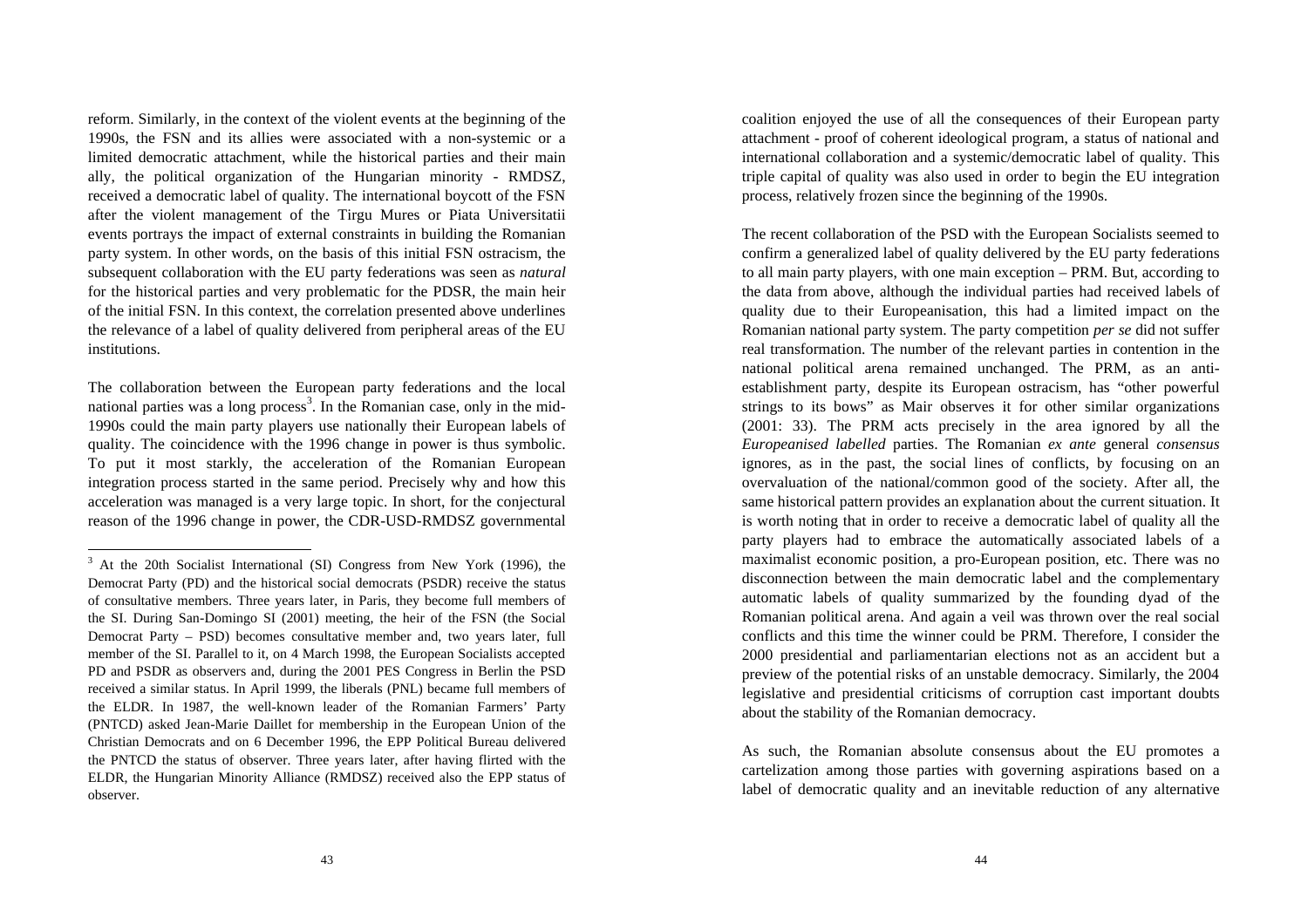debate on EU. In fact, the linkages between the national parties and the EU federations of parties became more and more extensive, with a major exception, the PRM. By using exclusively an exterior pattern of Europeanisation, the Romanian parties act as structures possessing, in conformity with their specific party European networks, the labels of democratic quality that I already described. Nevertheless, the international consensus about their status of political collaboration (the legitimacy of an alliance) is not reflected in the Romanian political arena that is still affected by a strong polarization. What is noteworthy in the present context is that by taking Europe out of the national item of competition, the main excluded party cannot access a label of quality. For reasons spelt out above, the PRM is only partially excluded from the competition. Indirectly, in terms of the label of quality, this specific Europeanisation cannot impeach the establishment of the PRM as a relevant alternative to the systemic part. From this point of view, Europe might have influenced the mechanics of the Romanian party system indirectly by encouraging the use of the artificial logic of the labels of quality and also the implementation of a general *ex ante* consensus, meaning a non-coherent translation of the socio-economic features and facts.

Therefore, not only does the EU demand political reforms, but the Romanian parties continue to exploit their previous labels of quality without trying to target a real reform of the political system. In this area, the incomplete and indirect effects of an external Europeanisation are direct source of confusion and indirect source of instability.

Dr. Sorina Soare

Senior Associate Member, St Antony's College, University of Oxford and Chercheure GASPPECO-CEVIPOL, Université libre de Bruxelles ssoare@ulb.ac.be

## *Lists of Acronyms*

CDR (Conventia Democrata din România): Romanian Democratic Convention EC: European Community ELDR: European Liberal Democrats EPP: European People's Party EU: European Union FSN (Frontul Salvarii Nationale): National Salvation Front IMF: International Monetary Fund NATO: North Atlantic Organisation PCR (Partidul Comunist Român): Romanian Communist Party PD (Partidul Democrat): Democratic Party PDSR (Partidul Democratiei Sociale din România): Party of the Romanian Social-**Democracy** PES: Party of the European Socialists PNL (Parti National Liberal): National Liberal Party PNTCD (Partidul National Taranesc Crestin Democrat): Agrarian Christian Democrat National Party PRM (Partidul România Mare): Great Romania Party PSD (Partidul Social Democrat): Social Democratic Party PSD (Polul Social Democrat): Social Democratic Pole

PSDR (Partidul Social Democrat Român): Romanian Social-Democratic Party

RMDSZ (Romániai Magyar Demokrata Szövetség): Democratic Alliance of Hungarians in Romania

SI: Socialist International

USD (Uniunea Social-Democrata): Social-Democrat Union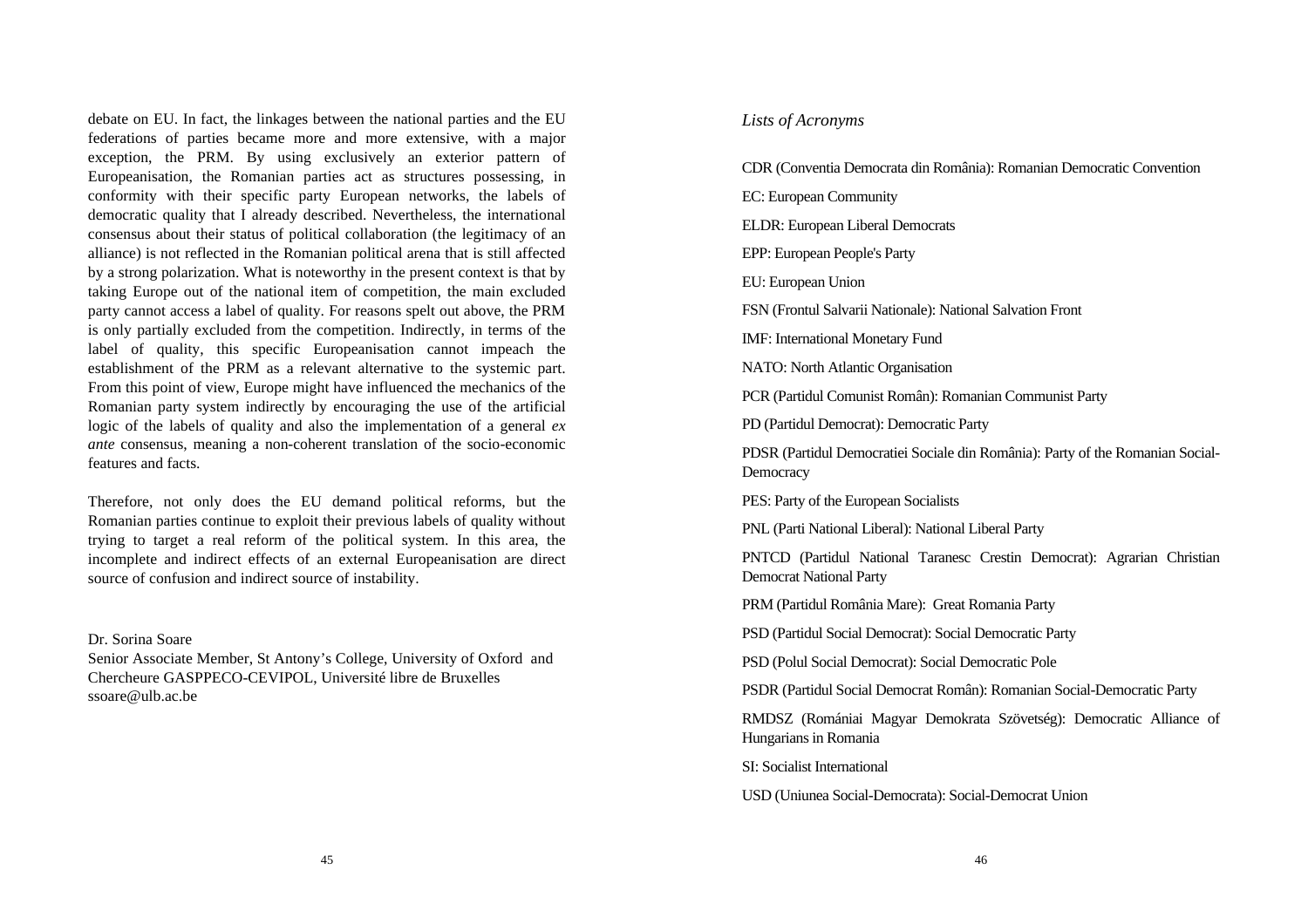# *Cited Works:*

- − Ágh, Attila (2004), "The Social Challenge in the Post-accession period: the ECE preparations for the Lisbon Strategy", in Attila AGH (ed.), *Post-Accession in East Central Europe. The Emergence of the EU 25*, Hungarian Centre for Democracy Studies*,* Budapest, pp. 9-42.
- − Barbu, Daniel (1998), *Sapte teme de politica româneasca,* Antet, Bucuresti.
- − De Waele, Jean-Michel (2002), "Consolidation démocratique, partis et clivages en Europe centrale et orientale", in Jean-Michel De Waele (ed.), *Partis politiques et démocratie en Europe centrale et orientale*, Editions de l'Université de Bruxelles, Bruxelles, pp. 145-60.
- − Goetz, Klaus H. (2001), "Making sense of post-communist central administration: modernization, Europeanisation or Latinization?", *Journal of European Public Policy*, vol:8, no. 6, pp. 1031-51.
- − Kassim, Hussein (2000), "Conclusion", pp. 235-64, in Hussein Kassim, Guy Peters, Vincent Wright (eds.), *The National Co-ordination of EU Policy*, Oxford University Press, Oxford.
- Knill, Christoph and Dirk Lehmkuhl (2002), "The National Impact of the European Union Regulatory Policy: Three Europeanisation Mechanisms", *European Journal of Political Research*, no. 41, pp. 255-80.
- − Kundera, Milan (1983), «Un Occident kidnappé ou la tragédie de l'Europe centrale», *Le débat*, n. 27, novembre, pp. 2-24.
- − Lipset, Seymour Martin, Stein Rokkan (1967), "Cleavages Structures, Party Systems, and Voter Alignments: An Introduction", in Seymour Martin Lipset, Stein Rokkan (eds.), *Party Systems and Voter Alignments: Cross-National Perspectives,* The Free Press, New York, pp. 1-64.
- − Mair, Peter (2001), "The Limited Impact of Europe on national Party Systems", in Klaus H Goetz and Simon Hix (eds.), *op. cit.*, pp. 27-51.
- − Márkus, György G. (1994), "The Europeanisation of Party Politics in Hungary. The Way out of Legitimacy Crisis (1989-1993)", *Transitions. Ex-Revue des Pays de l'Est*, vol. XXXV, no. 2, pp. 5-21.
- − Olsen, Johan P. (2002), "The Many Faces of Europeanisation ", *Journal of Common Market Studies*, vol. 40, no. 5, pp. 921-52.
- − Pridham, Geoffrey (1999), "Complying with the European Union's Democratic Conditionality: Transnational Party Linkages and Regime Change in Slovakia, 1993-1998", *Europe-Asia Studies*, vol. 51, no. 7, pp. 1221-44.
- − Risse, Thomas, Cowles, Maria Green, Caporaso, James (2001), "Europeanisation and Domestic Change: Introduction", Maria Green Cowles, James Caporaso and Thomas Risse (eds.), *Transforming Europe: Europeanisation and Domestic Change*, Cornell University Press, New York, pp. 1-20.
- − Rokkan, Stein (1995), "Un modèle géoéconomique et géopolitique de quelques sources de variations en Europe de l'Ouest", *Revue Internationale de Politique Comparée,* vol. 2, no. 1, pp. 147-70.
- − Schelder, Andreas (1996), "Anti-Political-Establishment Parties", *Party Politics*, vol. 2, n. 3, pp. 291-312.
- − Seiler, Daniel-Louis (2000), *Les Partis Politiques,* Armand Colin, Paris.
- Sloam, James (2003), "The Social Democratic Left in Western Europe: Convergence, Divergence and the Diffusion of Ideas", paper presented at the *Mapping the Left in an Enlarged European Union*, Birmingham, 11-12 September 2003.
- − Smith, Gordon (1993), "Transitions to Liberal democracy", in Stephen Whitefield (ed.), *The New Institutional Architecture of Eastern Europe*, Macmillan, London, pp. 1-13.
- − Soare, Sorina (2002), "Le rôle de l'Internationale Socialiste et du Parti des Socialistes européens dans l'investiture démocratique des sociaux-démocrates roumains", *Studia Politica*, vol. II, no. 4, pp. 1193-214.
- − Szostak, Richard (2004), *Europeanisation and the Polish Policy Style*, Draft Ph.D. Dissertation, University of Cambridge, Pembroke College, p. 30.
- − Whitehead, Laurence (ed.) (1996), *The International Dimensions of Democratization*, Oxford University Press, Oxford.
- − Zielonka, Jan and Pravda, Alex (eds.) (2001), Democratic Consolidation in Eastern Europe: International and Transnational Factors, Oxford University Press, Oxford.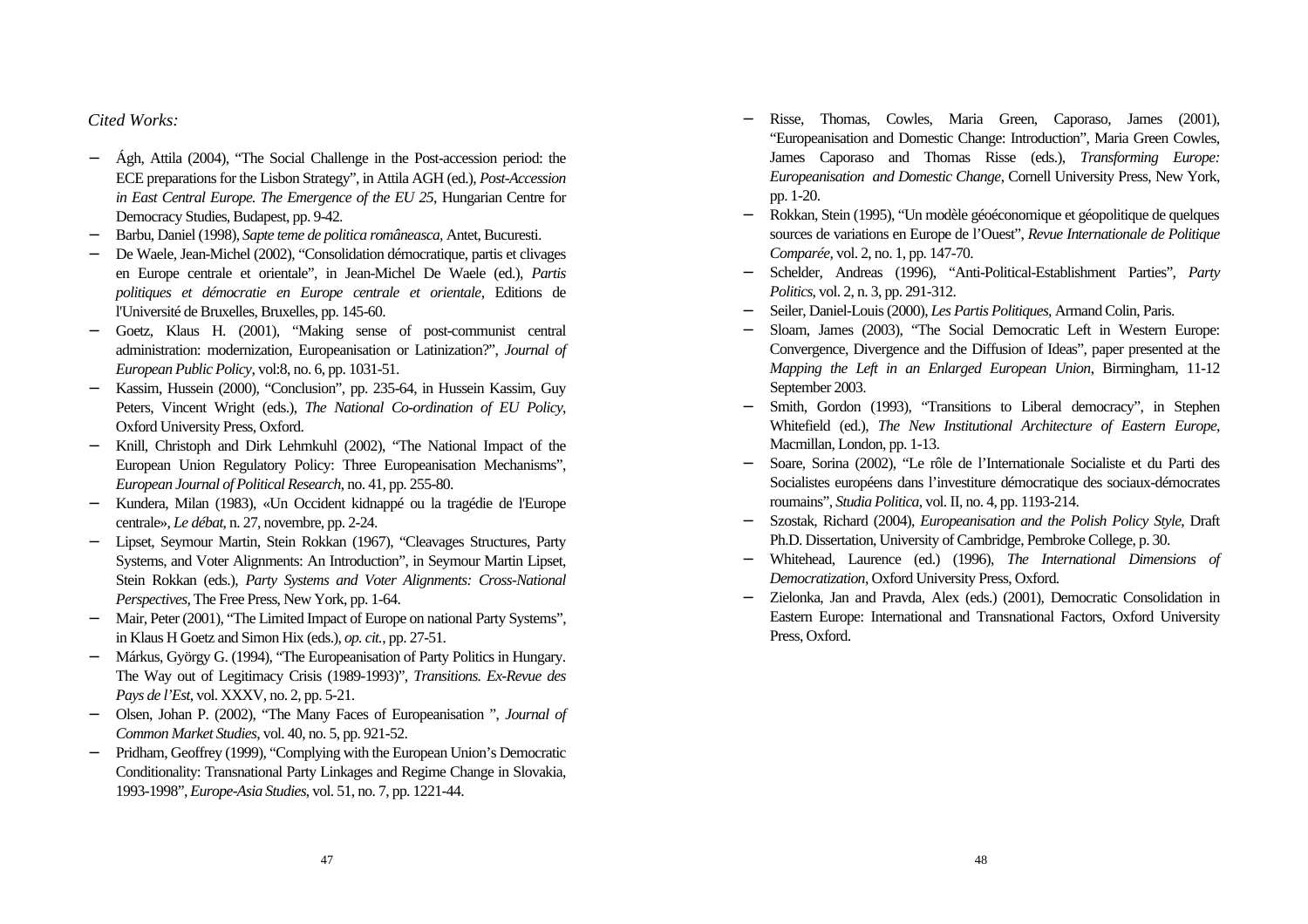# **Analysis of European Security Culture in Historical Terms**

Cigdem Ustun

#### *Introduction*

The European Union's development began with a succession of economic agreements and treaties after WW2, in the belief that as the countries cooperated on economic issues, then their cooperation would spread to other spheres of the relations between the countries. The hope was that the spill – over effect would bring peace to the continent after two awfully devastating wars. The main idea behind the ECSC, European Atomic Energy Community and the European Economic Community (EEC) was to set the stage so as to make it impossible for the European countries to enter into further wars. Thus, European Integration encompassed the idea of security in the continent from the very beginning. People have always been in search of a peaceful way to live. It is a very crucial issue today too. I am not going to say that this is more true than ever before, because throughout history, there have been wars, and other bloody conflicts. The security of the people, states and nations has always been important and is important today. However, this issue is topical today because:

> The last enlargement brought together two halves of a continent that had been artificially divided for almost five decades. Now, The Union has 25 members, a population of 450 million and the EU has a quarter of the world's GNP.(MEMO/03/192).

Thus, after the enlargement, new security threats and new expectations have emerged. In one of the EU MEMOS it is said that:

> In order to maintain a secure Europe in the midst of these changes, it has become imperative to develop a new security "culture"(understanding) in Europe.

However, it should be remembered that the EU's security culture would not be a brand new culture. This security culture will be based on the culture that the EU has had for many years. Because of this, one of the aims of this paper is to show the salient features of this historical background.

Also this paper is a part of the ongoing research about the comparison of the EU security culture and Turkish security culture. This issue is especially important since the commission advised on the start of the negotiations. Today, one of the arguments is that the EU needs the energy resources in the Middle East, and Central Asia, thus the Turkish Accession is crucial. Yet, this kind of thinking would be very naïve. This is not an easy process. As mentioned in the "Recommendation of the European Commission on Turkey's Progress Towards Accession" by the Commission:

> …. The Union and Turkey has differences in the foreign policy issues when it comes to Turkey's neighbours.

Thus, it is important to analyse the security cultures and developments of these cultures of the two actors to analyse the accession process. This paper, however, does not go into details of this comparison. Hopefully, the research, when it is over, will be able to make this comparison in detail. This paper is about the security culture in Europe based on the historical development of European Integration, which will be used afterwards in the research to compare and contrast the historical experiences of the two actors in terms of the security culture and tradition.

## *The European Defence Community and European Political Community's Effect on the Security Culture of the Union*

Common Foreign and Security Policy is not a new policy in the Union and St Malo would not be the starting point for the identity of security. From 1950s up to the present day security has been a significant part of the discussions among member countries whether they are 6, 12, 15 or 25.

The story begins with the Pleven Plan. Rene Pleven, was a French politician, who held a succession of Cabinet posts after WWII was twice PM for short periods. In 1950, he sponsored the unsuccessful Pleven Plan for a unified European Army, which laid the groundwork for NATO. This French Plan was suggested after the outbreak of the Korean War. The American and European powers were insisting on the rearmament of Germany. However, French authorities were not really pleased with this idea. This Plan was thought to prevent German troops being under German command and end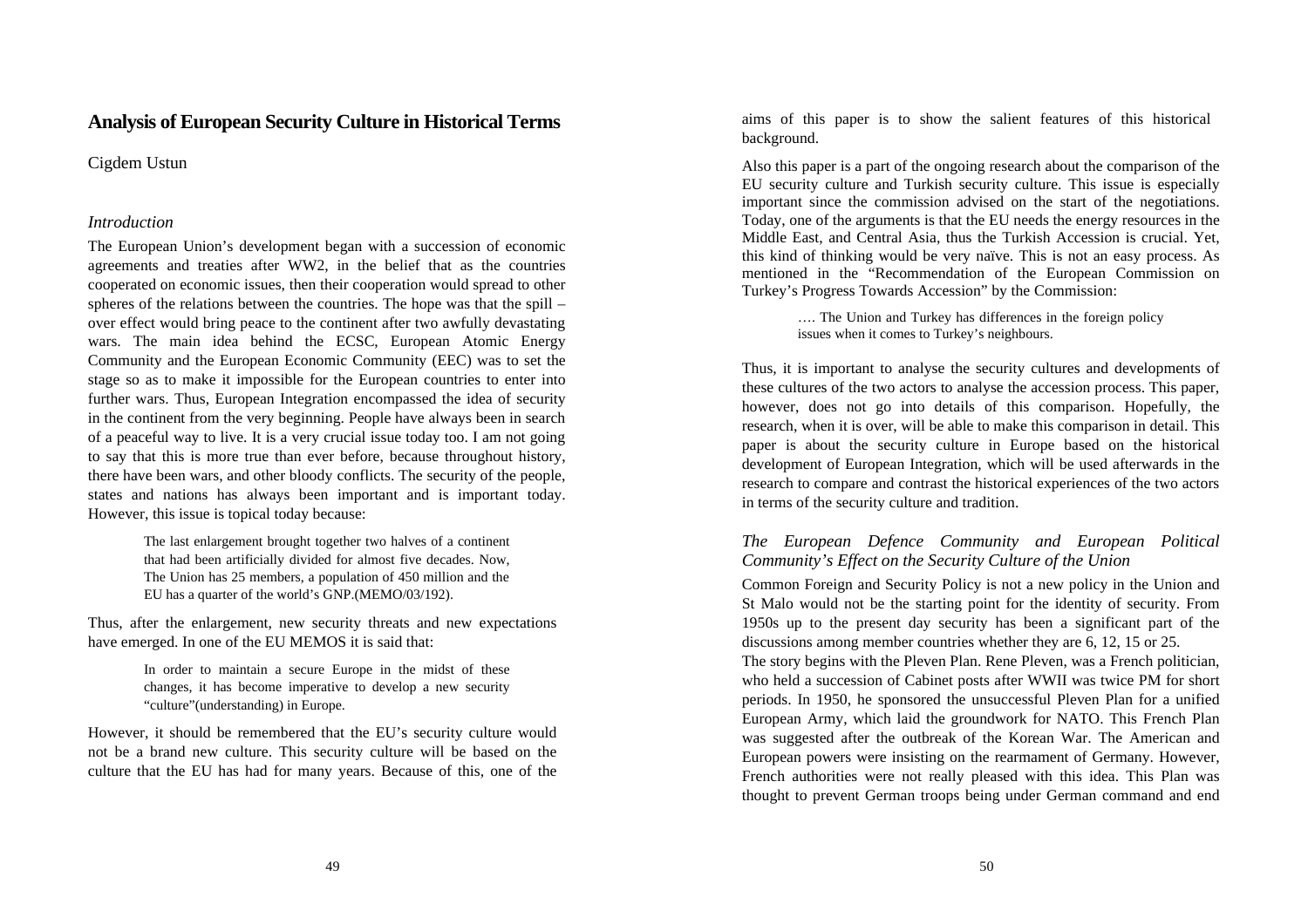the Allied occupation of West Germany. This was an attempt to have an integrated European Army under joint command. As taken from the Pleven Plan:

> The setting up of a European Army cannot result from a mere grouping together of national military units… For tasks, which are inevitably common ones, common institutions will do … under a single European political and military authority.<sup>1</sup>

The European Defence Community (EDC) entailed the appointment of a Minister of Defence, who would have the same duties and responsibilities as the national defence ministers have. He would serve as the normal channel between the European Community and outside countries or international organs for everything relating to the carrying out of his task.<sup>2</sup> Furthermore, this plan foresaw the common budget for the European Army and the creation of a Political Community (EPC) with an elected parliament, a European Executive Council, a Council of Ministers and a Court of Justice. Parallel to the European Defence Community, as the Pleven Plan suggested, a European Political Community with a two chamber parliamentary assembly, a European Executive Council, a council of ministers and a court of Justice was suggested. Ultimately these two suggestions were not accepted. The French Assembly did not ratify the EDC Treaty and EPC which was in the treaty, (Art 38.) was not ratified either.

Although the French Assembly rejected both EDC and EPC in 1954, they remain significant steps in the history of the integration process and are crucial for an advanced understanding of the security culture in European integration. First of all, the idea of cooperation is evident in these attempts. Although France resisted the idea of the armament of Germany, they tried to integrate, and cooperate to protect their national priorities, under the motto "Cooperation under all circumstances.

Secondly, the failure of EDC and EPC demonstrates the vital importance of national sovereignty in the integration process. It shows that there is a delicate balance between an efficient common foreign policy and at the

 $\overline{a}$ 

same time maintaining respect for national sovereignty. (Risso, 2004) While the protection of national sovereignty was a crucial element of the governments' European policy, they understood that it was important to achieve the harmonisation of their foreign policies.

The CFSP established by the EU so as to have a say in world affairs reflects the EU's stance over this policy. As a result of these two dimensions, economic relations with the third countries came into the agenda. Since, the economic integration had been, not easier, but faster and efficient among the member states, the economic aid, and sanctions have become an important tool for the European Member States.

The EDC and EPC failed because the members were not ready to pool their sovereignties into the foreign and security policy, especially in the armed forces. Still today, the members are not enthusiastic about pooling their sovereignties in these two areas, as Hughes argues. These attempts were very sudden and rapid, so they were not accepted by the members. The European way of doing things has always been step by step, be it small steps. The Monnet method has been a steady and slow one. This is also evident in the theories of the European Integration process.

European Integration has been a functionalist one. Mitrany, (1943) suggested that of a number of units having different responsibilities working together. Each small unit involved in a small peace of national sovereignty that takes these responsibilities to an international level. As they function, further integration will take place. As he says in his work, this network will become so extensive, and people will identify themselves with these new functioning units and so no nation will be able to break the peace. As these units function, the integration will be an automatic one, there is no need for construction. This functionalist approach is crucial in understanding the security culture of the Union. The Member States prefer to develop the policies, step-by-step, small steps in every aspect of their policies. There is a deep belief that a functioning extensive system will appear eventually, and automatically. They applied this to the economic integration and it is applied to the CFSP as well. The Member states would not and did not accept any dramatic transfer of sovereignty. This was the failing point of the EPC and EDC in 1950s and 1960s.

<sup>&</sup>lt;sup>1</sup> As quoted in http://www.eu-history.leidenuniv.nl/index.php3?c=51 (15.10.04). <sup>2</sup> Fursdon (1980).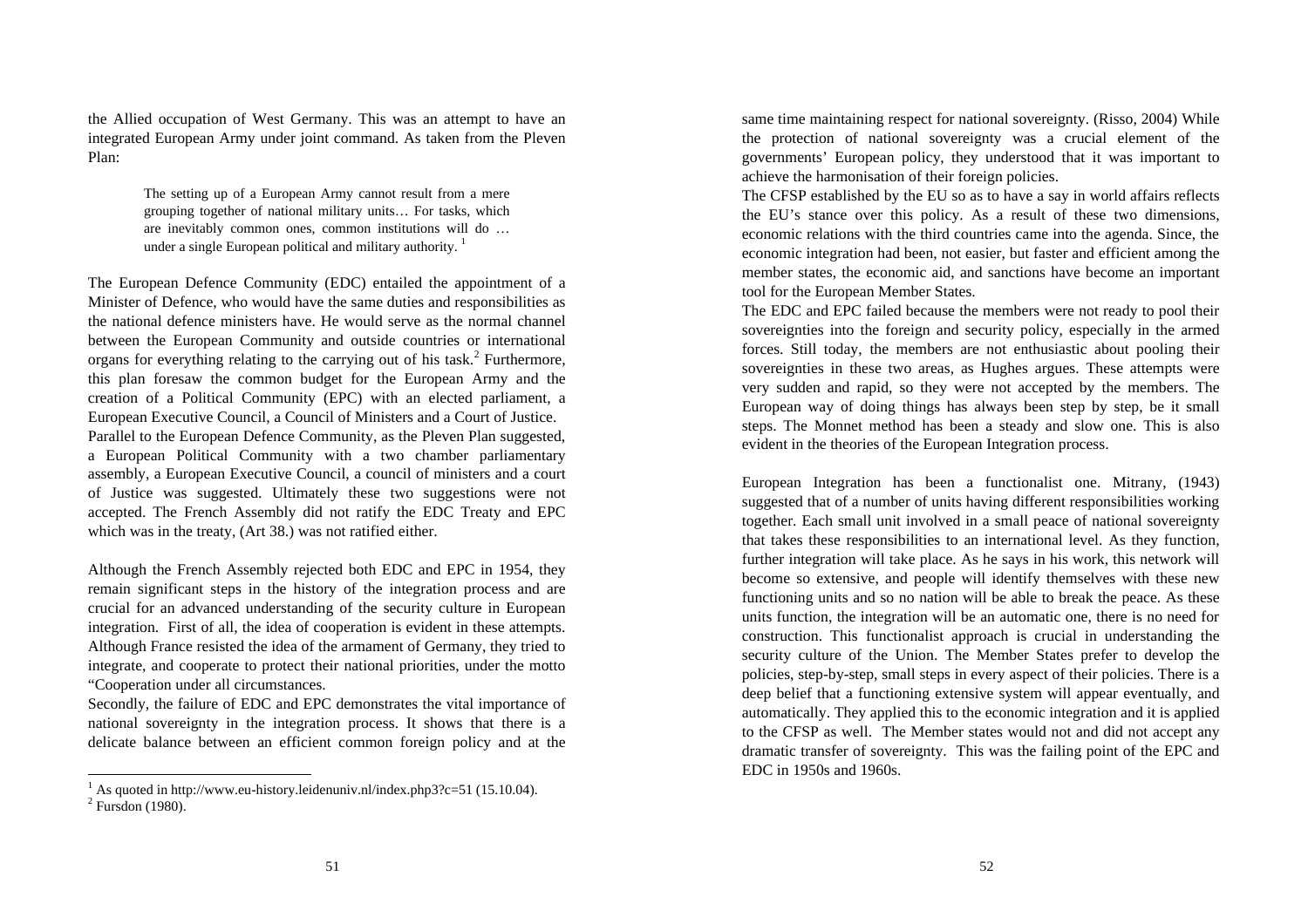*Developments from the 1970s to the present day and their effects on the security culture in the Union*

When we look at the 1970s, on the basis of the Davignon Report the European Political Cooperation was established. This was a small step as had been foreseen by the functionalist approach. The only change for the member states was to inform the other members of the community when they were engaging in an international policy which would effect the others too. This attempt was respectful of the national sovereignties; cooperation in the international sphere was kept very intergovernmental, so as not to disturb any of the members. This was the main understanding in the Single European Act (1986) too. The basis for cooperation, meaning the intergovernmentalism, was not changed.

The collapse of the USSR and communism had an important effect in the security culture of the Union. As Flechtner says:

> The territorial threat from the Eastern Bloc had vanished and with the eastern enlargement of the Union, there was an opportunity for the peaceful unification of the continent. (Flechtner, 2004).

The absence of a threat at the doorstep, helped the Union to give more importance to human rights, political cooperation, promotion of democracy and the rule of law.

In 1991, the Maastricht Treaty brought some changes in the CFSP but, they did not include the changes in the intergovernmental structure of the system at all. After Maastricht, in every IGC and the treaty there have been changes brought to the Policy area, new tasks, and headlines goals came into the agenda. Even, a High Representative for the CFSP was established and given some responsibilities, yet, the idea of national sovereignty was kept. It is argued that the consensus, and the unanimity vote are causing the problems in the Policy. It is a fact that the member states first think nationally, and then, European. The European Union always experienced hard times when there was a conflict in Kosovo, the Gulf Crisis, and the Iraq

War. It is a very hard task to transcend the national interests of the individual states. For example in the Kosovo War, the states could not come up with a definitive strategy and instruments to stop the bloodshed at the centre of the continent. There were various reasons for this, like:

> National sensitivities towards the use of force, diverging historical reflexes, the impact of public opinion and vulnerability of governments to their particular constraints."<sup>3</sup>

Similar restraints prevented the EU Member states from acting together in the War in Iraq. The use of military force and the special relationships among the states caused problems. The relations between the UK and USA and the CEECs and the USA affected the course of events. Furthermore, the understanding of the use of force had a huge effect in the debate, i.e. France and UK maintaining that force must be used to defend interests, and Sweden, Austria and Finland argued the force must be restrained as much as possible. (Ryning, 2003:483) The European Security Policy depends on the 25 Member states attitude. These states should agree on the common pursuit of strategic interests. This requires a common threat perception among the 25 member countries, the political will among these members, and civilian and military tools to act. Although the deficiencies of the policy are not the subject of the paper, this characteristic is important in understanding the culture of the EU. Yes, it is a fact that the states give priority to the national foreign policies and national security, and states have their own agendas, but on the other hand, the dialogue and cooperation to a certain extent continues. This is crucial since it is very hard to continue with the dialogue, when a number of states cannot find a common ground in cases like Iraq. Since the EU could not afford to build up a new security culture, a multilateral international cooperation has become part of the EU security culture today.

In 1947, article II of the Italian constitution, clearly stated the relation between national sovereignty and international cooperation;

> *Italy consents, on condition of parity with other states, to limitations of sovereignty necessary to an order for assuring*

<sup>3</sup> As quoted in www.iss-eu.org/newslttr/n31e.html (11.10.04)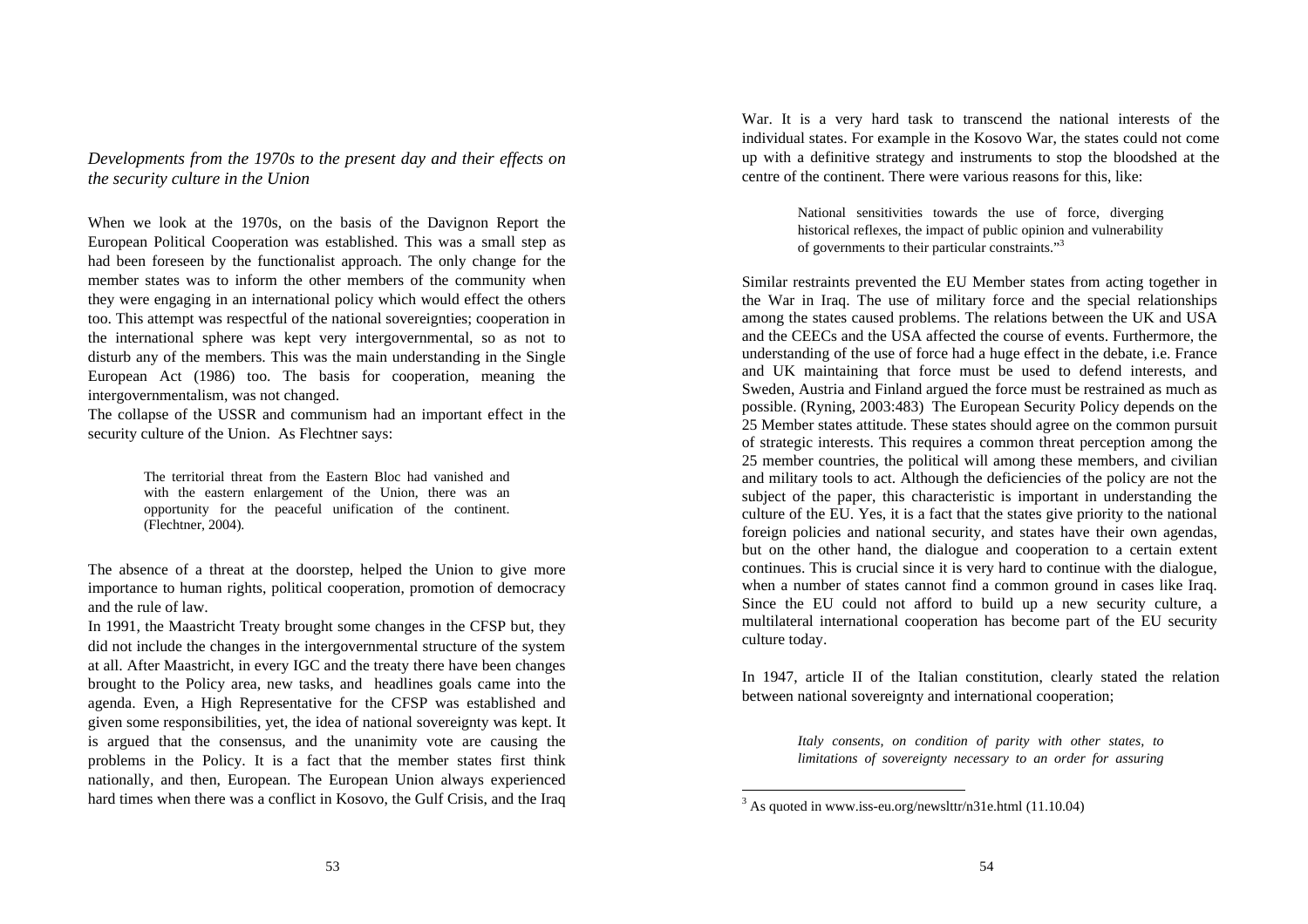*peace and justice among nations; it promotes and favours international organisations directed towards that end.<sup>4</sup>*

The EU owes the continuation of the cooperation and dialogue among the members, to the vagueness of the declarations. For instance, in Solana's European Security Strategy, Europe's strategic objectives have been listed after the disputes over the war in Iraq. One of these objectives is "Building Security in the EU's Neighbourhood". It is stated in "A Secure Europe in a Better World" that:

We need to extend the benefits of economic and political cooperation to our neighbours in the East while tackling political problems there. We should now take a stronger and more active interest in the problems of the Southern Caucasus, which will in due course also be a neighbouring region.

The Mediterranean area generally continues to undergo serious problems of economic stagnation, social unrest and unresolved conflicts. The European Union's interests require a continued engagement with Mediterranean partners, through more effective economic, security and cultural cooperation in the framework of the Barcelona Process. A broader engagement with the Arab World should also be considered.

This statement is a very positive one. However, it does not answer the questions like How?, When?, or who will do these?. This is a common way of declaring statements in Europe. When one looks at the declarations of the Union, one would have a hard time to answer the questions above.

Another important issue in the same document is the subject of "An International Order Based on Effective Multilateralism". Here Solana stressed the significance of the rule based international order. This is a very classical declaration indeed. But it is as crucial as its typicality. It is more important today because we are living in a world, where the bigger countries have their own rules for engagement in wars. However, the Union, tirelessly

 $\overline{a}$ 

talks about the significance of multilateralism. Today, it is very sad that the multilateral organisations, and international cooperations are losing their significance since two of the most powerful countries declared their own doctrines. After the September 11 attacks, the common belief was that the international cooperation was at its peak. The Europeans, Russians and Americans with the help of all the other countries in the world would fight against organized crime, terrorism, drugs and all global challenges. However, today, it is very much evident that America is on her own, as the Russians are, after the Beslan attacks. But, the EU and also the member countries seem to be still very much attached to the idea of international cooperation and multilateralism. One of the best examples for this would be the financial support and trade facilitation with the Islamic Republic of Iran. This is very much related to another characteristic of the EU foreign and security policy. The threats laid down in the Solana Document, are not purely military threats. The policy was never military based and it cannot ever be only military. Always, the Union had a broad set of policy tools and hard power<sup>5</sup> would be the last resort in the EU. The example of the Islamic Republic of Iran is important in this sense too. As we all know today, there are serious allegations against Iran about nuclear weapons. Here, the EU is trying to negotiate non – proliferation of nuclear weapons with Iran on the basis of financial support and trade. Other than the EU, none of the states like the USA, pursued economic relations or trade facilitations with Iran. This is the best example that would show the importance of cooperation and dialogue with other countries for the EU.

The EU is aware of the fact that the Member states on their own are not capable of affecting world affairs by themselves, but that they need the Union. It should be always kept in mind that the EU is not only Germany, France, and the UK. The smaller countries feel the necessity of the cooperation at the international level. This necessity shows itself in the political culture of the union eventually.

As important as the other reasons, the complexity of the institutional systems in the EU in terms of CFSP affects the culture in the EU.

<sup>&</sup>lt;sup>4</sup> Similar provisions were inserted in many other Western European constitutions, as is the case of the French Fourth Republic and West Germany's Basic Law.

 $<sup>5</sup>$  I mean military power, although there are people who would assume the economic</sup> power as hard power. But in this paper hard power is taken as military power.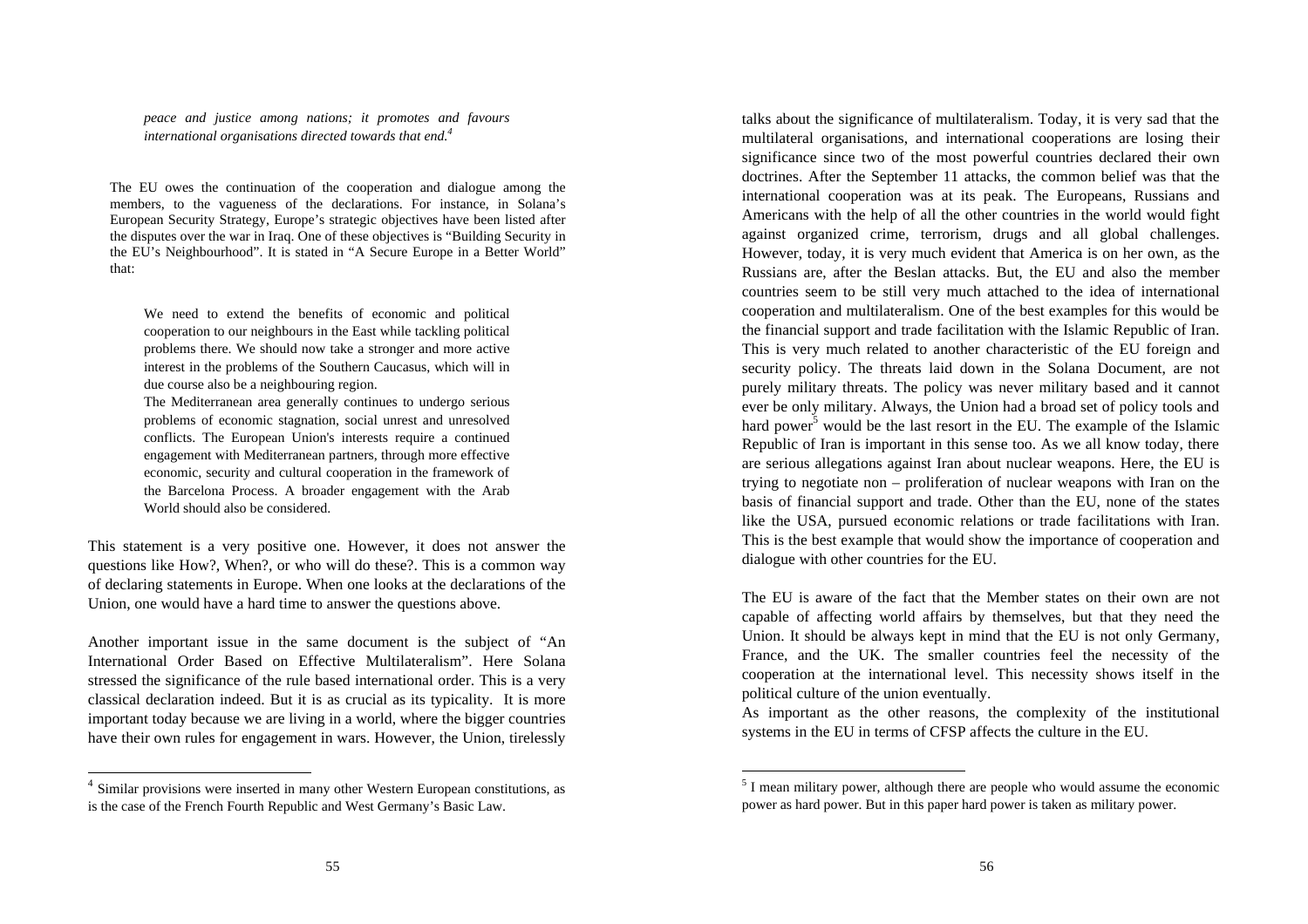

Source: Per M. Martinsen, The European Security and Defence Policy (ESDP) – A Strategic Culture in the making? p. 25

As it is seen from Figure I, there are various and different institutions involved in the decision making process of the ESDP. The High Representative, the European Council, Commission, COREPER, Political and Security Committee, DG for External Relations, DG for External and Politico – Military Affairs and the other institutions in Figure I have importance in the decision making process. Some have more power than others, but eventually all these institutions should work together to form a foreign policy. Within the different range of institutions, the officers within these institutions are coming from different backgrounds with different traditions. In the EU decision – making, these differences need to meet at a common point. Thus, the complexity of the institutional structures is strengthening the cooperation and dialogue.

There is also a certain need to mention the proposals and the recommendations by the Institutes, think – tanks and assemblies with a view to forming, a European Security Culture. As Nicole Gnesotto mentioned earlier in one of the speeches:

> The European Union needs institutes that are sufficiently European in their financing, staffing and working methods to be able to think European, involve national institutes in joint projects and systematically mix together national strategic cultures – taking into account their relative contributions and not discounting any of them, and in so doing renew the Euro – American strategic dialogue.*<sup>6</sup>*

These institutions and the Universities working on development of the EU are crucial in creating an understanding of Europe and European identity. However, it should always be remembered that these institutes are not the decision bodies in the decision making process of the security strategies in the Union. There is an intergovernmental structure in the Union in the decision making, and in accordance with the deficiencies, or the national interests of the member countries, as mentioned above, the decisions will be either lowest common denominator or a little better than LCD. Thus, the security strategies of the Union will always be based on cooperation, and the significance of the international organisations. The Union, is not a state, although, there is still ongoing discussion as to what it is. Today, there are 25 members and in a couple of year's time it will be 27 or 28.

Since, the Union is an international union in itself, the use of military force by the union would not be the same as that of nation states. Although, there is a certain attempt that can be observed in the Union, to have a physical force, this force is not similar to the force that the US or Russia has. The idea is not and will not be to fight with the states that do not act in a certain way. When the Headline Goals of the Union are read, the aim to have

 $6$  As quoted in www.isss-eu.org/newslttr/n31e.html (11.10.04)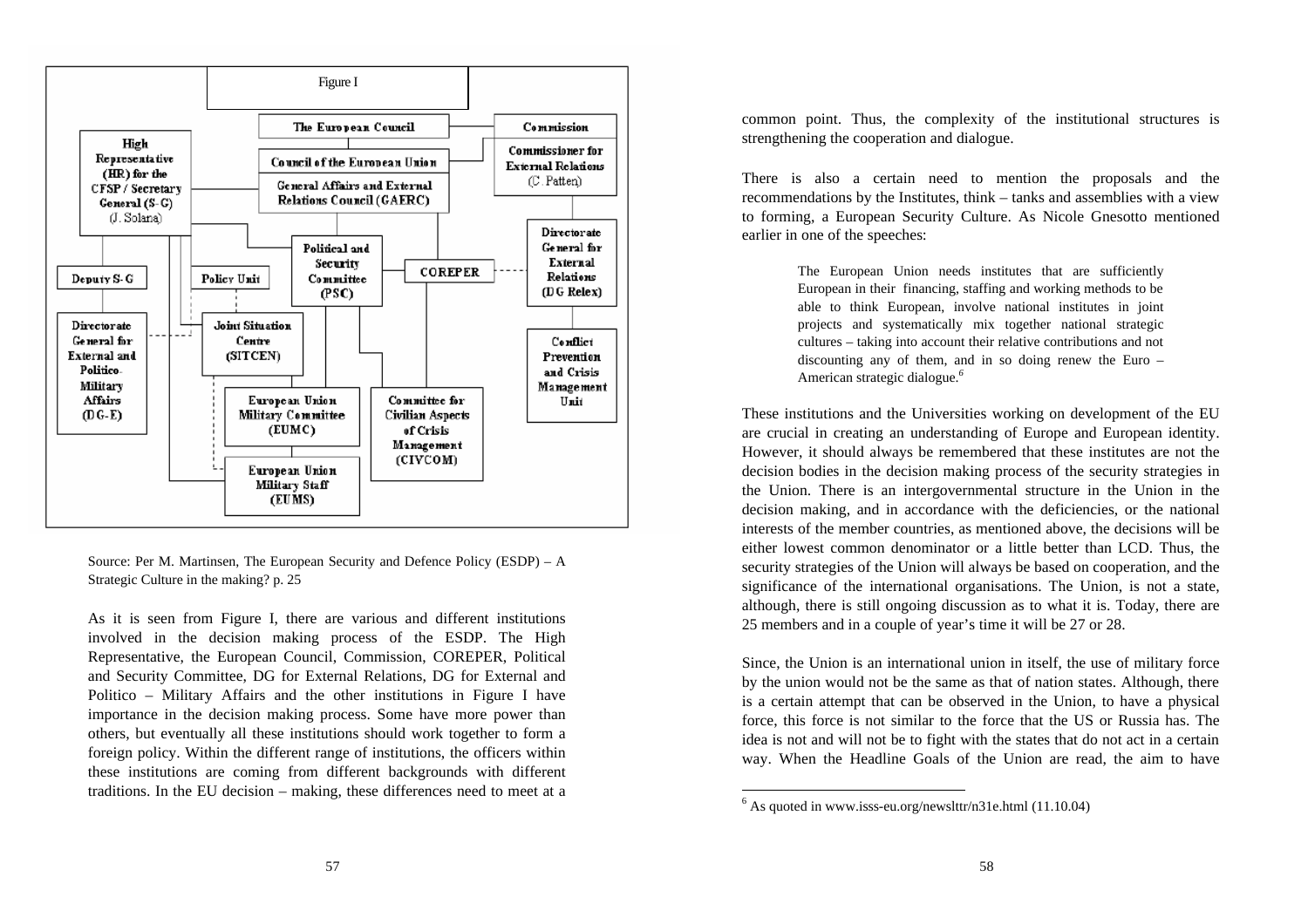physical force is to be able to solve the conflicts and stop the bloodshed. This is an important part of the Union culture too. The Union is not willing to attack anyone, but to be able to stop the conflicts so that the consequences of those conflicts will not harm the Union. It is promised that the proposed Security Research Programme is not to be used for the development of any offensive weaponry. As Ryning says:

> A European use of force will most likely resemble that of the doctrine of "just war": military coercion will take place only when mandated by international law (jus ad bellum) and the use of force will be severely constrained (jus ad bello) (Ryning,2003:485).

The Union is bound by international law and will act according to international law, since at the end of the day it is an international organisation. The Union, is neither prepared nor willing to practice preemptive strikes. The Union, feels the soft security measures, and the economic, political and diplomatic instruments should be used to prevent conflicts in the world and if these do not work then as a last resort the use of force may be supported. On top of this, the forces are to make sure that the conflict is over and democratic governments continue their work afterwards.

The importance given to the internationality of the security culture can be seen in Recommendation 724 of the WEU Assembly. In the second part of the recommendations under the title of Policy on training for the military, Art 11 states that:

> In Germany, in certain specific areas with a strong internationalist ethos, some training programmes are already provided internationally. For example, the curriculum offered to army, navy, and air force staff officers by the Bundeswehr Joint Staff College includes a European joint exercise, a part of which is taught in conjunction with the national staff colleges of France, Germany, Spain and the United Kingdom. The Netherlands and Portugal to date have supplied instructors. Another association has been set up, compromising other training schools (in the Belgium, Denmark, Netherlands, Portugal and Swede) offering a curriculum based on existing training programmes. Poland has also shown interest in this area.

The training character as a result of instructor and student exchanges, also reflects this trend. Within the Bundesakadamie für Sicherheitspolitik (Federal Institute for Advanced Political and Security studies) present and future senior management staff drawn from political and government circles, the armed forces, business and other civilian walks of life concerned with security policy receive training through general seminars. These are also open to a limited number of foreign participants by invitation of the federal Chancellery. The Institute also hosts other seminars and colloquies like those on the European Security and Defence Policy, which are attended by EU officers." (Document A/1816, 2003).

This article is crucial in the sense that it shows the potential in the EU over cooperation, even over a very sensitive issue such as that of armies. As seen, a number of countries are working together in a sense, in training the army officials. This is not something that one can observe in the bilateral relations between the countries. The countries prefer usually to have military exercises like Turkey and Israel do. These two countries have a number of military agreements and practiced military exercises together. Lots of security based agreements take place between the two countries. Since Turkey decided to modernize the military and the defence structure, she needed a partner to be able to provide this kind of service. It was not possible to get the arms and weaponry from the western allies so she decided to get them from Israel. Thus, there have been several agreements and training between the two countries. These relations included the training of the two armies, via operational cooperation between two countries. Turkey also allowed the Israelis to fly over Turkey, in other words she allowed them to use Turkey's airspace. However, the cooperation between these two countries, in spite of the close military relations, did not include cooperation as the Europeans have. Especially a politico military decisionmaking authority like the Franco – German Defence and Security Council which is not a very easy task to achieve in other parts of the world, especially where Turkey is situated.

Finally, as regards the cooperation among the Member States, I just want to mention the proposed European Security and Defence College, which is intended to "reflect the entire spread, civilian and military, of the European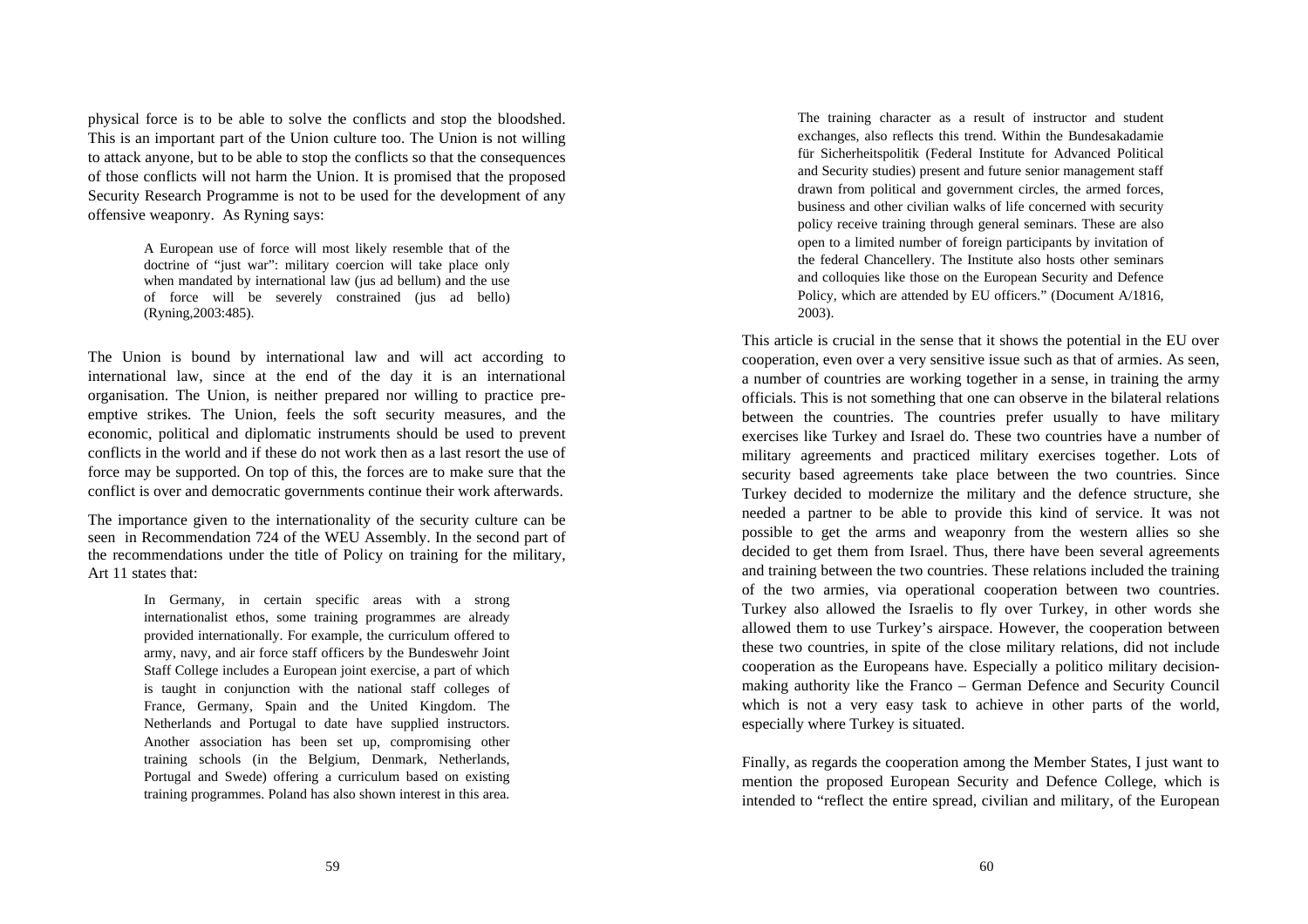Security and Defence Policy."(Document A/1816, 2003) This college needs to be thought of in a different way than the NATO Defence College. NATO and the EU are very much different from each other, thus the training in the Colleges would have different aims. The EU has obviously more branches than NATO does, and the training of the officers in the EU for the EU, would definitely bring a culture aspect more evident than today's. And I believe, the culture, which would be more evident, will be more focused on international cooperation than NATO. This culture would make more reference to economic, social and political aspects of the relations more than NATO does. Also the aims of the two organisations are very much different from each other. The Petersberg Tasks are humanitarian, evacuation and logistical support operations, peacekeeping missions crisis management. However, in NATO Article 5, indicates a collective defence.

Another aspect of the EU, which makes its security culture more international, is the absence of "the other". For the nation states i.e. USA, Turkey, France, Israel there are always the others, i.e. potential enemies. The "other" for the EU cannot be the Muslim population, Mediterranean population or Middle Eastern. These identities are already all in the EU either as citizens of the member countries or as candidates like Turkey. Especially after the Report on October 6, 2004, after the advise of the Commission on the start of the negotiations with Turkey, it is not possible to identify the Muslim population as "the other". This pushes the EU to be more international, and cooperative in a sense. Because, it owes its existence to the cooperation that exists as that evident between France and Germany which were former enemies.

### *Concluding Remarks*

All in all, although the security and foreign policies in the European Union became more evident in the late 90s, security has always been the main aim of the Union that is why today, we see a security culture based on cooperation and dialogue in the Union. It is a fact that the new threats and challenges are pushing the Union to have more military force, still the goals set for the military force is nothing more than the last resort in saving people. This force should not be thought like a nation states army or NATO's military capability. Also, it is a fact that the military culture in the Union is a new phenomenon, with new military staff, new military officers, and colleges for the education of the European soldiers that are new to the Union. Thus, it is possible to say the EU is in a process of developing its military culture but definitely, the EU has its own security culture which dates back to the 1950s. Besides, it is a very unique one in the world of Bush and Putin Doctrines.

> Cigdem Ustun University of Limerick Cigdem.Ustun@ul.ie

# *Cited works*

- − EU, *MEMO/03/192*. 2003: Brussels.
- − Flechtner S., *New Impulses in European Foreign and Security Policy, The Draft Constitution of the Convention and the European Security Strategy*. Copy available at http://www.colombiainternacional.org/Doc%20PDF/UE-Flechtner.pdf (21/2/2005).
- − Fursdon E., *The European Defence Community: A History*, London, 1980.
- − Gnesotto N., *For a common European security culture*. 2000. Copy avaialable in http://www.iss-eu.org/newslttr/n31e.pdf (21/2/2005).
- − Katseli M., *Developing a Security and defence culture in the ESDP*. 2003, Committee for Parliamentary and Public Relations, WEU: Brussels.
- − Martinsen P.M., *The European Security and Defence Policy (ESDP) Strategic Culture in the Making?* in *Europe and Global Security*. Marburg, 2003.
- − Risso, L., *The (forgotten) European Political Community (1952 1954)*. Paper Publisher on the European Foreign Policy Conference (LSE, London, 2-3 July 2004), http://www.lse.ac.uk/Depts/intrel/EFPC/
- − Ryning S., *Towards a Strategic Culture for the EU.* Security Dialogue, 2003. 34(4): p. 479 - 496.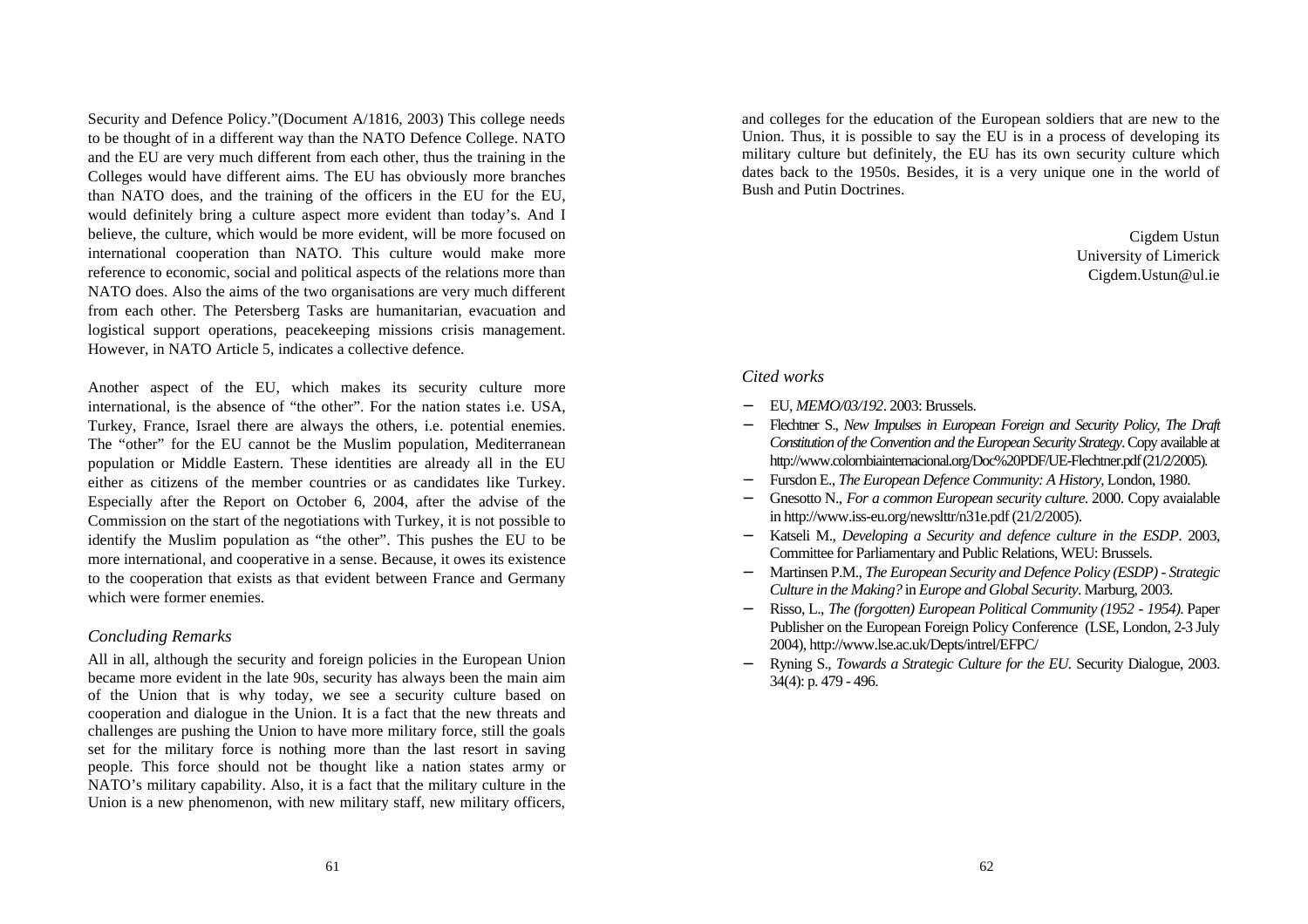# **The Invention of the Museum of Europe**

## Dr. Véronique Charléty

In 2007, Europe should have its museum: it should be in Brussels. In the context of a growing interest for cultural heritage, this information should remain unnoticed. In fact, the desire to provide Europe with a museum indeed raises many questions and also stresses one major paradox: How can this project, conducted by civil society members, fit in with a construction of collective memory traditionally connected to the nation-state framework?

It is particularly difficult to define a European identity, whereas there is already an inclination for writing history on a national level. This is linked with the will to represent European cultural heritage and histories and to use them as pedagogical tools to promote a collective identity, which we commonly share within the framework of European member-states. The destiny of museums is bound up with that of the nation-building process. Following the French Revolution and throughout the  $19<sup>th</sup>$  century, several European states sought to use the power of cultural heritage politically in order to symbolically close national territory. In this specific historical context, museums were used to write a common history and to produce a common collective memory and identity. From this point of view, the museum contributes to the creation of imagined communities – in the sense in which the phrase was coined by Benedict Anderson (Anderson 1983). The development of museums is thus deeply related to the construction process of modern nation-states.

Consequently, I would like to raise several questions, the foremost being: how to define a common memory for Europe through a museum. How to represent the history of European integration? How can a museum pass on a supranational principle? These points are linked with the political nature of Europe and open up reflection on the implementation process of this cultural project, raising questions such as: What could be the limits given to Europe and its history, in space and time, in describing a process still under construction?

I would like to start to cast light on this project by examining the strategies adopted to shape the museum, which circumvents the traditional nation-state logic. Then I will examine how this project establishes a new kind of museum. And finally, I would like to end this communication by presenting the issues presented for this project in terms of democracy and citizenship in Europe.

## *PART I: The Museum of Europe as a Result of a Private Initiative*

The project to build the Museum of Europe in Brussels is an interesting initiative coming from the private sector. It is thus the result of a 'non-decision' (Muller and Surel 1998), a decision which did not come from the European institutions. This is, in fact, very much linked with the structural difficulty of thinking a European culture and imposing culture as a legitimate public policy in Europe. This project, and the context of its creation, conveys a great deal about the process of European construction itself. Culture is definitely a pointer to the limits of European integration and reveals the remaining national prerogatives in this field. The small degree of institutionalization of this sector in Europe explains why this project was based on different private initiatives, not necessarily linked with the Community framework.

A European public and institutional project would have required the agreement of several European institutions and a significant effort of coordination among many ministers. It would have also required an agreement on one definition of culture and on one legitimate historical representation.

Activist involvement and economic interests were combined in the project's initiation and drew the attention of a small group of convinced intellectuals and politicians around a project heavily supported by the private sector. The cross financing of the investments in favour of this cultural project was based on three sources.

(1) Private partnership: several private societies and institutions supported a nonprofit association created in 1997 to launch the project. To date, 18 private societies have signed a common convention for founding members<sup>1</sup>.

(2) The Belgian public partnership provided complementary resources to the project. That is to say: the federal government and the federated entities joined the

<sup>1</sup> AM Conseil, Banque européenne d'investissement, Banque Lazard, Banque Nationale de Belgique, BASF, Belgacom, BIAC, D'Ieteren, Ethias, Fortis, KBC, Lhoist, Solvay, Suez, TotalFinaElf, UCB, Union financière Boël, VUMmedia. The Museum is also supported by the National Lottery, the King Baudoin Foundation and the Paul-Henri Spaak foundation. Each founding member gives 50 000 euros per year during five years.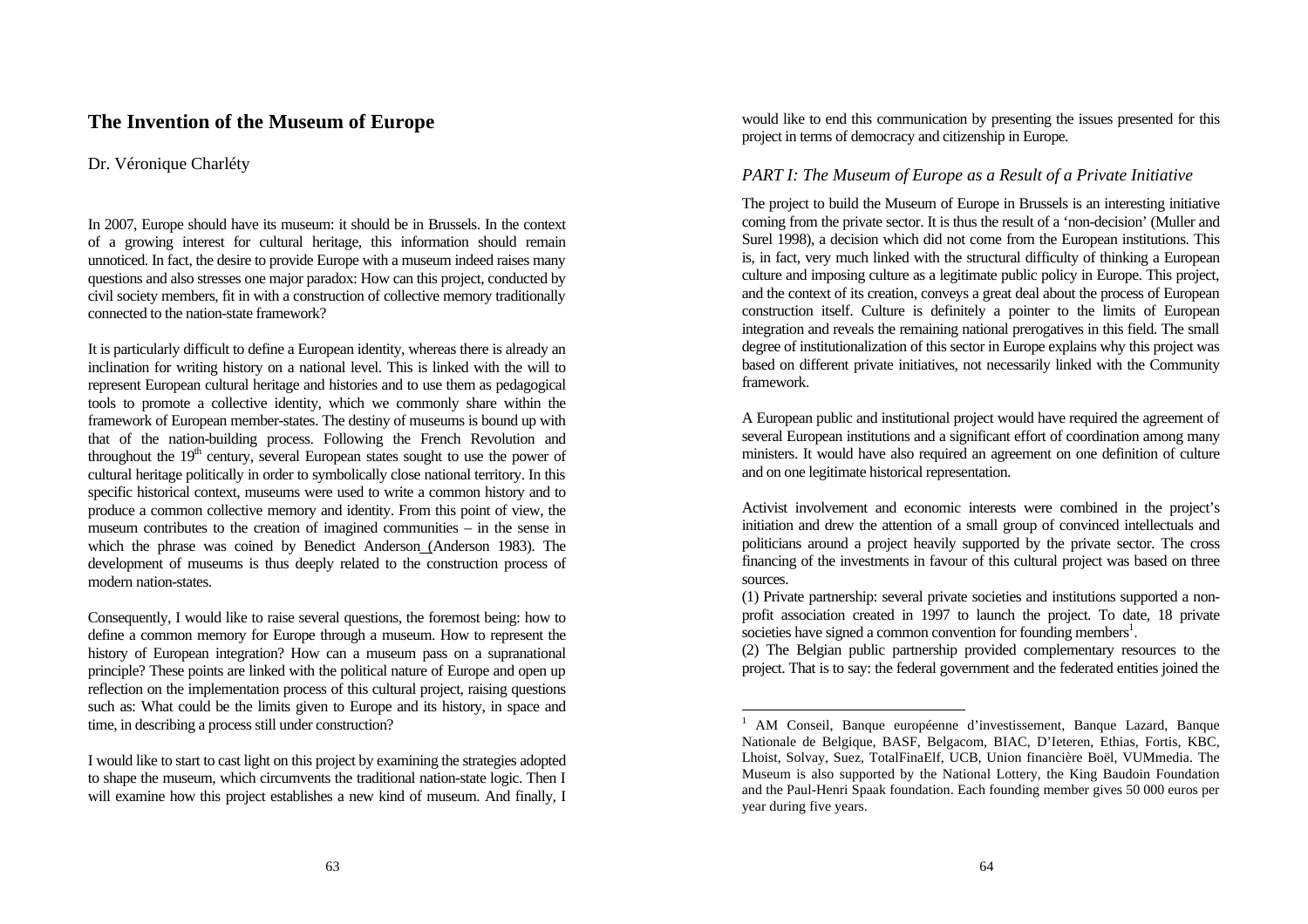founding members to cover all the expenses related to the prefiguration activities of the Museum of Europe, such as temporary exhibitions, books and conferences. (3) Last but not least, the creation of the Museum of Europe was also supported by the European Parliament, which joined the project after the mobilization of a group structured around a non-profit organization. The European Parliament had, so to say, taken advantage of the capacity of this association to attract expertise and to build partnership ('network' of and for what?). In return, the Museum of Europe took advantage of a political context highly in favour of an activist communication and information policy led by the European Commission to attract tourists to the European institutions in Brussels.

A tripartite meeting (Parliament, Council and Commission) in September 2002 had given its agreement to financial support of the project. One month later, the Vice-President of the European Parliament, the Minister-President of Brussels-Capital and the Mayor of Ixelles (municipality) had granted the Museum a building within the new Parliament under construction. The purpose was to promote better integration of these new buildings (devoted to the European Parliament) in the city. The Museum for Europe could not have found a better location in the heart of the European District, but does that mean in the heart of Europe? Such cooperation between Community institutions and the Belgian local political authorities is quite new. The result of these negotiations is an area of more than 5,000 sq m allocated to the future museum within the building devoted to the European Parliament but with separate access (by Montoyer Street). There will be a permanent exhibition completed by temporary exhibitions, a conference centre, a cafeteria and a shop; all very common characteristics in contemporary museums.

In sum, the fact that this project was mainly implemented in a non-institutional way reveals many obstacles specific to the cultural field. Since 1945, the European cultural programmes remain a very poorly endowed sector because culture still is an essential part of national symbolic territory and is strongly related to a basic component of nation-states. And it is not a coincidence that the democratic deficit, often brought up to underline the limits of the European integration process, is also identified with a cultural deficit. The project to give Europe a Museum summarizes the ongoing coexistence of various representations of identity, legitimacy and democracy in Europe. This Museum focuses on promoting democracy and giving Europe a new instrument for European integration (Shore 2000 : 13-122 ).

How can we evaluate this project in comparison with museums based on a traditional national logic? This initiative has to be placed in the governance perspective. The project entails a dynamic involvement of different kinds of actors on the political stage: the Belgian authorities, aiming to promote the city, the European Parliament, seeking to grant European legitimacy (and a building) to the project, and the private sector. That is why I have considered this project under the light of the governance political theory.

#### *Part II: Reshaping the Use of Museums within Europe*

In the absence of a structured European cultural policy, the project is presented as a result of a very risky initiative and also as an alternative to traditional patrimonial establishments. Benoit Remiche, General Secretary of the non-profit organization "Museum of Europe" has pointed out three main reasons for giving Europe a museum: 1) the lack of interest in the European democratic debate; 2) the political limits of the European project; and 3) the increasing potential of tourism in Brussels.

At European level, the 'demarcation process' is becoming a necessary strategy to impose initiative within the public space. In this specific case, the non-institutional process of its implementation as well as the financial public-private partnership proved to be very innovative. The design of the Museum of Europe is being carried out mainly by a team grouping the Scientific Committee, chaired by Krzyzstof Pomian, a prestigious historian who works on museums and historiography, and the private company Tempora, in charge of the coordination and the setting up of the final draft of the project in Brussels. Together, they have to face these challenges. And last but not least, the project has to deal with two principal characteristics of the European construction process, namely its new and unfinished aspects.

That the permanent exhibition has to present a European project still under construction presents obvious difficulties. The main goal of this exhibition is to present a common European history worked out by wars and dissension. The aim is to reflect the diversity and complexity of European national histories. Traditionally, national histories were mainly shown in museums as an aggregation of memories presented in a very positive light (Hobsbawm and Ranger 1983; Bertrand, Cabanel and De Lafargue 2003; Thiesse 1999). By contrast, the museum intends to present a critical view of the European construction and this approach raises very interesting questions in terms of the sociological and political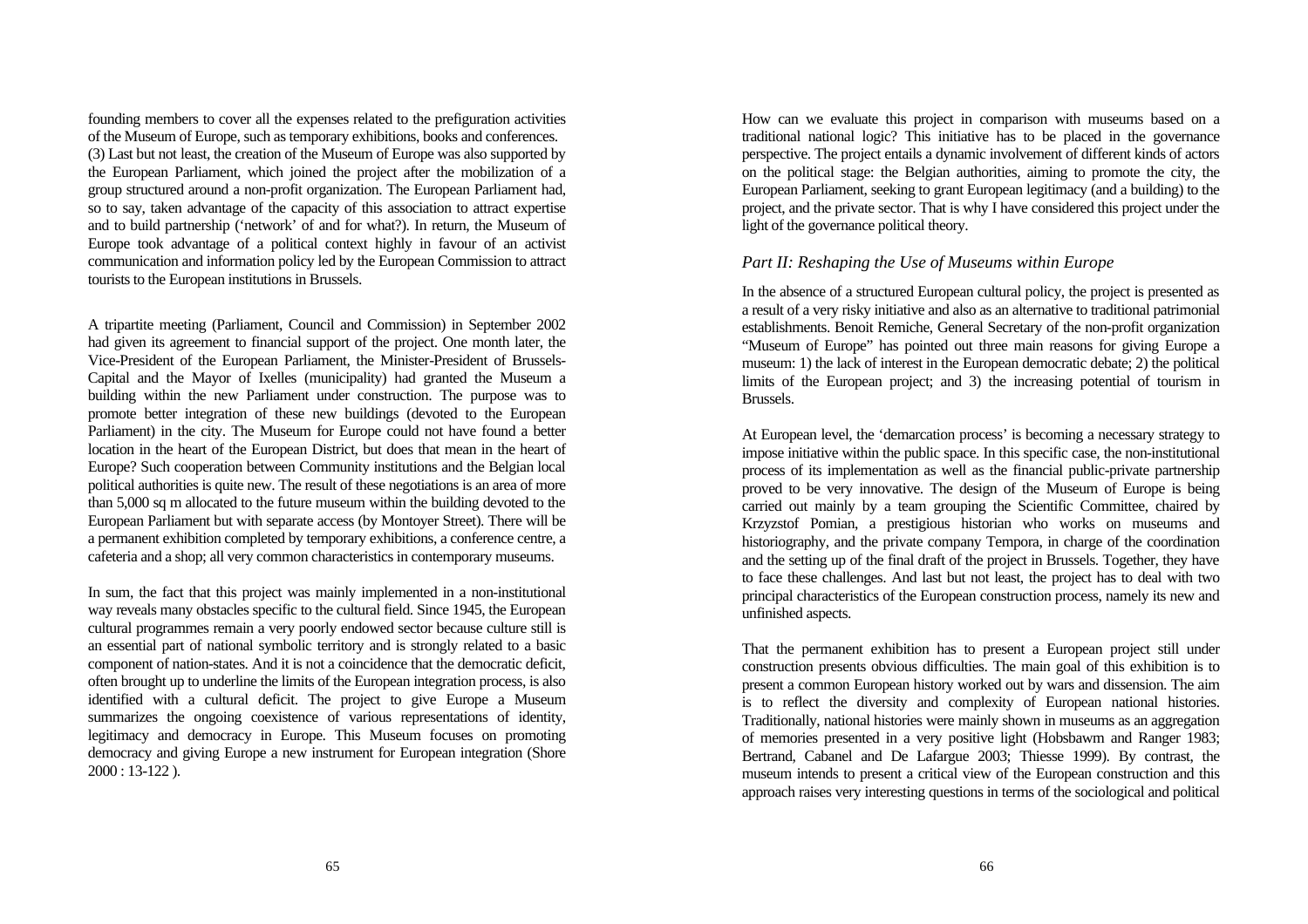uses of museums. How can we distance ourselves from national practices? How can we reinvent the museum and re-position the history of European integration in a long-term historical perspective, with respect to the past as well as the future? This is the main challenge of this project, a response to the lack of European legitimacy. This political and cultural project is supported by a context very much in favour of the European dimension of cultural heritage.

In doing so, the Museum of Europe can rely on a European scientific network – the Museums of Europe working group, a flexible – and thus be regarded as a part of a museum federation working on different aspects of European civilization. The simultaneous emergence of the other European museums in this flexible network<sup>2</sup> clearly cannot be a coincidence. In the early  $21<sup>st</sup>$  century, the expression and defence of identity have coincided with crises of great violence in many countries in or close to Europe. It is interesting to question the underlying meaning of this context. Shortly before the new millennium, three museographic projects emerged on the topic of Europe: one in Berlin *(Museum Europäischer Kulturen*, referred to as the MEK), another in Marseilles (*Musée des Civilisations Européennes et Méditerranéennes*, MCEM) and the last in Brussels (*Musée de l'Europe*, MDE).

The MEK has stated its objectives very clearly: to use its research to present collections which are basically ethnographic, to show common cultural aspects in different European countries, while highlighting their distinctive "ethnic, regional and national" features. The geographical position and history of the museum collections are suggestive of a kind of *Mitteleuropa* polarity, even though the scope of these collections includes all of Europe.

The MCEM has adopted an anthropological perspective, taking the concept of the European and Mediterranean area in its broadest sense, including countries from Asia to the Atlantic, passing through the Mediterranean and through countries bordering the Mediterranean. The ambition is to start with social phenomena which can be identified through tangible and intangible cultural elements, both present and past, using them to gain an understanding of an area considered as coherent but which has always produced diversity. More importantly, the MCEM

 $\overline{a}$ 

aims to highlight long-term processes which transform culture, with borrowings from other cultures being as important as elements forgotten.

The Museum of Europe, however, has focused on the history of the concept of Europe and moved into the construction of the European Union. Its starts with the basic idea that the "European Union which is taking shape in front of our very eyes is not a recent invention arising from a political whim, but rather the result of the lengthy maturing of an idea which goes back over centuries and is as old as Europe itself' (Colardelle  $2000 : 230$ ).<sup>3</sup> The Museum is the only one in the network with no plans for possessing its own collections. It would be difficult or almost impossible to assemble these collections on that basis, as the key historic documents are held in the national archives of each of the European countries. The Museum's goal is to be the "great book of Europe", and, in striking contrast to all of the other trans-European museums, it has clearly defined the scope it will cover (Barnavi, Goosens 2001). The argument behind its historical definition of Europe is based on Latin Christianity, thus excluding regions with predominantly Orthodox and Muslim traditions.

Not equipped with a collection itself, the Museum will instead present collections and artefacts from the fifty European museum collections in the new federation of European museums, according to the topic chosen for the exhibition. This network also constitutes an exchange platform for collections and is open to new members specialized on European topics<sup>4</sup>.

The Museum of Europe has thus invented a legitimization system based on its multiple financing resources and on an important network of experts<sup>5</sup>. Could networking (movement, circulation and exchange) be the latest way to build a Euroculture in constructing and implementing projects together? The actors in charge of this project knew how to use this trend to put Europe in a museographic form. This "spirit of Europe in the museums" gives the Museum of Europe a more dynamic role within society than is true of the traditional conception of the

 $2$  The working group was established as part of the European Council of History Museums by Laurent Gervereau. It is designed to provide reciprocal knowledge on different projects and their state of progress, to discuss common issues and contribute to the emergence of joint projects.

<sup>&</sup>lt;sup>3</sup> Elie Barnavi, former scientific director of the Museum of Europe.

<sup>&</sup>lt;sup>4</sup> Michel Colardelle, responsible of the Marseilles project (regarding the relocation of the national anthropological museum from Paris to Marseilles) is also a member of the network. He prepared a proposal for a European agreement on museum collections.

<sup>&</sup>lt;sup>5</sup> The participants in the network have also been required to take part in several symposia, especially «De l'Europe-monde à l'Europe dans le monde» on the role of contemporary Europe, its values and its divisions (Pomian and Dupuis 2004).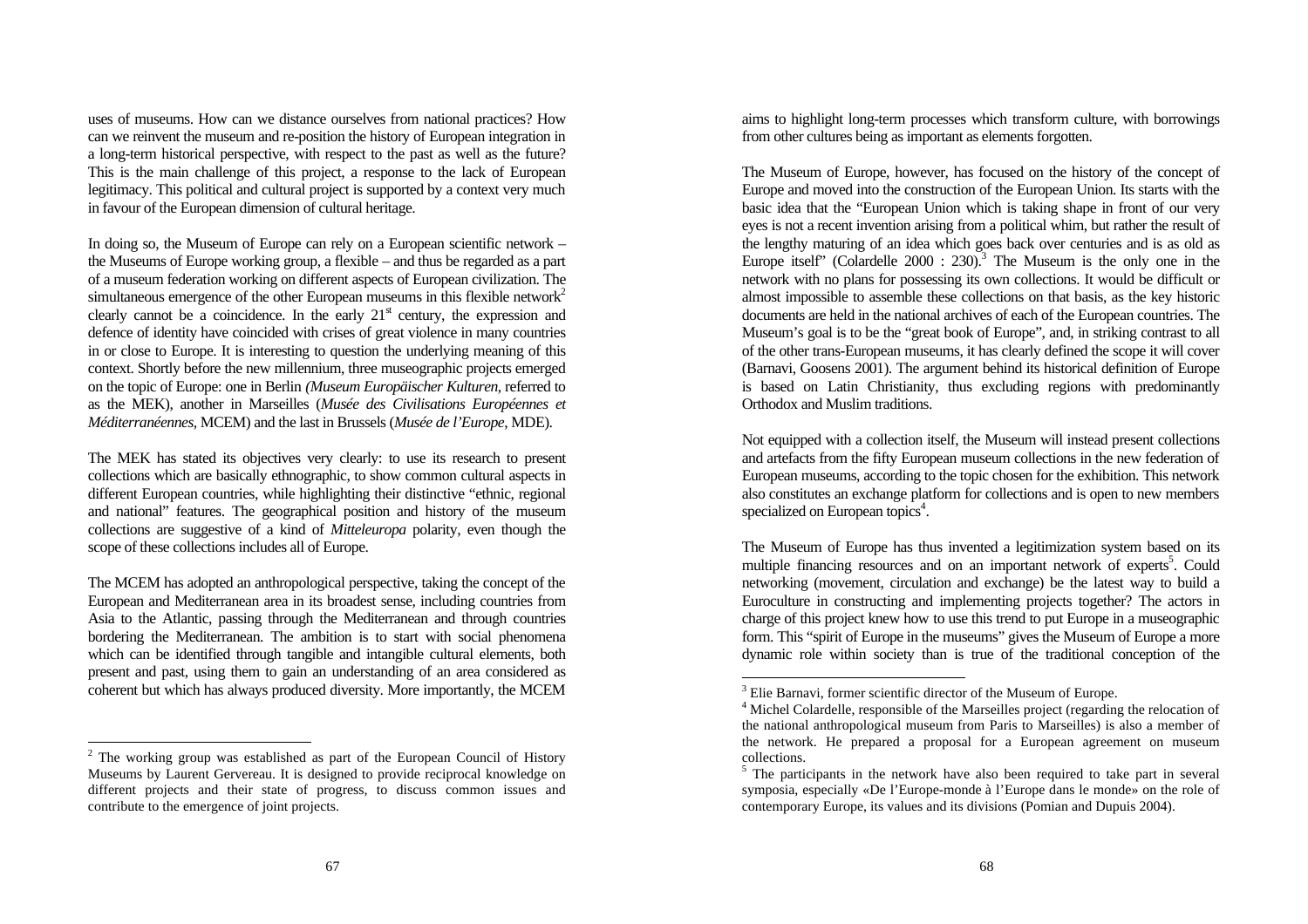museum, based on an exhibition of static artefacts. We will now have to consider the nature of the project in this perspective.

# *Part III: A Political Project to Promote Cultural and Democratic Citizenship*

The museographic project tends to establish common roots through history, myths and beliefs with the perspective of seeing what in this case would be a European culture emerging from this symbolic complex (Smith 1995). The first and principal objective is educational: to promote citizenship through the medium of the museum. This objective has been frequently underlined in documents produced by the team in charge of the Museum of Europe<sup>6</sup>. According to this team, the purpose of the Museum of Europe is to show how the European Union has been established on a common foundation, on a specific civilization and a historical heritage, and that these factors cannot be taken for granted. Consequently, the Museum of Europe is conceived as an "Interpretation Centre for European History", an Interpretation Centre intended to teach the Europeanisation process to the public at large but especially to the younger generations. The Museum of Europe will become a place where history, memory and the past are interpreted and presented and this should give meaning to a common European identity.

The Scientific Committee had difficulties in setting up limits in time and space in order to offer a complex and critical representation of history, and thus of a European identity. The time limit chosen begins around 1000 AD. The spatial limit was chosen to coincide with the emergence of Latin Christendom. The engagement of the Scientific Committee is very clear here. As Krzysztof Pomian put it, "Politicians may have their reasons when they choose to describe a wider European Union going as far as the Pacific and Central Asia. Historians have to point out how things happened so that decisions can not be taken without ignoring facts"<sup>8</sup>. From this point of view, the exhibition was conceived in considering only facts which could illustrate the emergence, the maturation and the disintegration

l

processes at a supranational level: this is the main line conducting choices among multiple events, processes and actors for the museographic synopsis.

The history of Europe is thus presented as history *sui generis* and the synopsis tries not to give a positivist or an evolutionary view on European integration. The permanent exhibition should encourage a critical reading of what European history was and is. Within this framework, the Museum of Europe contributes to the legitimisation for the need for history and for a common cultural heritage in Europe and constitutes, in itself, a strong symbolic sign.

It is dedicated to presenting the different stages of the integration of the European continent. The almost one thousand years of European history covered are structured around three periods or units – a "Unit of faith", "Unit of Enlightenment" and "Unit of a project", divided by two periods of rupture – namely the religious wars, and the two world wars of the  $20<sup>th</sup>$  century.

Preceding this historical presentation, an introduction is intended to demonstrate that the European Union has history, while the final part of the exhibition is to underline the ongoing process of integration, again as a subject not to be taken for granted. In the course of the exhibition, the visitor is expected to become aware of the tasks remaining for Europe as a whole, as well as of the historical foundations on which Europe, despite all conflicts, stands. Each fact should raise questions and make the visitor consider the integration process in a critical way. The need for a renewed engagement in favour of Europe should follow from this museographic writing process. The content of the Museum's exhibition is to be renewed every 6 or 7 years to keep up with the as yet unachieved political objectives of the European venture.

The project seeks to deconstruct a history based on myths and mythical founders by delivering a plural interpretation of recent history, with the prospect of promoting the idea of a critical and engaged memory.

## *Conclusion: A Project for Europe?*

The creation of this cultural centre results from three factors: an institutional strategy, the integration of the European institutions in their urban context; a geopolitical one, the localisation of the museum in Brussels; and, finally, an economic strategy based on increasing cultural tourism. The Museum of Europe

<sup>6</sup> Documents produced by the Museum of Europe: *Musée de l'Europe. Un passé partagé pour un avenir commun*, Curator's International Committee, January 24. 2004 (Document produced by the Museum of Europe Association)

 $7$  This label is given in France to museums without any collection.

<sup>8</sup> Documents produced by the Museum of Europe, *op. cit.*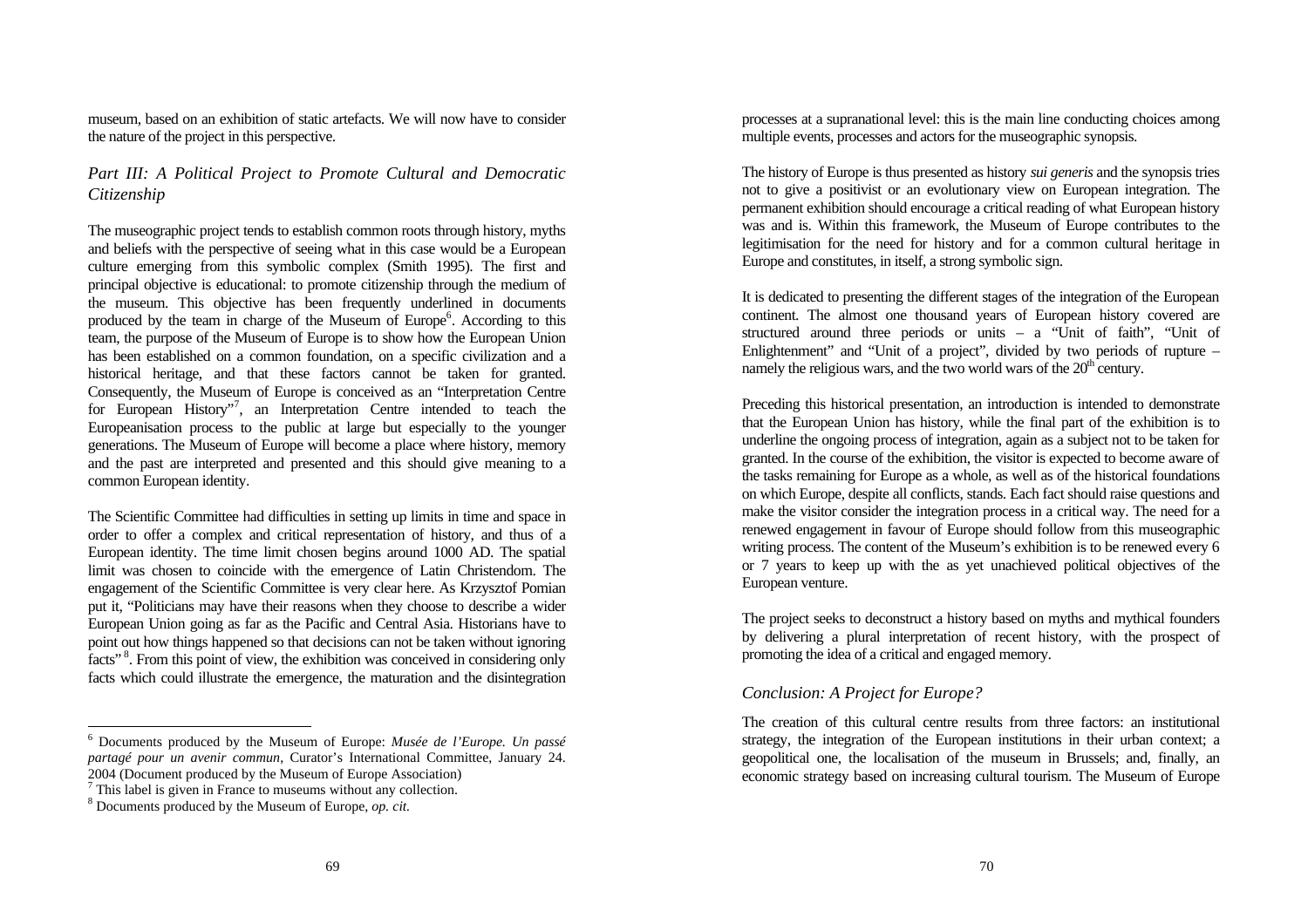takes advantage of, European civil servants from new members States and tourists arriving in Brussels.

The Museum of Europe focuses on delivering a historical and cultural base to an emergent European citizenship dissociated from its national roots. The patriotism resulting from this process is intended to enhance a common reflective and critical attitude towards history. One can wonder, however, how this institution will be able to invent something different from the historical writing of the  $19<sup>th</sup>$  century. We are curious indeed about a project whose features have much in common with the teaching methods of the  $19<sup>th</sup>$  century. It must be said that the museum in Brussels fully assumes this pedagogical role.

In observing this project, we can see to what degree citizenship has an institutional component but is also a source of political and philosophical reflection, an arrangement between a liberal logic and a voluntarist purpose to create political and cultural citizenship. Citizenship remains an important source of utopia in Europe. This project constitutes an intellectual, political and urban challenge which is confronted with the limits of every museum – a recording process of memory, situated in time and space – and with the ongoing evolution of its subject, the European integration process.

All things considered, the creation of the Museum of Europe raises questions as to its contents and a legitimate definition of European identity: Who is part of Europe? Who is not and why? Who is likely to integrate one day and according to which principles? There is generally a stronger will to go further than a traditional nation-state configuration and to promote a specific idea of Europe, with the intention to take Brussels from its status as administrative capital to a historical and cultural capital.

An historical museum, an identity museum: above all, the Museum of Europe is intended to contribute to a European citizenship. Therein lies the main challenge: to spread and concretize an abstract idea of a common culture and a common citizenship for Europe.

> Dr Véronique Charléty Groupe de Sociologie Politique Européenne, Institut d'études politiques Strasbourg charlety@gmx.net

| Chronology                           |                                                                                                                                                                                                                                                                                                                                                       |  |
|--------------------------------------|-------------------------------------------------------------------------------------------------------------------------------------------------------------------------------------------------------------------------------------------------------------------------------------------------------------------------------------------------------|--|
| 1997                                 | Creation of the non-profit association Museum of<br>Europe;                                                                                                                                                                                                                                                                                           |  |
| Oct. 2001-April 2002<br>28 June 2002 | Pre-figuration Exhibition: La Belle époque (Brussels);<br>Belgian official and public support is given to the<br>project (Guy Verhofstadt and Louis Michel);                                                                                                                                                                                          |  |
| 3 July - 9 Oct. 2002                 | The European Parliament decides to give the Museum<br>a building (D4), integrated within the new European<br>Parliament under construction:                                                                                                                                                                                                           |  |
| 24 Sept. 2002                        | Meeting between the European Parliament, the Council<br>and the Commission: support is given to the project;                                                                                                                                                                                                                                          |  |
| 20 Dec. 2002                         | The Belgian government gives the project financial<br>support of 1 million euros (Guy Verhofstadt, Louis<br>Michel and Rik Daems):                                                                                                                                                                                                                    |  |
| 23 Jan. 2003                         | Presentation of the Textbook for History in front of the<br>headquarters of the German Foundation Erinnerung,<br>Verantwortung und Zukunft. This textbook is intended<br>for teachers and was conceived by the Museum of<br>Europe Association;                                                                                                       |  |
| Feb. 2003                            | Agreement on the architectural project with a surface<br>area of 5190 sqm:<br>- Exhibition area: 3590 sqm (1990 sqm for the<br>permanent exhibition; 1200<br>sqm for temporary<br>exhibitions and 400 sqm for an area reserved for<br>contemporary art exhibitions);<br>- Cafeteria: 280 sqm;<br>- Museum Shop: 220 sqm;<br>- Storage space: 280 sqm; |  |
| 15-16 Oct. 2003                      | State of the art presentation to Belgian and European<br>institutions:                                                                                                                                                                                                                                                                                |  |
| 6 Dec. 2003                          | Meeting of the Scientific Committee;                                                                                                                                                                                                                                                                                                                  |  |
| 24 Jan. 2004                         | Presentation of the Historical Project in front of the<br>Curator's International Council in Brussels:                                                                                                                                                                                                                                                |  |
| 24 June 2004                         | Meeting of Founding Members. Presentation of<br>Financial Plan:                                                                                                                                                                                                                                                                                       |  |
| Sept. 2004                           | Financial Decision of the Belgian and European<br>Institutions:                                                                                                                                                                                                                                                                                       |  |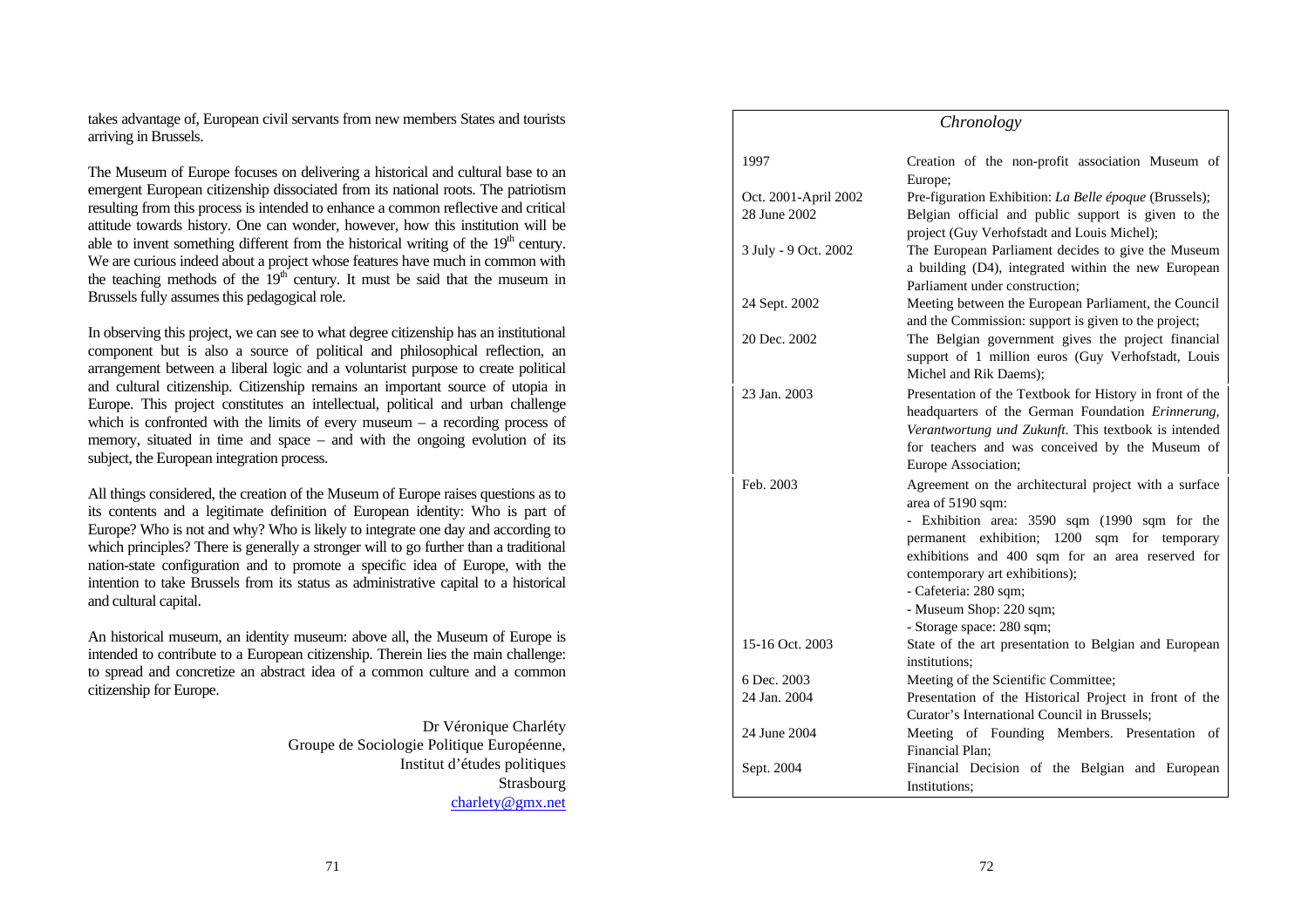| 4 Dec. 2004 | Presentation of the muse ographic project to the      |
|-------------|-------------------------------------------------------|
|             | Curator's International Committee and the Direction   |
|             | Committee:                                            |
| Sept. 2005  | Drafting of another pre-figuration exhibition on "The |
|             | Religious Experience."                                |

## *Cited Works:*

- Anderson, B. (1983), *Imagined Communities: Reflections on the Origins and Spread of Nationalism*. London, Verso.
- Barnavi, E., Goosens, P. (eds.) (2001), *Les frontières de l'Europe*. Brussels, De Boeck University.
- Bertrand, M., Cabanel, P., De Lafargue, B. (2003), *La fabrique des nations: Figures de l'Etat-Nation dans l'Europe du XIX<sup>e</sup>siècle*. Paris, Max Chaleil.
- Colardelle M. (2002), "Les musées de l'Europe. Pour une conscience européenne", *Comparare*, 228-237.
- Hobsbawm, E., Ranger, T. (eds.) (1983), *The Invention of Tradition.* Cambridge, CUP.
- Muller, P., Surel, Y. (1998), *L'analyse des politiques publiques.* Paris, Montchrestien.
- Pomian, K., Dupuis, H. (eds.), (2004), *De l'Europe-monde à l'Europe dans le monde*. Brussels, Paul-Henri Spaak Foundation, Musée de l'Europe.
- Shore, C. (2000), *Building Europe: The Cultural Politics of European Integration.* London, Routledge.
- Smith, A. (1995), "Gastronomy or Geology? The Role of Nationalism in the Reconstruction of Nations", *Nations and Nationalism*, n. 1, 3-23
- Thiesse, A.-M. (1999), *La création des identités nationales. Europe 18<sup>e</sup> -20<sup>e</sup> siècle*, Paris, Le Seuil.

# **Italy's and EPC Counter-Terrorist Considerations<sup>1</sup>**

Ludovica Marchi

## *Abstract*

1

This paper points out the way in which counter-terrorist considerations at the European level shaped Italian foreign policy from 1975 to 1992. Its methodological approach is provided by insights from Foreign Policy Analysis into the domestic sources of Italian positions on European Political Cooperation (EPC), but its emphasis is on empirical investigation. It employs a number of Italian primary sources such as the press, documentation from the Ministry of Foreign Affairs and parliamentary debates. The latter are little used in analyses of Italian foreign policy although they are a rich source of information on the development of Italian positions with respect to EPC. The paper focuses on counter-terrorist considerations that derive from two streams of cooperation, one among the Justice Ministries of the EC member states in the area of judicial and internal security policies within the EPC framework, and the other among the Interior Ministries in the field of anti-terrorism policies, the Trevi groups, under the EC umbrella. It argues that changes occurred in Italian foreign policy during the period under analysis, giving evidence of a progressive interpenetration of EPC into Italy's policy-making.

This case study addresses three key questions. The first looks at how far domestic factors led the government to embrace anti-terrorism cooperation at the European level. It does this against the background of the European context in order to show the deep implications for Italy of developments in the EC and the EPC, such as the newly-found common interests of the member states in the use of EPC mechanisms for problems concerning anti-terrorism policies, and judicial and intelligence security cooperation. It finds that three domestic groups were the major actors: (i) the industrial and commercial elites engaged in activities relating to supply of oil and gas from the countries of the Mediterranean, (ii) the political

 $<sup>1</sup>$  The detailed article is under consideration by the editor of an American journal for</sup> publication.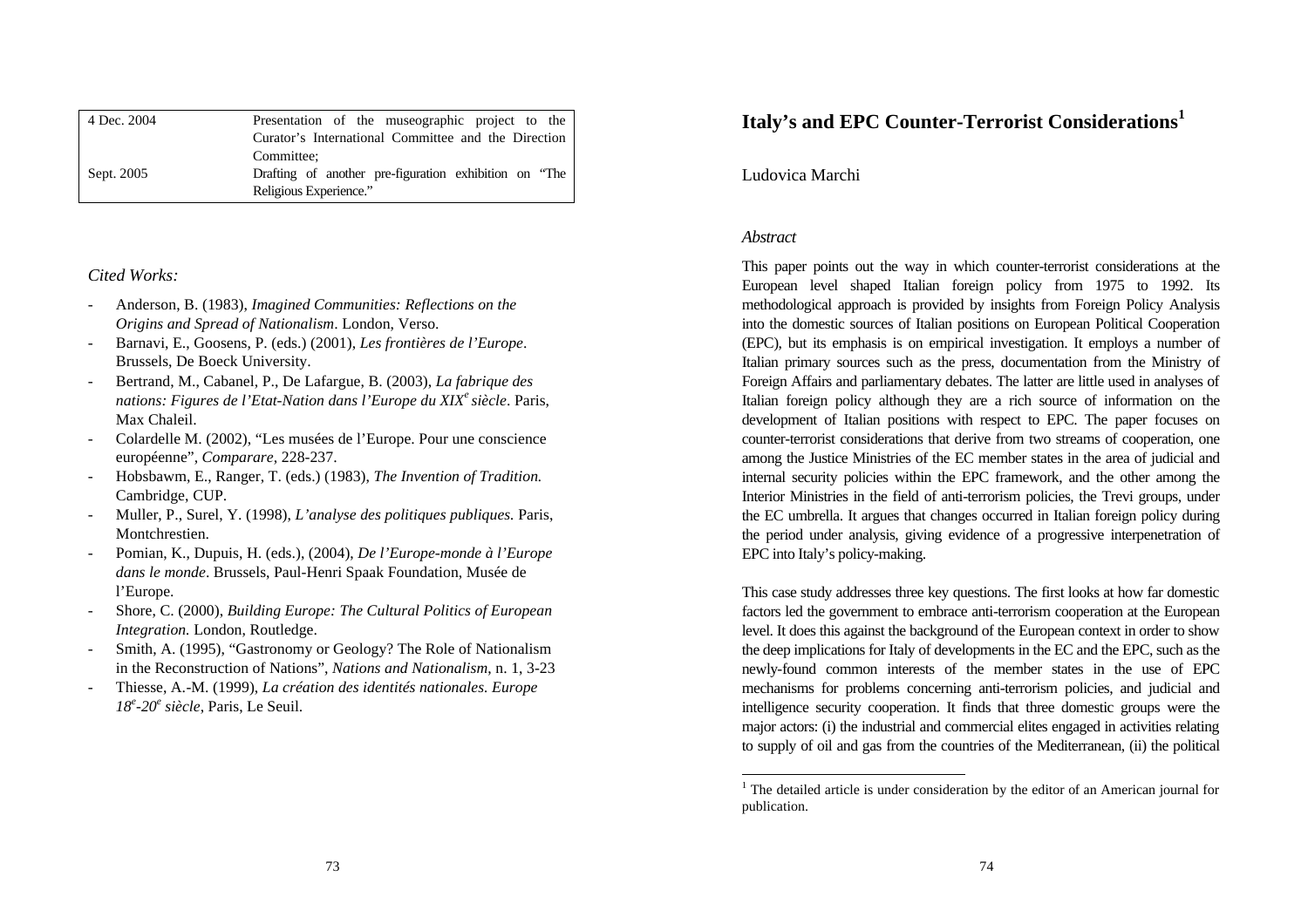parties and (iii) the public in general. The second enquiry examines how Italy agreed with what was decided in the area of judicial cooperation and in the Trevi groups. It identifies some elements of Italy's EPC counter-terrorist policy and it questions whether Italian policy was reactive, engaged in creating consensus, influenced by the personality factor of Italian policy-makers and aimed at avoiding subservience to the foreign policy of the United States. The last enquiry centres on how changes took place in Italian foreign policy through efforts to oppose terrorism originating in the Mediterranean. It discusses five specific events (i.e. external factors) and their impact on Italy in order to underscore how Italy increasingly referred to EPC in the shaping of its own policies.

These domestic, industrial and political elites, all active in the Mediterranean, discovered the limitations of EPC. However the paper concludes that, in spite of EPC's shortcomings, the process of European integration affected Italy and its counter-terrorist policies, highlighting that in the 1980s, unlike the 1970s, behaviours and positions encouraged by EPC became a permanent part of Italy's policy-making process, and that the expansion of political cooperation in the EC penetrated into Italy's foreign policy to an ever greater extent.

> Ludovica Marchi PhD University of Reading Lmbr4@compuserve.com

# **Obstructive All the Way?**

British Policy towards German Unification 1989-90<sup>∗</sup>

Pyeongeok An

1

German unification was one of the most dramatic events in Europe after the Second World War, fundamentally affecting the post-war European architecture. The Federal Republic of Germany, whose sovereignty during the Cold War had been constrained by the legacies of the Second World War emerged a natural hegemon after the completion of the unification. German unification also sped up the movement towards Economic and Monetary Union (EMU) and Political Union at the European level.<sup>1</sup>

As one of the Three Western Powers that had maintained a responsibility for West Berlin and Germany as a whole, $<sup>2</sup>$  Britain played a role in the external</sup> process of the unification. But British policy towards unification has been

<sup>∗</sup> A full version of this article was submitted to *German Politics* in January 2005 as an entry for the Annual Postgraduate Prize. The outcome will be known in the first half of 2005. If you are interested in the full article, please do not hesitate to contact the author by email. (pea20@cam.ac.uk).

<sup>1</sup> *Wiedervereinigung* (reunification), and *Vereinigung,* or *Einigung*, (Unification, Unity) were both used by Germans to express the unification of two German territories in 1990. To be exact, however, reunification implied that a unified Germany would return to the borders of 1937, which was practically impossible. See Karl Kaiser, 'Unity, not Reunification, for Germany,' *New York Times*, 6 October 1989, A.31.

 $2$  The General Treaty on Germany between the Three Powers and West Germany in 1954 stated that the US, France, and Britain would 'retain the rights and responsibilities, heretofore exercised or held by them, relating to Berlin and Germany as a whole, including the unification of Germany and a peace settlement.' (Article 7, 2). See, 'Convention on Relations between the Three Powers and the Federal Republic of Germany', *Foreign Relations of the United States 1952-1954*, vol. 7 (Washington D.C: United States Government Printing Office, 1986), pp.112-8.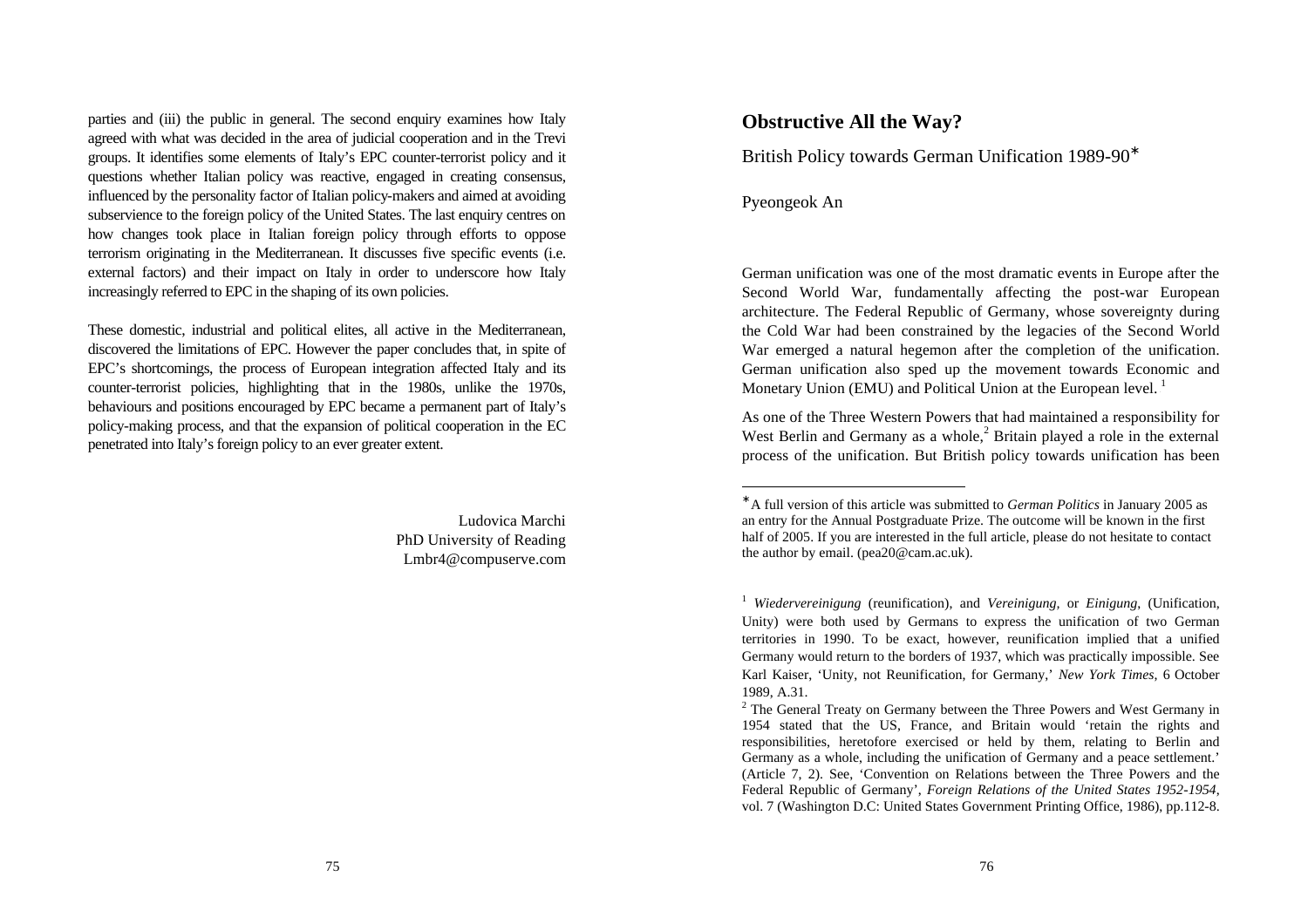over-identified with that of Prime Minister, Margaret Thatcher. Many analyses either identify British policy with Mrs Thatcher's stance, or assign her a dominant, even a domineering role, describing her as getting her own way amidst slightly differing views between Downing Street and the FCO.<sup>3</sup> According to this view, British policy was judged to be reluctant at best, obstructive at worst. By contrast, there are only a few articles or books that stress any positive role played by the British during German unification. Sir Julian Bullard (British Ambassador to Bonn, 1983-1988) and Yvonne Klein do emphasise the contributions made by the FCO. They both pinpoint the suspension of the Four Power Rights as a British idea.<sup>4</sup>

 $\overline{a}$ 

This article is based on documents from the Federal Chancellor's Office declassified in 1998,<sup>5</sup> alongside other primary and secondary materials<sup>6</sup> and interviews that the author conducted with major players involved in the process from both Germany and the UK. It shows that despite Mrs. Thatcher's delaying tactics, British policy towards German unification was actually helpful. The FCO had a different position from that taken by Mrs Thatcher and, through the *two plus four* talks, it co-operated very closely with the US and West Germany and made contributions to external aspects of German unification. In contrast to the negative repercussions generated by Mrs Thatcher's remarks about German unification, official British policy on the reunification was helpful and constructive, though it was not obviously forthcoming at the early stages.

This article elaborates further on the arguments of Bullard and Klein that there was a policy difference between Mrs Thatcher and the FCO, and that

<sup>&</sup>lt;sup>3</sup> See, *inter alia*, Lothar Kettenacker, 'Britain and German Unification, 1989/90,' Klaus Larres and Elizabeth Leehan (eds.), *Uneasy Allies* (Oxford: OUP, 2000), pp. 99-123; Louis Richardson, 'British State Strategies after the Cold War,' Robert Keohane and Stanley Hoffmann (eds.), *After the Cold War* (Cambridge, MA.; London: Harvard Universtity Press, 1993*),* pp. 127-154; Frank Elbe and Richard Kiessler, *A Round Table with Sharp Corners: The Diplomatic Path to German Unity*  (Baden-Baden: Nomos, 1996*)*, especially p. 241; Simon Bulmer, Charlie Jeffrey and William E. Paterson, 'Deutschlands europäische Diplomatie: die Entstehung des regionalen Milieus,' Werner Weidenfeld (ed.), *Deutsche Europapolitik: Optionen wirksamer Interessenvertretung* (Bonn: Europa Union Verlag, 1998), p. 61. Simon Bulmer and others argue, 'In bezug auf die deutsche Einheit bezog Thatcher, die zum damaligen Zeitpunkt eine dominierende Position in ihrer Regierung innehatte, *eine erheblich ablehnende Position als das britische Aussenministerium, und sie setzte sich damit auch durch.*' (author's emphasis). (With regard to German unification, Thatcher, who at that time occupied a dominant position in her government, took a more rejectionist position than the FCO and she had her own way.—author's translation.). Kettenacker also shares this analysis. Both Kettenacker and Bulmer agree that the FCO's position was not so different from that of Margaret Thatcher.

<sup>4</sup> Julian Bullard, 'Great Britain and German Unification,' Jeremy Noakes, Peter Wende and Jonathan Wright (eds.), *Britain and Germany in Europe 1949-1990 (*Oxford: OUP, 2002); Yvonne Klein, 'Obstructive or Promoting? British Views on German Unification 1989/90, *German Politics 5/3* (December 1996), pp. 405-31. In a similar vein, she stresses the policy differences between Margaret Thatcher and the FCO, during the course of 1990.

<sup>5</sup> Hanns Jürgen Küsters and Daniel Hofmann (eds.), *Dokumente zur Deutschlandpolitik: Deutsche Einheit. Sonderedition aus den Akten des Bundeskanzleramtes 1989/90* (Munich: Oldenburg, 1998). Being a rare exception to the thirty-year rule, the 430 documents disclosed give clear pictures of the German government's conception and implementation of the unification and integration policies during these crucial years. The documents provide transcripts of the telephone talks that Chancellor Kohl made, copies of the letters that he exchanged with other leaders, such as US President George Bush, the French President François Mitterrand, and of internal discussions in the Federal Republic of means to tackle the situation in East Germany. The documents are not , however, complete in that other archives such as those at the Foreign, Defence and Finance Ministries are still closed.

<sup>&</sup>lt;sup>6</sup> Among the primary materials used for this article are memoirs by major players from the Federal Republic and the Four Occupation Powers. Helmut Kohl, *Ich Wollte Deutschlands Einheit*, Kai Diekmann and Ralf Georg Reuth (eds.) (Munich: Ullstein Taschenbuch, 2000); Hans-Dietrich Genscher, *Erinnerungen,* 2nd edition (Berlin: Siedler, 1995); Horst Teltschik, *329 Tage: Innenansichten der Einigung* (Berlin: Siedler, 1991); Margaret Thatcher, *Downing Street Years, hereafter as DSY* (London: HarperCollins Publishers, 1993); Douglas Hurd, *Memoirs* (London: Little Brown, 2003); Mikhail Gorbachev, *Wie Es War: Die deutsche Wiedervereinigung* (Munich: Econ Taschenbuch, 2000); George Bush and Brent Scowcroft, *World Transformed* (New York: Knopf, 1998); James A. Baker, *Politics of Diplomacy: Revolution, War, and Peace, 1989-1992* (New York: Putnam's, 1995).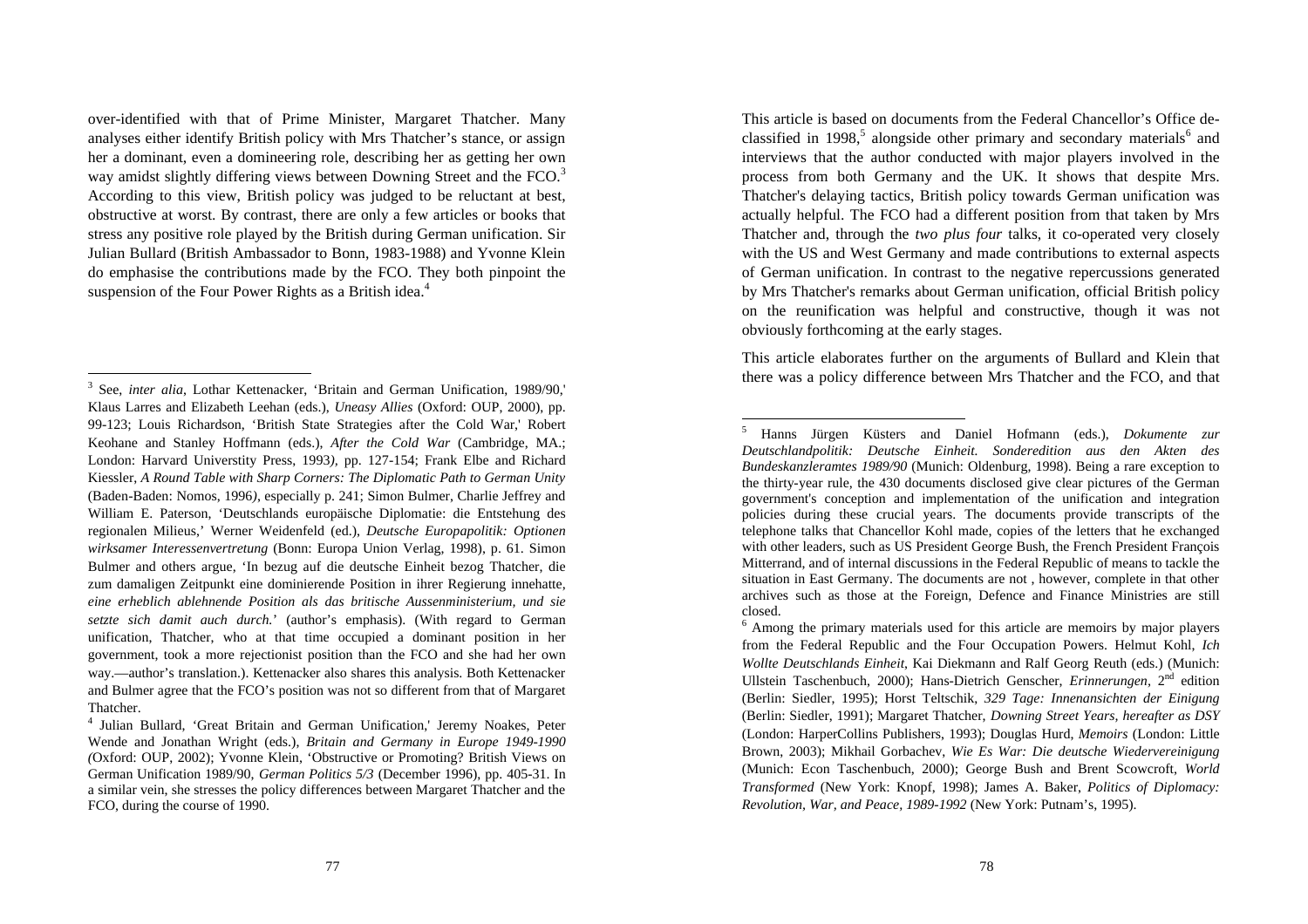the latter made positive contributions towards the momentous event.<sup>7</sup> It seeks to clarify the reasons for the policy difference, focusing specifically on the policy-making process.

The first section describes British attitudes and policy towards the unexpected uncertainty precipitated by the fall of the Berlin Wall from November 1989 to the end of January 1990. The following section analyses the policy differences between Downing Street and the FCO that emerged from the end of January 1990 with the conception of the *two plus four* talks forum.

> Pyeongeok AN University of Cambridge pea20@cam.ac.uk

 $\overline{a}$ 

# **The High Officials in the European Communities, 1952-1967**

Methodology and sources related to the PhD project

Katja Seidel

## *Synopsis of the PhD Project*

To date, research on European integration history has largely been dominated by a national paradigm, focusing on the nation state and state institutions as central actors in the European integration process. However, at present we are experiencing a shift in research interests in European integration history, for the national approach reveals itself to be too narrow to grasp dimensions and processes of European integration that surpass the borders of the nation states. 'Transnational' and 'supranational' approaches that seek to overcome the purely national viewpoint in writing European history are thus the subject of growing interest among researchers.

The present research project explores the emergence of a European administrative élite in the High Authority of the European Coal and Steel Community and the Commission of the European Economic Community between 1952 and 1967. Consequently, this thesis seeks to make a contribution to a supranational history of European integration.

The High Authority and the Commission, as new kinds of 'supranational' administrations, were to be endowed with permanent officials, who, independent of the member states, played a role as pioneers in the European integration process. This generation of the first European civil servants is generally described as the idealistic generation of convinced Europeans, forming a European élite working together to shape Europe and to define European interests. It is therefore highly plausible to presume a far-reaching Europeanization process on the level of the European administration. In the

 $<sup>7</sup>$  Neither Bullard nor Klein refer to the 'British Problem' developed at the last round</sup> of the two plus four talks; only Bullard clarifies the timing around which the FCO took a pragmatic approach as being end of January. Neither used the documents declassified from the Federal Chancellor's Office.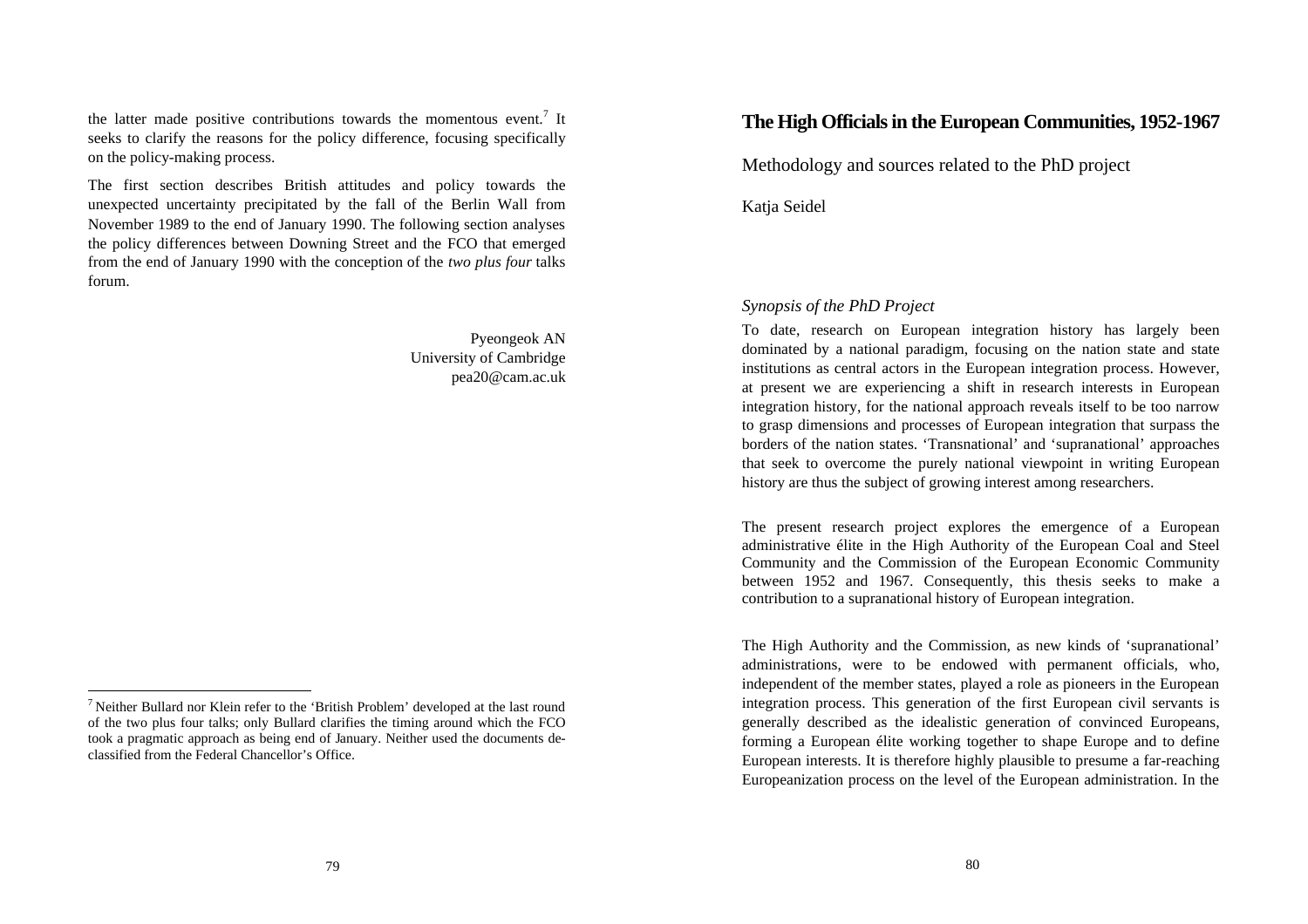thesis, I will analyse the Europeanization of this supranational functional élite with its heterogeneous social and national background.

The thesis addresses the following questions: On the first level, the organizational aspect is considered, focusing in particular on the staffing of the bureaucracies and on the problems that occurred when developing and working in a multi-national administration. The motivations of the high officials for seeking a career in the sector of European integration are at the centre of the second set of questions. The focus here lies on the diverse social backgrounds, education and careers of these high officials and on their experiences both inside and outside of the European bureaucracies as possible factors to Europeanization. It is important to consider factors such as social and professional background, as well as the experiences and influences the European civil servants were subjected to, when assuming that these factors have influenced the shape and working style of the European administrations and what is more, the community policy in general. It is therefore interesting to analyse, on a third level of the thesis, whether the officials of a DG shared similar ideas and concepts with their colleagues, i.e. regarding competition policy or the Common Agricultural Policy.

## *Methodology*

 $\overline{a}$ 

Being conceptualised as a historical research project embedded in the discipline of European integration history, the principal methodology of the thesis can be best described as a critical analysis of primary sources. However, the analysis of the role of actors and institutions in the European integration process necessitates the application, where appropriate, of theories developed in the social sciences such as historical institutionalism, social constructivism<sup>1</sup> and the concept of Europeanization.

Political scientists have mainly analysed the processes of Europeanization in terms of change, adaptation or development of European strategies for

different domestic policy sectors in the member states.<sup>2</sup> In this thesis, the concept of Europeanization will be applied to a group of people - the European high officials - which is, by its nature, concerned with European matters. In this context the concept of multiple social identities as introduced by Risse is helpful when looking at the Europeanization of the identity/ies of European high officials.<sup>3</sup> Furthermore, the extent to which working in a supranational administration has influenced the behaviour and social identities of actors will be considered.

The insights offered by historical institutionalism may be said to show that the early years of the European administrations have determined the face and, consequently, the policy of these bureaucracies. 'In theory, therefore, historical institutionalism [...] offer(s) the prospect, not just of claiming that "history matters", but of explaining *how* and *under what conditions* historical events do – or do not – shape contemporary and future political choices and outcomes.'<sup>4</sup>

# *The Source Material: Archives and Interviews*

-

In order to study a group of European high officials whose origins lie in the six founding member states of the European Communities, it is necessary to explore archival resources in various community and national archives situated in different countries. A challenging problem which anyone studying actors in the development of European integration will encounter is that the 30-year-rule does not apply to documents dealing with personnel. Personal files or documents issued by the DG Administration of the High Authority and the Commission, for example, are still not accessible. It is therefore indispensable to counterbalance this gap in the official documentation with a wide range of alternative sources as I will attempt to demonstrate in the following paragraphs.

<sup>&</sup>lt;sup>1</sup> For an introduction to theories of European integrations such as historical institutionalism and social constructivism, see Wiener, A., Dietz, Th. (eds.) (2004). *European Integration Theory*. Oxford: Oxford University Press.

<sup>2</sup> See, for example, Risse, Th., M. Green Cowles, J. Caporaso (2001) (eds.). *Transforming Europe. Europeanization and Domestic Change*. Ithaca: Cornell University Press.

<sup>&</sup>lt;sup>3</sup> Risse, Th. (2001). A European Identity ? Europeanization and the Evolution of Nation-State Identities. In Risse, Green Cowles, Caporaso (2001): 198-216.

<sup>4</sup> Pollack, M. (2004). The New Institutionalisms and European Integration. In Wiener, Dietz (2004): 137-156, 140.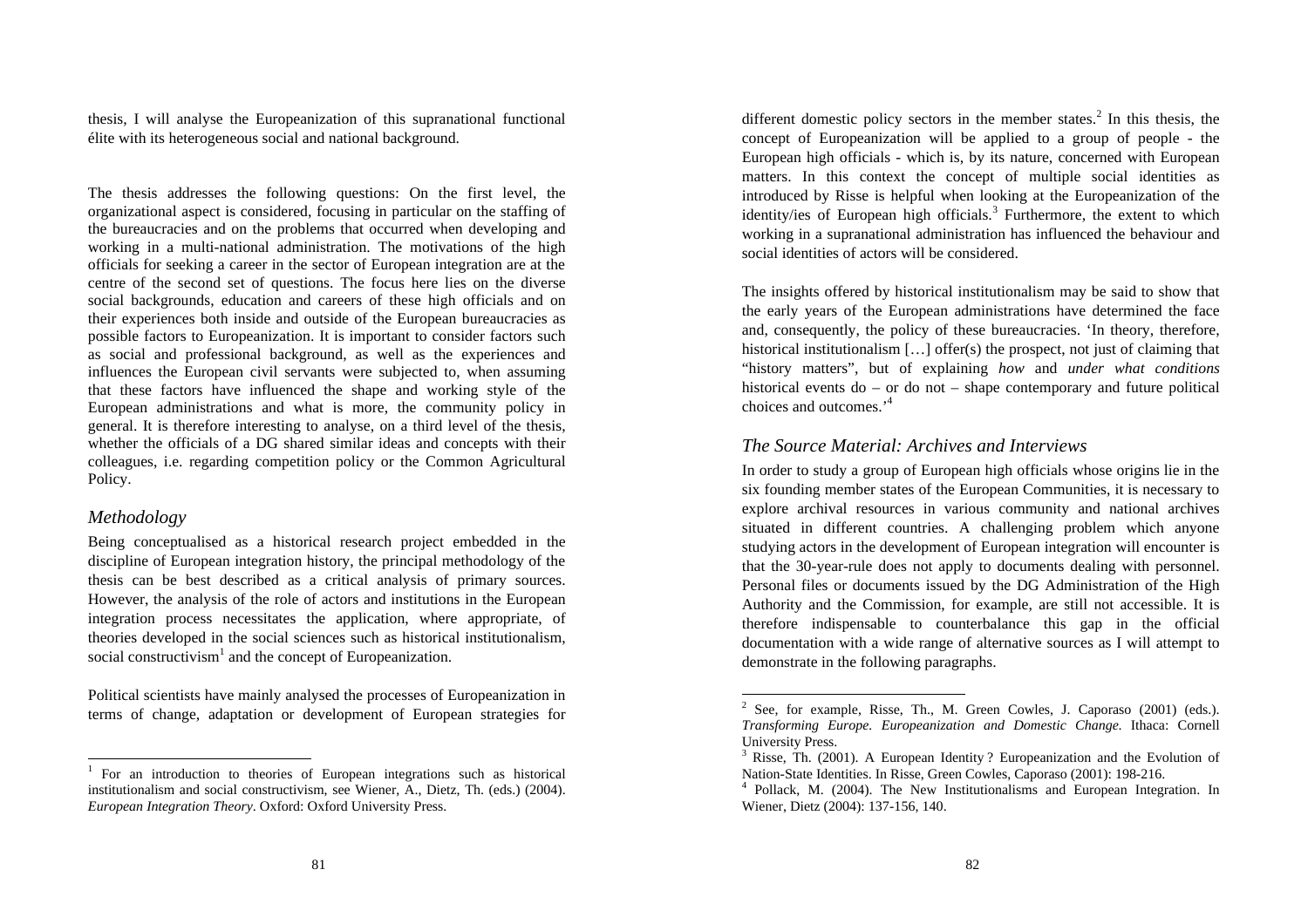The initial sources referred to were the holdings of the European archives, i.e. the Historical Archives of the European Commission in Brussels (http://europa.eu.int/historical\_archives/) and the Historical Archives of the European Union in Florence (www.iue.it/ECArchives/). Both archives hold the official records of the High Authority (CEAB) and the Commission (BAC). For this research, internal working papers, speeches written by high officials as well as internal discussions about the institutional setting of the European administrations are of key importance. The minutes of the weekly meetings of the High Authority and the Commission to a certain extent also reveal discussions about staffing and administrative problems. In addition, the archives in Florence hold the private papers of several high officials such as Max Kohnstamm, Emile Noël or Pierre Uri, and a rich collection of interviews with relevant actors.

The holdings of the Community archives are complemented by the holdings of the Fondation Jean Monnet pour l'Europe in Lausanne (Switzerland) (www.jean-monnet.ch). This institution holds the personal papers of Jean Monnet including files that cover the administrative problems of the earliest period of the High Authority administration, a portion of the private papers of Robert Schuman, those of Robert Marjolin, a former collaborator of Monnet and EEC-Commissioner, and a number of transcribed interviews.

It is indispensable for this thesis to supplement the source material of the Community archives with source material from national archives. Among the most interesting collections are those of the Archives Nationales (AN) (www.archivesnationales.culture.gouv.fr) and the archives of the Foreign Ministry of France (www.diplomatie.gouv.fr/archives) in Paris. The AN hold the private papers of European actors such as René Mayer and Christian Pineau as well as documents of the French government related to the negotiation of the Paris and Rome Treaties, and the files of the Commissariat général du Plan, founded by Jean Monnet. Furthermore, in the German Bundesarchiv in Koblenz (www.bundesarchiv.de) I will analyse the private papers of Walter Hallstein and Franz Etzel.

The archives of political parties usually contain the personal papers of their important party members, some of them also actors at the European level. For example, the International Institute for Social History (IISH) (www.iisg.nl) in Amsterdam holds the personal papers of Sicco Mansholt and his chef de cabinet Alfred Mozer. The German archives of the Christian Democratic Party (CDU) (www.kas.de/archiv/) in Sankt Augustin store the papers of Hans von der Groeben, a Commissioner in Brussels between 1958 and 1970.

In addition to archival sources, the source materials for this thesis include memoirs and other published texts of high officials; speeches; contemporary newspaper and journal articles, as well as semi-structured interviews.

Interviews are an important source of first-hand information on the life and work of the high officials. I have already conducted approximately 25 semistructured interviews with former high officials of the High Authority (for example with Max Kohnstamm, Edmond Wellenstein, Marcel Jaurant-Singer and Simon Nora) and the EEC-Commission (among them Professor Pieter VerLoren van Themaat, Professor Aurelio Pappalardo, Franz Froschmaier, Helmut von Verschuer and Georges Rencki). I consider interviews indispensable for research projects related to the personnel of the European Communities. These can, to a certain extent, compensate for the lack of access to personal files where even after 30 years this is blocked. Personal interviews offer additional insight into the biographical background and the career choices of these people.

A general problem that remains is how to verify the information obtained through an interview. However, the more interviews one conducts, the more one is able to compare the declarations of the interviewees, a procedure which helps to establish the credibility of the narrators' accounts. The comparison of the statements of different interviewees from the same DGs, and the comparison of oral statements with (written) source material and secondary literature, seems to be the only solution to this problem.

To summarise, in most cases interviews can reveal valuable information about the biographies and the careers of the high officials under consideration. The interviews can convey an idea of the atmosphere in the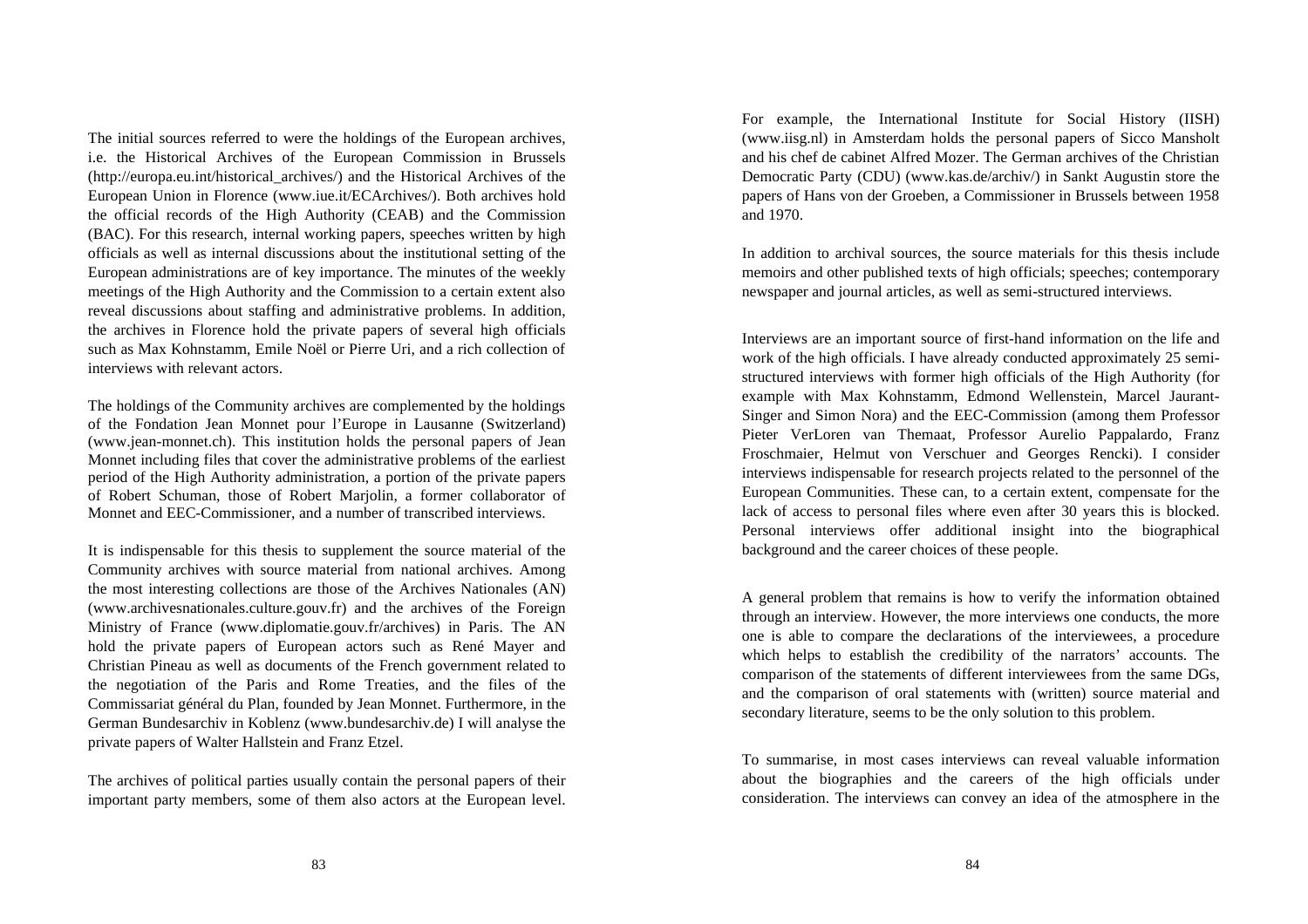multi-national administrations of the 1950s and 1960s that does not necessarily emerge from the official documents in the archives. The ensemble of the interviewee's statements – together with the available written sources – can help to clarify questions such as those of the origins and sources of the European identities of European high officials, or whether there exist typical 'European' career patterns.

The fieldwork for this research will be completed by summer 2005.

Katja Seidel University of Portsmouth Katja.Seidel@port.ac.uk

# **The Constitutionalisation of the European Community: West Germany between Legal Sovereignty and European Integration 1958-1974**

Methodology and Source Material

Billy Davies

#### *Abstract*

1

The European Union's extensive and powerful legal framework has proven to be a key process in the ever deepening integration at the European level. In his pioneering work, *The Constitution of Europe*, JHH Weiler (1999)<sup>1</sup> has placed particular importance on the early 'foundational period' between 1958 and 1973. In this period, four legal doctrines were established which proved instrumental in the shift – at least judicially – towards a federal Europe. These are the Doctrines of Direct Effect (1963), Supremacy (1964), Human Rights (1969), and of Implied Powers (1970). Whereas EU scholars have largely accepted Weiler's analysis of the evolution and importance of EU law, none have challenged the simplistic assumption on which it is based, that in this period, the legal-political framework of the EC simply 'crystallized'. Such a view presupposes a passivity of national institutions in the face of the erosion of their legal powers, which has thus far never been subject to academic scrutiny.

My thesis will investigate how the fundamental transformations in the qualitative nature of the European legal system were received at the national level. Specifically, it will test the assumption that leading figures in one of the EEC's most pro-integration member states, the FRG, welcomed movements towards a more legally integrated Europe. Germany has broadly been regarded as supportive of integration, because the increased economic

<sup>&</sup>lt;sup>1</sup> Weiler J.H.H., (1999); "The Constitution of Europe: Do the New Clothes have an Emperor?" , Cambridge: Cambridge University Press Weiler, 1999, pp 10-101.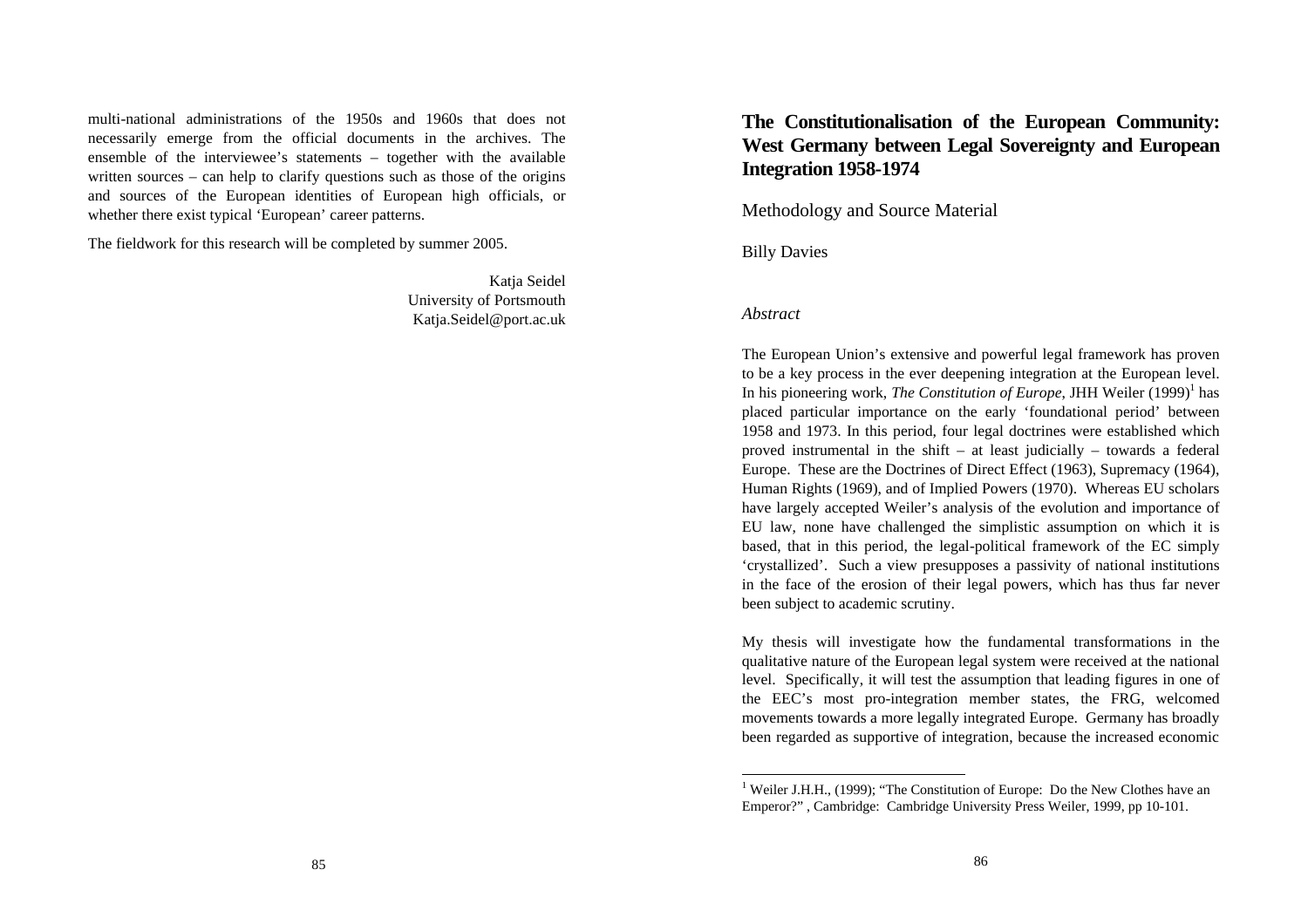exchange which this furthered underlined its post-War identity as the 'Wirtschaftswunder'. However, Germany also defined itself through the new-found rigour of its legal system. The constitutionalisation of European law brought both of these post-War traditions into potential conflict. My research examines the reactions of leading figures in the German elite towards the penetration by the European Court of Justice to see whether this was resented as an as infringing on legal-political sovereignty, or whether it was embraced as a Europe-wide extension of the *Rechtsstaat* tradition. Additionally, I want to investigate whether the Court's actions were, on a popular level, seen in terms of legal empowerment vis-à-vis national courts, or as an infringement of national sovereignty given that it was a Luxembourg court that assumed powers over matters which affected important national rights.

While most observers agree that the constitutionalisation of EU law has taken place, we still know very little about why this has come about. It is difficult to find any form of historicisation of European legal evolution in existing literature or current debates. Consequently, assumptions are made concerning the attitudes of certain Member States towards the development of an integrated Europe. The juxtaposition of a developing sense of national constitutional patriotism and the willingness to submit to an external legal structure suggests that the acceptance of European legal doctrine in West Germany was much more complex than has hitherto been asserted. My study will not only break new ground in understanding the nature of the constitutionalisation of European law. Furthermore, by investigating how the public, the political, interest group and bureaucratic elites, and the legal profession defined the 'national' interest vis-à-vis European law, my dissertation will add to debates as to whether European integration can best be understood in terms of intergovernmentalism (integration as a result of national interest) or supranationalism (integration as a result of structural pressures in the context of globalisation).

#### *Methodology*

The thesis has five main sections of analysis:

1. Political leaders

- (a) Government (CDU/CSU 1949-66, Grand Coalition 1966-69, SPD 1969-74)
- (b) Opposition

#### 2. Bureaucratic elites

- (a) Ministry of Foreign Affairs
- (b) Ministry of Justice
- (c) Ministry of Economics
- 3. Legal-Academic circles
- 4. Interest Group actors
- (a) Trade Unions
- (b) Employers Associations
- (c) Churches
- 5. Public Opinion

Particularly close attention will be paid in the analysis of each social sector to how elite aspirations and goals for the integration project were transmitted and perceived by public opinion. The beginnings of my research have shown a fervent belief in integration amongst government and bureaucratic elites during the period, but amongst the other groups there was a spectrum of views, ranging from indifference through to outright hostility. The question then to be raised by this is why West Germany was always perceived as a pro-integration Member State when only a small elite really wanted and understood the aims of the project? How did they 'sell' the project to the other sectors? How did the major shift between the CDU and SPD governments affect opinion towards EU Law? How did the political elites within the SPD reconcile their early opposition to European integration with becoming a government in 1969 deeply bound into the integration project? Was the interaction with public opinion pro- or reactive? The relationship between elite aspirations and public perception will then be a critical question of my further research.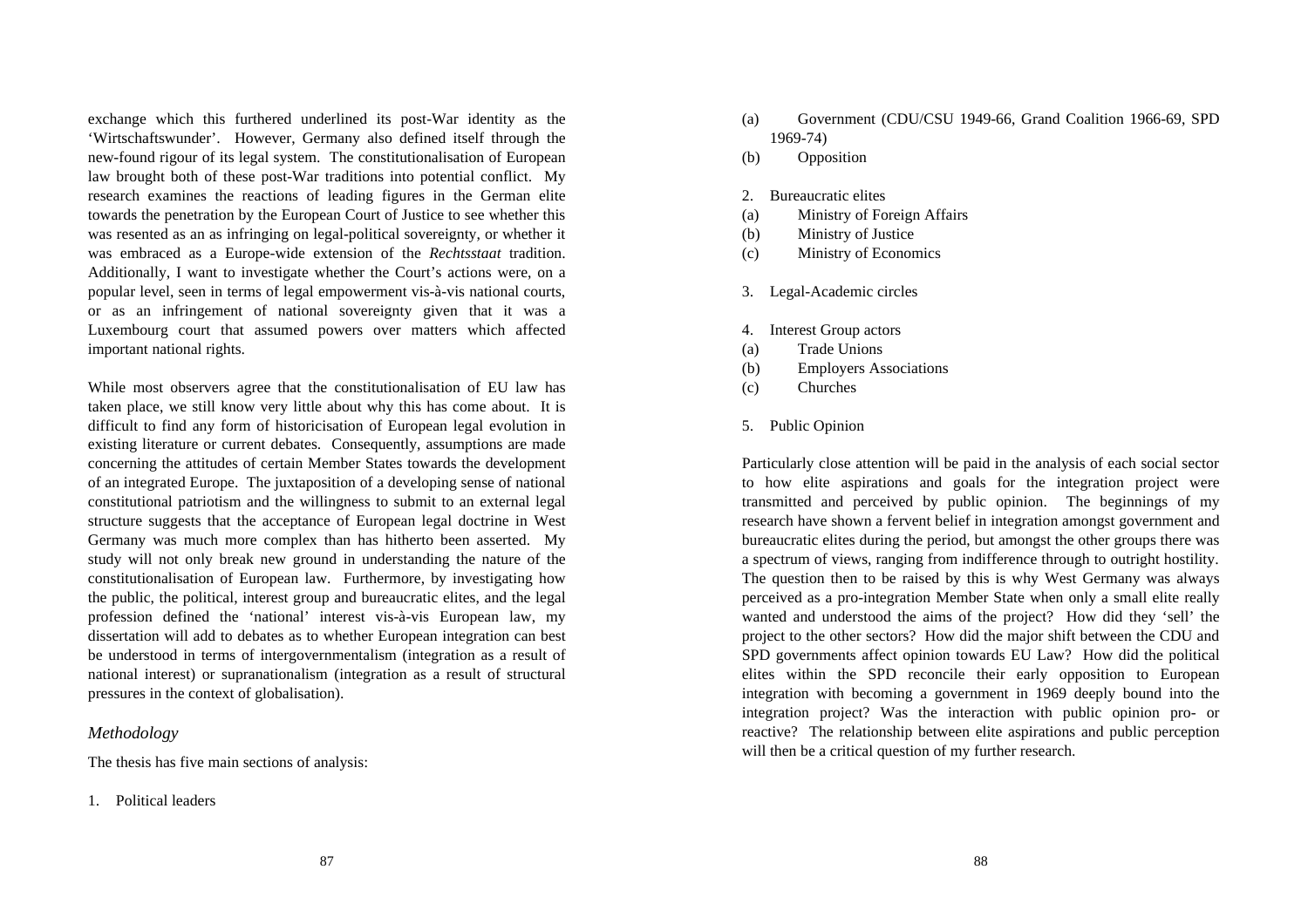This prospect raises a further question for careful consideration. Elitepublic interaction is clearly a question for the political scientist, yet my work is a historical piece. Reflections will have to be made on the divergences and parallels between the fields of History and Political Science, particularly in a work analyzing such recent (and on-going) history. An early attempt at demarcation can be made. It could be said that Political Science is the study of institutions, processes and procedures, predominately contemporary ones, but it could also be of past or defunct bodies. History is the study of these in their temporal, social and political context. Institutional history (as for example in this case, examinations of the Bundesverfassungsgericht or the European Court of Justice) is much more difficult to demarcate from Political Science, but draws on the same broader immediacy/context dichotomy as Political Science and History do in general. Institutional history has as a goal in itself the contextualization of an institution in its broader historical environment. A Political Scientist might merely draw on this to make further or more proactive assertions about their present and future behaviour.

These questions currently facing me in my research stand alongside the more typical work of the historian – gathering information and sources from the various archives in Germany and around Europe

#### *Source Material*

My studies are currently based in Berlin, Germany. This has afforded me extensive use of the comprehensive university and state library system found in the German capital, as well as easy access to a number of archives also found there.

#### *Libraries*

• Staatsbibliothek zu Berlin (Berlin State Library)

The State Library has two main buildings – one in Unter den Linden, the second on Potsdamer Platz. The first houses older texts and manuscripts, as well as a good sized collection of modern literature. The second, on Potsdamer Platz, contains an archive of German and other European newspapers and journals, as well as a very large selection of information on almost all academic fields. Further details can be found on the State Library website: http://www.staatsbibliothek-berlin.de

• Universitätsbibliothek (University Libraries)

Berlin has three major universities, each with their own library system. The Freie Universität Berlin library is in west/south Berlin: http://www.ub.fuberlin.de. The Technische Universität is located in west Berlin: http://www.ub.tu-berlin.de. Finally, the Humboldt Universität can be found in central Berlin, its library website being: http://www.ub.hu-berlin.de.

Of particular relevance to my research is the outstanding Walter Hallstein Institute for European Constitutional Law based at the Humboldt Universität (http://www.whi-berlin.de/), where a lot of the leading legal-academic specialists in the field give lectures, lead seminars and can be contacted with questions and queries. Papers going back to 1997 are available online on the website. These relate predominately to juridical-legal questions, but there are several commentaries relating to elements of European history and identity. WHI Paper 18/04 is a recent paper in this area, available on the website, which is highly recommended.

• Kooperativer Bibliotheksverbund Berlin-Brandenburg (KOBV) (Cooperative Library Association Berlin-Brandenburg)

The KOBV is a collective of all of Berlin and Brandenburg's libraries, brought together under one regionalised internet portal. Information about the libraries and catalogues can be found in one website: http://www.kobv.de

#### *Archives*

Berlin offers good access to a number of archives. A lot of my current research is being undertaken at the Political Archive of the German Foreign Office. (http://www.auswaertiges-amt.de), which is located in the Foreign Office itself in the centre of the city. The material here is well catalogued, can be ordered electronically, copies are easily ordered and the files themselves are quickly and easily accessible through the excellent and friendly service offered by the archive staff. The material is subject to a thirty-year secrecy clause and access to the Reading Room is subject to